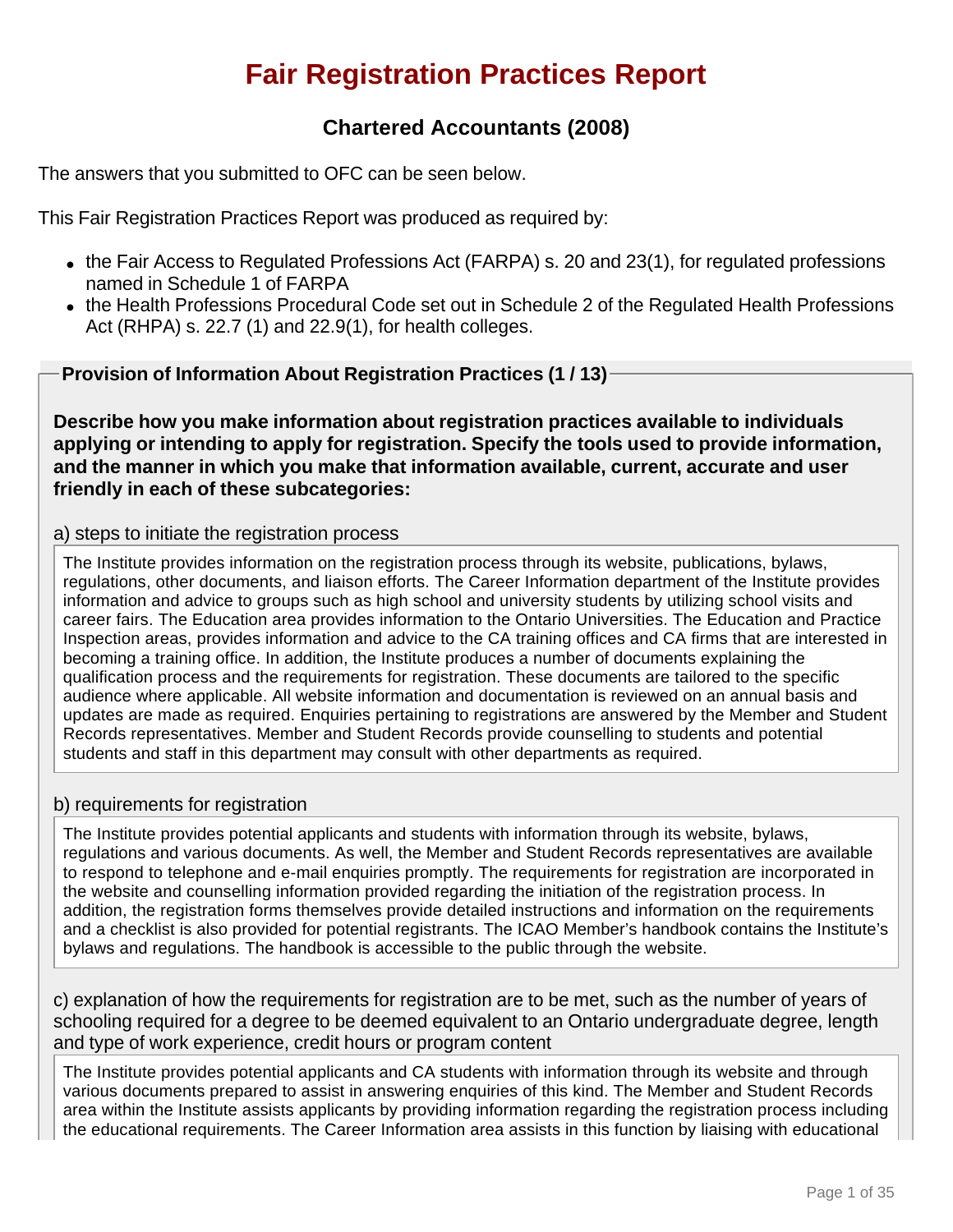institutions. The Education area through their university contacts updates the educational information on an annual basis. In order to meet the requirements for registration the applicable completed application form must be received at the Institute for processing by the Member and Student Records area. The course credit requirement is verified by the accompanying official university transcript and the applicable course outlines. A review by the Education area is completed and applicant is notified of approved courses in writing by the Member and Student Records representatives. The degree requirement is verified by the Member and Student Records area, utilizing the current International Handbook of Universities publication. If the degree cannot be verified from this source, the Education area will assess the degree. For internationally trained applicants, the Applications Committee assesses previously obtained accounting experience using the experience certification report(s) and other supporting documentation provided by the applicant to determine whether the applicant has acquired the depth and breadth of competencies and the levels of proficiency for the competencies that are required of an entry-level Chartered Accountant in Ontario.

#### d) any education or practical experience required for registration that must be completed in Ontario or practice that must be supervised by a member of the profession who is registered in Ontario

The Institute provides potential applicants and students with information through its website and through various documents prepared to assist in answering enquiries of this type. The Member and Student Records area within the Institute assists applicants by providing information regarding the registration process including the educational requirements or practical experience requirements. CA students may complete a portion of their three-years of practical experience (up to one year) outside of Ontario if so approved by the Institute. Experience gained outside of Ontario is generally considered to be a "secondment" and must meet certain criteria as set out in Regulation I. The Education department assists by providing ongoing updates on educational changes and on occasion, information on foreign degrees. Other departments assist as needed. Updates are made as required. For internationally trained applicants the process is different. For those who are members or former members of recognized accounting bodies with which the Institute has a mutual recognition agreement, there is no additional educational component that must be completed in Ontario. Internationally trained applicants who are members of a non-recognized accounting body may have to complete additional educational requirements. These requirements may include Canadian tax, Canadian law and a Canadian advanced accounting course. The Applications Committee reviews the accounting experience for internationally trained applicants and makes a determination as to whether additional accounting experience is required. Exemptions from some of the requirements may be available. Requests from exemptions are decided individually by the Institute's Applications Committee.

#### e) requirements that may be satisfied through acceptable alternatives

The Institute's website contains information on the processes that must be completed for those trained in Ontario and those that are seeking registration based on international training. The Institute's bylaws and regulations specify the requirements for registration and the acceptable alternatives and the processes for accessing these alternatives if applicable. Additionally, telephone enquiries and enquiries received via email and letter are answered by the appropriate department. For internationally trained applicants, the Applications Committee may make a determination that all or a portion of the experience gained outside of Ontario is acceptable for fulfillment of the prescribed practical experience requirement.

#### f) the steps in the assessment process

The assessment process begins with providing the applicant with information regarding the Institute's requirements and the forms necessary for applying. The applicant completes the various forms and provides the documents required by the Institute. The Member and Student Records area receives and assesses the application and communicates with the applicant. Internationally trained applicants have a slightly different process in that they are required to provide additional documentation regarding their accreditation elsewhere. This information is then considered by the Applications Committee. The process used in described elsewhere in this report.

g) the documentation of qualifications that must accompany each application; indicate which documents, if any, are required only from internationally trained applicants

Generally, to register as a student with the Institute an applicant must provide the following: completed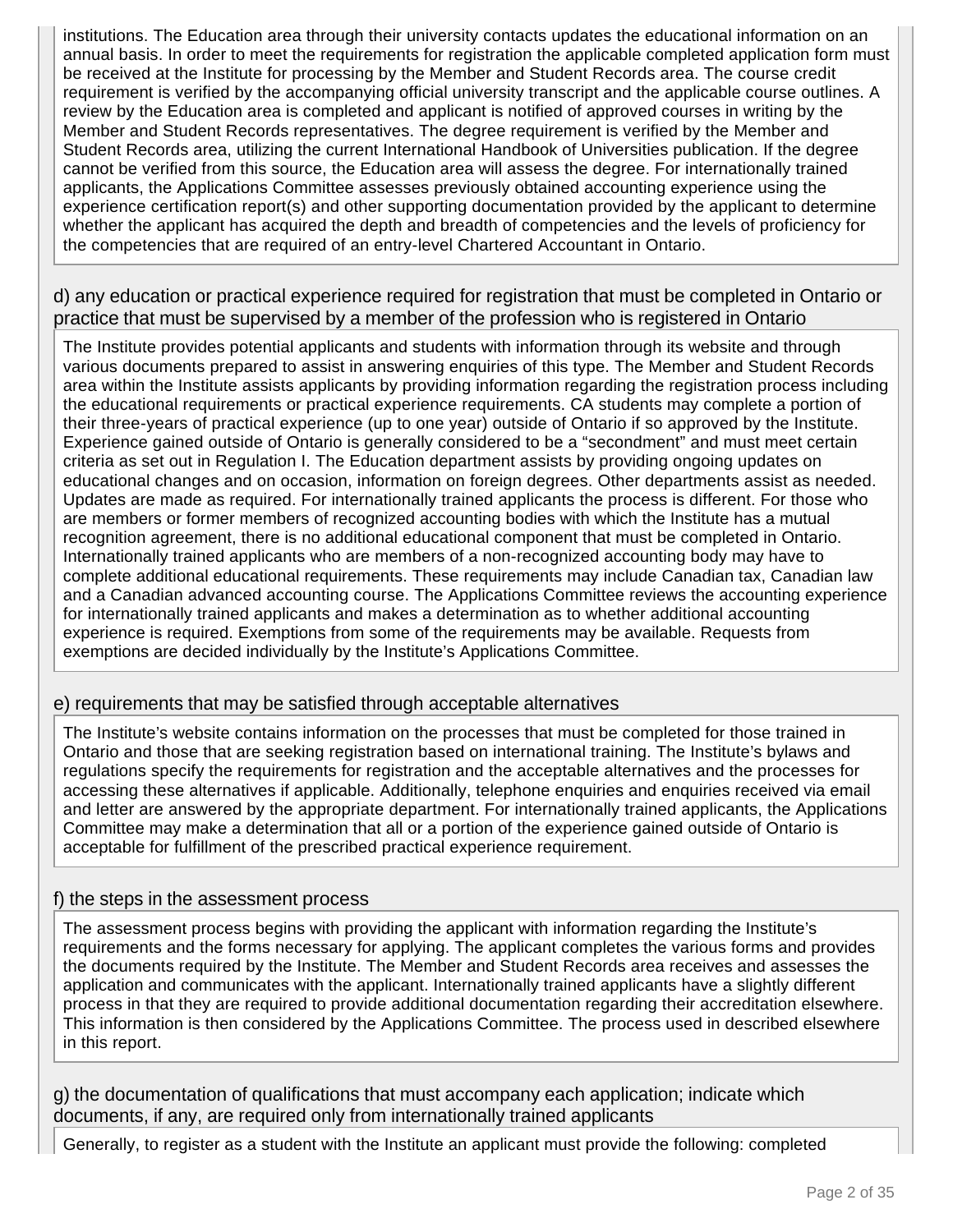application forms; university transcript(s); proof of employment or an offer of employment with a training office; proof of legal name. These requirements are communicated to applicants through the Institute's website, the application forms and other materials prepared specifically for student registration. The documentation that is required from internationally educated applicants is communicated to the applicants either through the website, through correspondence sent to the individual or in a telephone conversation. An enquiry that results in a request for information or the initiation of the process is responded to in writing. Applicants who are internationally trained should provide: a completed application form; a letter of good standing from the accounting body; if the applicant is no longer a member, a letter from the accounting body stating that at the time the membership ended the applicant was in good standing; forms completed by previous employers to verify any previous accounting experience. In addition to the above, if the applicant is a member or a former member of either a non-recognized or non-assessed accounting body, the applicant should also provide official transcripts of courses completed at a university as part of a degree program. If the applicant is coming from a non-assessed accounting body, course syllabuses, and course outlines would likely be requested if available. Additional information is usually sought to assist in the assessment process for these applicants. A current resume for example, will be required and other documents confirming residency at the time of writing international examinations are needed. Experience Certification Reports are needed from all previous employers, if available. If documents are not in English, notarized translations are required.

h) acceptable alternatives to the documentation if applicants cannot obtain the required documentation for reasons beyond their control

A sworn affidavit will be accepted if transcripts are unavailable and the applicant may also use a sworn affidavit if it is not possible to have previous employers complete the Institute's forms.

#### i) how applicants can contact your organization

Applicants may contact the Institute by telephone, email, fax, website and letter.

j) how, why and how often your organization initiates communication with applicants about their applications

Applicants are contacted at least once per year to ensure that the applicant's application is proceeding. At the initial stage of the application process, applicants are sent a confirmation of registration, a confirmation of course credit assessment(s), confirmation of examination(s) registration, examination results, and any application committee decisions (if applicable). As each step in the process is initiated or completed, applicants are contacted. Applicants may contact the Institute at any time during the process to be assisted by a Member and Student Records representative who will assist them by providing information and where applicable, advice on the process. Applicants may also contact staff in the Registrar's department to receive updates on the status of their file. Regular reviews of files is undertaken where applicable.

#### k) the process for dealing with documents provided in languages other than English or French

Required documents must be translated into English and a notarized translation provided.

l) the role of third-party organizations, such as qualification assessment agencies, organizations that conduct examinations or institutions that provide bridging programs, that applicants may come into contact with during the registration process

Generally, the applicant will not come into contact with third-party organizations such as assessment agencies. Third-party qualification assessments of applicants is not a requirement of the qualification assessment process. In terms of the educational background of an applicant, the Institute conducts its own internal review and if additional information may be helpful, applicants may submit a report from World Education Services, (WES) or from the University of Toronto or York University. Both universities have departments to assess academic qualifications at the post secondary level. However, the final decision on the acceptability of the applicant's qualifications rests with the Institute. If the applicant comes from another province within Canada, the Institute assesses the applicant's qualifications from that province. Validation or additional information may be requested from the educational institution or the applicant depending upon the issue. An applicant may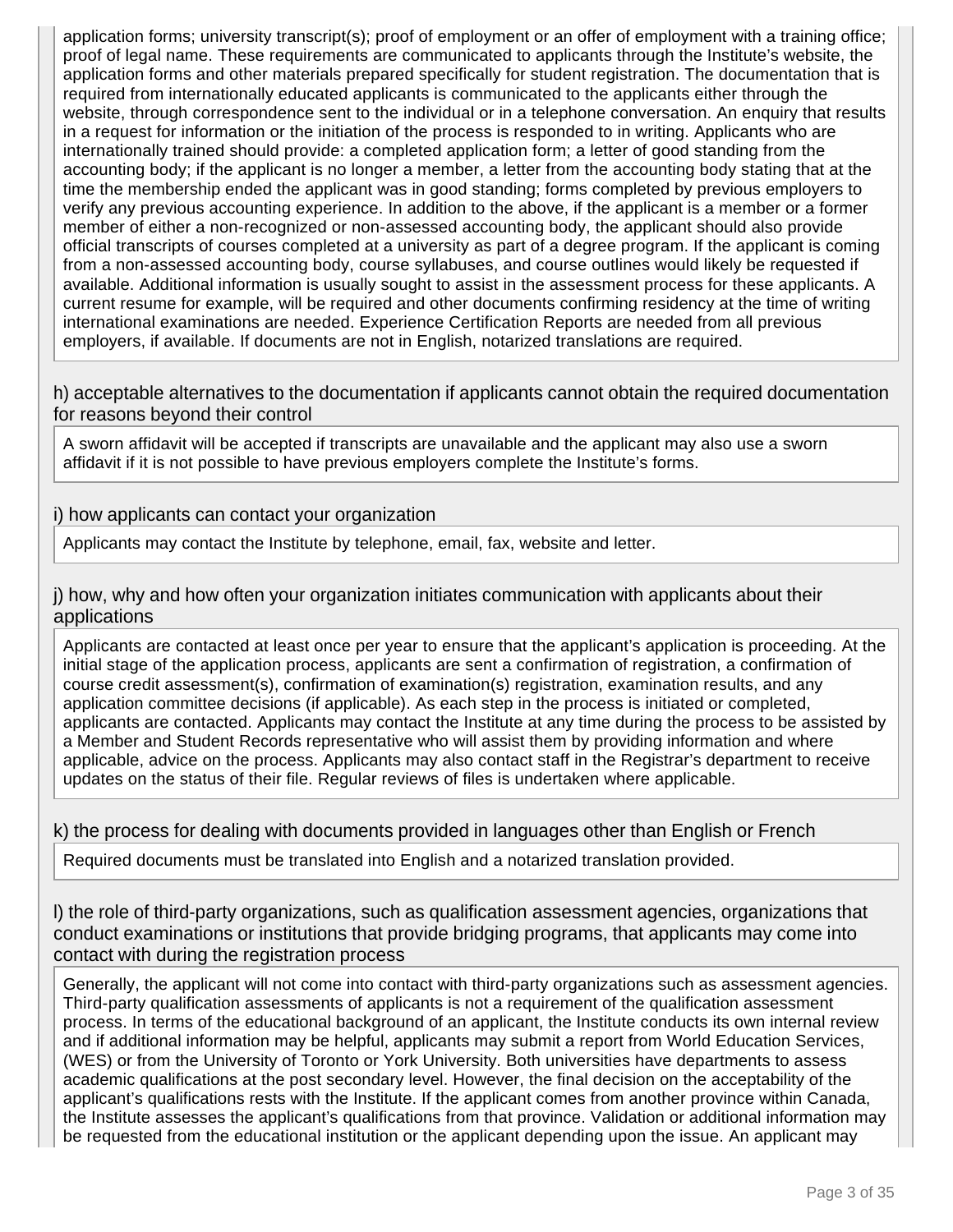also be either a member or a former member of another accounting body. Communication with that accounting body may be necessary in certain circumstances. For example, to ensure that the most current information is available on the accreditation process for that accounting body.

m) any timelines, deadlines or time limits that applicants will be subject to during the registration process

Students being trained domestically must adhere to the timelines established in the Institute's bylaws and regulations. There are additional timelines for "membership candidates". Documents explaining these timelines are available on the Institute' website and the information is made available to students upon registration. For CA students, core knowledge examination (CKE) is only valid for three calendar years. The maximum period of registration is seven years for students who have not attempted the uniform evaluation or ten years for students who have attempted the uniform evaluation (UFE) Those students who have successfully passed the UFE do not have any maximum period of registration. For internationally trained applicants, there is currently no maximum period of registration. The CA Reciprocity Examination (CARE) must be completed within three years of the application for admission to membership. Internationally trained candidates seeking admission to membership must have not more than five years prior to the date on which the application for admission is received, successfully completed all requirements for admission to membership. The CARE examination is normally written by applicants from accounting bodies which have a mutual recognition agreement with the Institute.

#### n) the amount of time that the registration process usually takes

The length of time the registration process takes varies. The factors influencing this include but are not limited to whether the applicant is a student or whether the applicant is internationally trained. In general terms, a student's registration process is completed upon receipt of the required documents. A straight forward application from an internationally trained applicant can take approximately six months or less to process. However, if there is difficulty obtaining documentation the process may be longer. For example, if there is an appeal of a registration decision during the process may also take longer. An internationally trained applicant from a recognized accounting body may complete the process in less than a year, depending upon when the individual applies and when they are able to write the applicable examination. Those applying from nonrecognized or non-assessed accounting bodies may have to complete a period of practical experience. Their registration will be dependant the completion of the Institute's examinations and their own diligence in providing the information required by the Institute. The Institute makes information available on the foregoing through its website, its bylaws, in correspondence with applicants and through the various methods previously described.

#### o) information about all fees associated with registration, such as fees for initial application, exams and exam rewrites, course enrolment or issuance of licence

Information regarding fees is provided as part of the application process and is available on the Institute's website as well as in correspondence to applicants and through other methods such as Career Information. A fee schedule is readily available to applicants and those seeking information about the Institute. Fees Student registration fee \$100 Student annual maintenance of registration fee \$250 Chartered Accountants Student Association of Ontario (CASAO) annual fees \$30 Assessment/Course Assessment (all courses attended at accredited universities outside Canada are assessed for this one-time fee) \$480 Membership Candidate registration processing fee \$100 Membership Candidate maintenance of registration fee (where period of registration is less than 4 years) \$250 Membership Candidate maintenance of registration fee (where period of registration is 4 years or more) \$500 Membership Candidate admission fee (after passing the CARE) \$1,000 Upon admission to membership after fulfilling the student requirements (admission fee) \$500 Initial Public Accountants Council (PAC) application fee \$130 PAC renewal fee for public accountant's licence \$150 Institute of Chartered Accountants of Ontario (ICAO) annual membership fee \$455 Canadian Institute of Chartered Accountants (CICA) annual membership fee \$425 Course and Examination Fees School of Accountancy including the core-knowledge exam and the end-of-school exam \$1,350 Uniform Evaluation (UFE) \$1,150 Chartered Accountants Reciprocity Exam (CARE) \$800 Chartered Accountants Reciprocity Exam Preparation Course \$900 Other Fees The fees listed above are Institute fees and may be subject to change. Other fees may apply depending on your individual situation. For example, if you require language training or any university courses, you are responsible for paying for them. Also, if you appeal a decision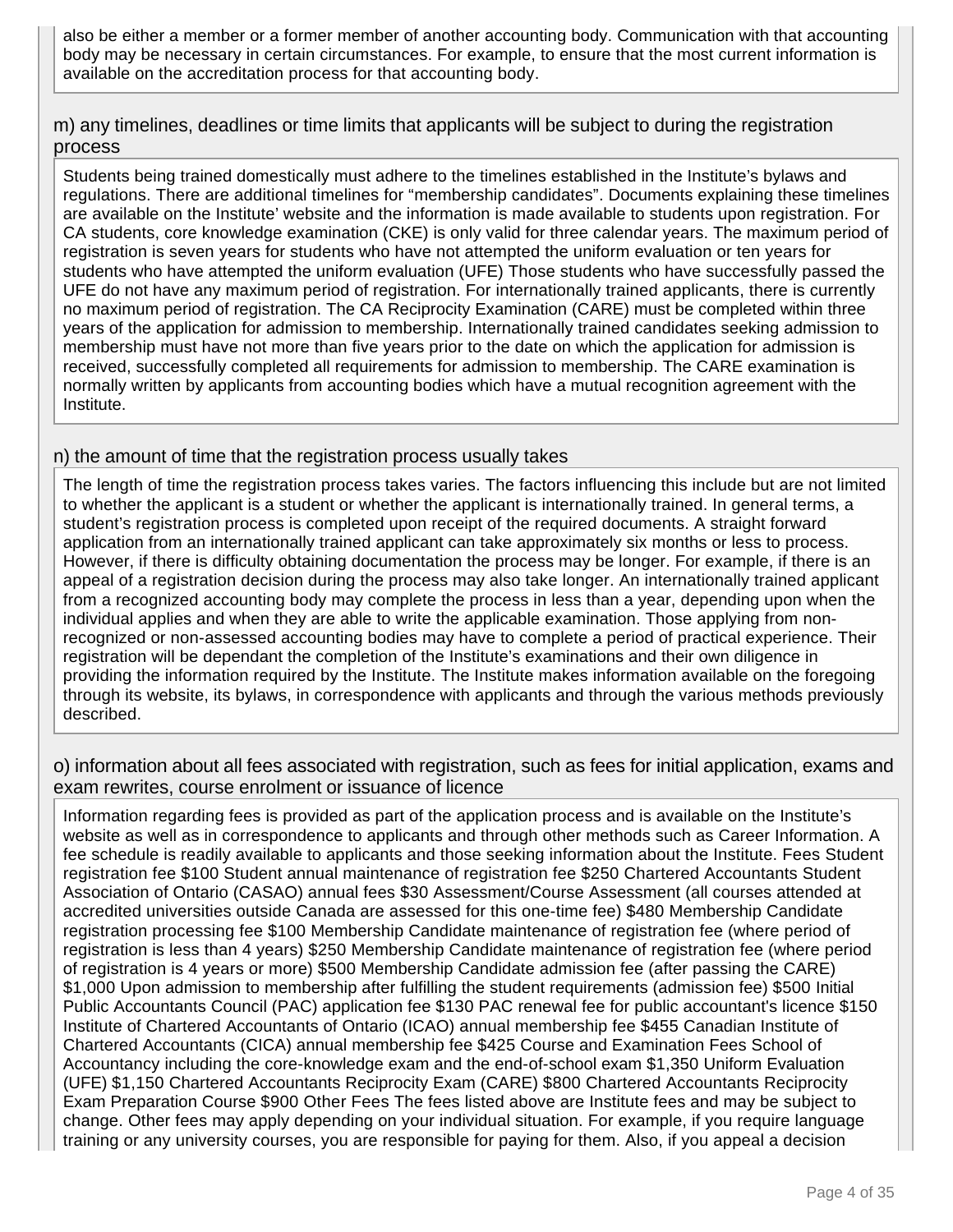made by the applications committee the cost of a transcript of your hearing may be about \$200, depending on the length of the hearing.

#### p) accommodation of applicants with special needs, such as visual impairment

A student or applicant with a physical or medical disability likely to affect performance on an examination may, prior to the date of the examination, request special arrangements for attempting it. Such requests generally fit into the following three categories: a. those from students with permanent or long-term disabilities who were given special consideration in writing university examinations; b. those from students whose physical or medical disabilities were not previously assessed by a university or have occurred more recently and, therefore, were not present while attending university; or c. those from students who have been diagnosed with otherwise invisible medical conditions, such as lung disorders, diabetes, epilepsy and heart and circulatory disorders, which may be aggravated under examination conditions and potentially cause distress to both the student and others writing in the same centre. The special consideration granted will depend on the specific circumstances and ranges from granting extra writing time to permission to make use of special equipment. In most cases, any student granted special consideration is required to write examinations at a special writing centre. In all cases, an Accommodation Eligibility Questionnaire available from the Institute must be completed by the student at least six weeks prior to the date of the examination. Earlier notification is preferred to allow the Institute sufficient time to obtain independent confirmation of documentation, and to evaluate and approve the request. The request must be accompanied by appropriate documentation, such as confirmation of disability from at least one doctor who is a specialist in the particular field. The Institute reserves the right to request a second opinion from a specialist of the Institute's choosing. The Director of Education at the ICAO, along with representatives from the other provinces and CICA form a committee to assess these special considerations. A psychologist also helps with these assessments. If further medical specialty is required to make a decision, this information is sought. Information on the foregoing is available through the Education department and through the Institute's ongoing efforts to keep students and applicants informed.

Please identify and explain the changes in your registration practices relevant to this section that occurred during the reporting year.

**BACK TO INDEX**

#### **Amount of Fees (2 / 13)**

Are any of the fees different for internationally trained applicants? If yes, please explain.

The fees for membership candidates are different from the standard CA student fees. The fees reflect the different stage of the membership process for the applicant.

Please identify and explain the changes in your registration practices relevant to this section that occurred during the reporting year.

#### **BACK TO INDEX**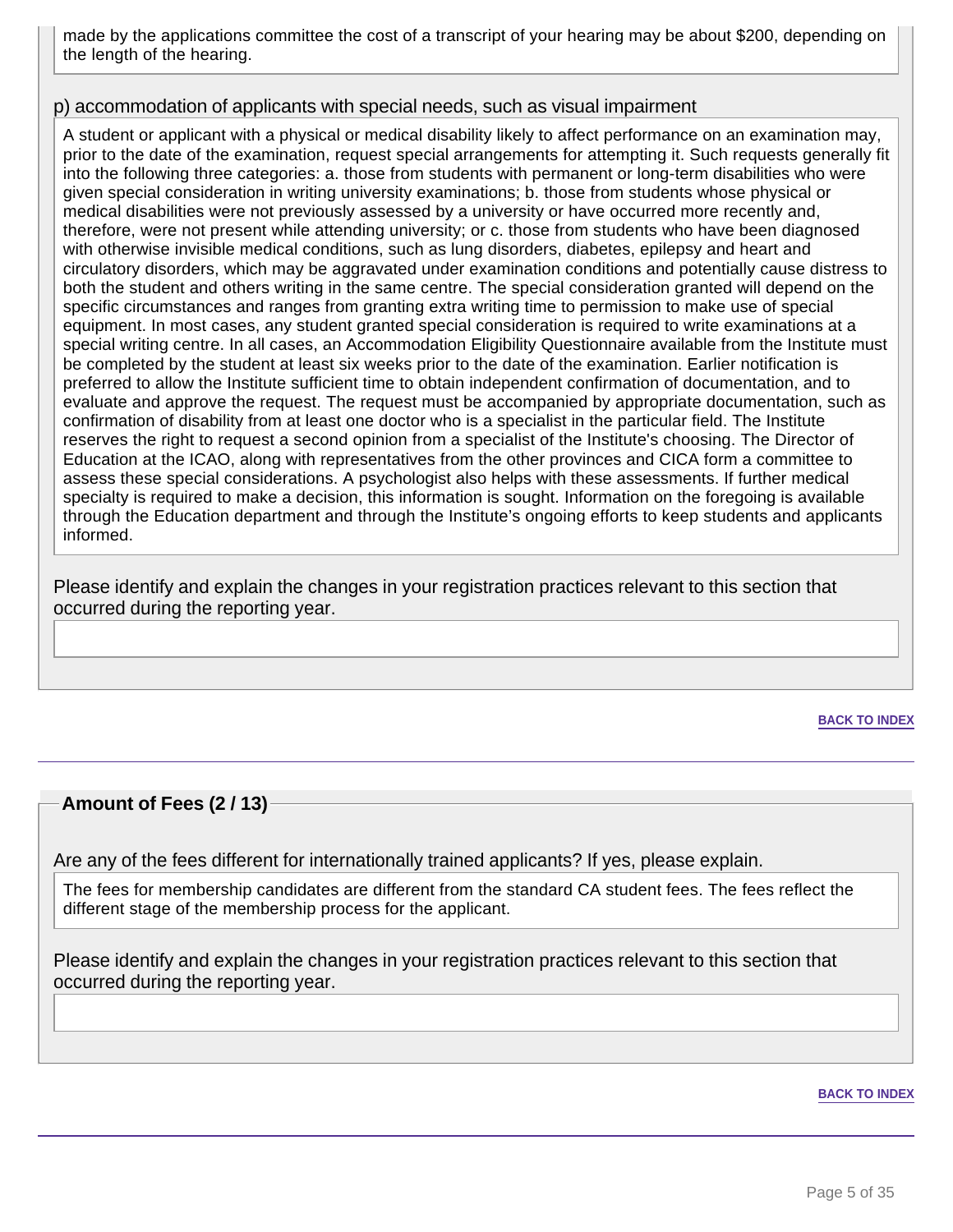## **Provision of Timely Decisions, Responses and Reasons (3 / 13)**

#### a) What are your timelines for making registration decisions?

The term "registration decisions" is not entirely applicable to the Institute's processes. However, those applying to register as a student will be advised whether their application has been accepted within a few weeks, once all of the required registration materials have been received. The process for the internationally trained differs and is described elsewhere in this report. Once all of the requirements for the CA designation have been completed, the student or membership candidate as the case may, be is informed that they are eligible to apply for membership. The information and forms necessary to complete the process and become a member are provided to the individual at that time.

#### b) What are your timelines for responding to applicants in writing?

Applicants who write to the Institute are usually responded to within two weeks depending upon the nature of the enquiry. Telephone calls are usually responded to within one to two business days. Email is responded to as soon as practical and usually with a few days at most.

#### c) What are your timelines for providing written reasons to applicants about all registration decisions, internal reviews and appeal decisions?

The timeline for providing written reasons vary depending on the complexity of the issue and whether the matter must proceed through a committee or other decision making processes. For example, an applicant who appears before the Applications Committee for membership candidate status or who appears before the Committee requesting exemptions from some of the Institute's requirements, will be provided with a verbal answer to their request at the end of the hearing. A letter summering the decision of the Committee will be sent with a week. Formal written reasons for the decision are sent usually within three to four months. The timing of other written communications depends upon the nature of the issue and how the matter may be considered. If the matter is straightforward and administrative in nature, a written reply will usually be sent in a week or two. If the matter requires further information or consideration because of its complexity or other factors, the answer may be provided in few weeks.

#### d) Explain how your organization ensures that it adheres to these timelines.

The Institute provides timely responses to enquires. Consideration of the issue may take time depending upon the nature of the issue and the request. Written decisions issued by Institute Committees may require time to write due to the complexity of the issues and need to ensure a complete and accurate record in the event of an appeal. Appeals considered by the Institute's Appeals Committee for example, require a hearing under the Statutory Powers Procedure Act. These decisions are therefore, by their nature, quasi-judicial in nature and are not put on a timeline. The volume of requests may also affect the timelines for providing written decisions.

Please identify and explain the changes in your registration practices relevant to this section that occurred during the reporting year.

**BACK TO INDEX**

#### **Access to Records (4 / 13)**

a) Describe how you give applicants access to their own records related to their applications for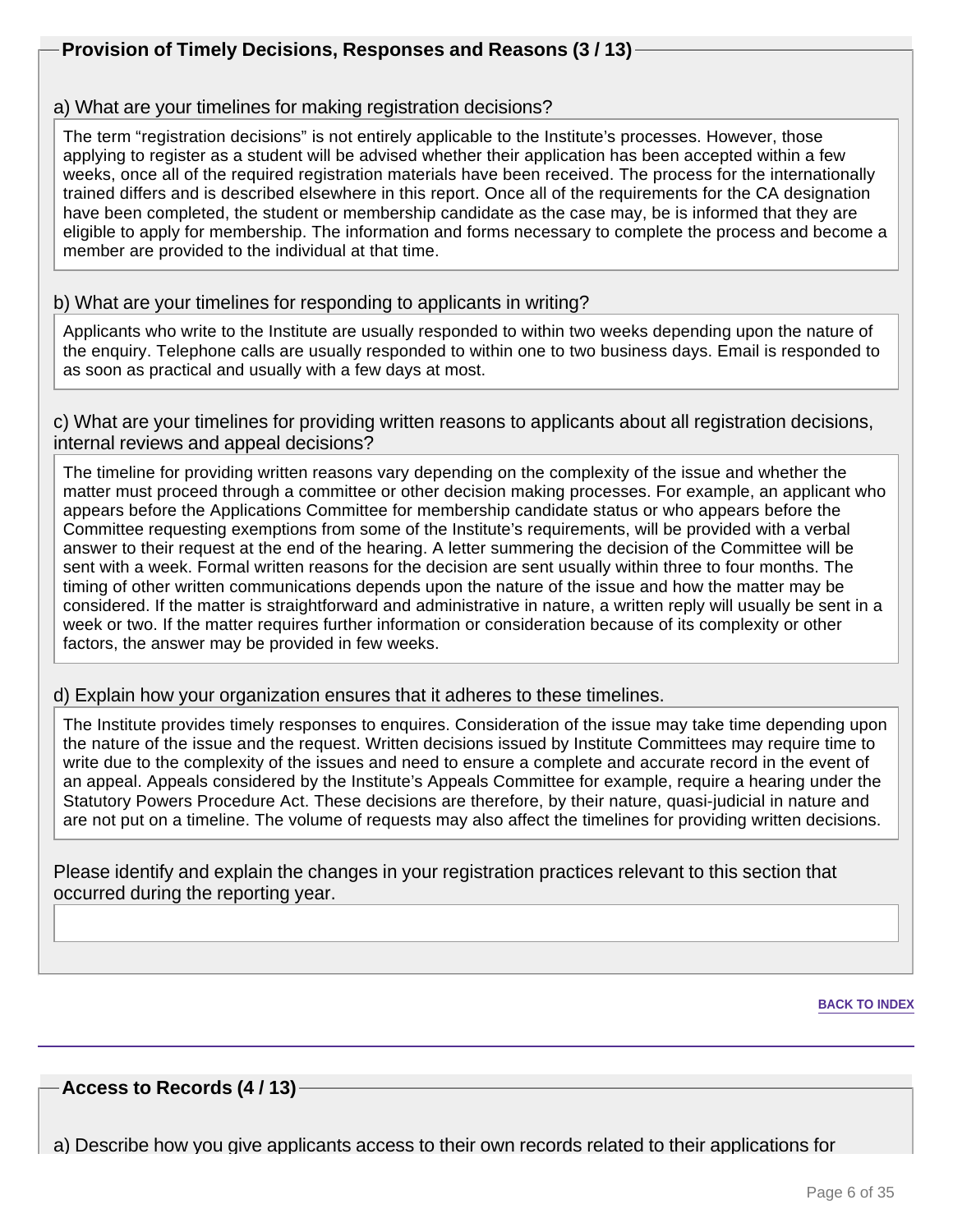#### registration.

Applicants have access to their records upon request. There is no charge for access. Records including university transcripts, a copy of the applicant's birth certificate, passport or driver's license etc. may be obtained from the ICAO. It should be noted that the majority of an applicant's file is provided by the applicant and therefore, access is not an issue. Internal notes of a purely administrative nature are kept in the Institute's database. Access to the applicant's examination papers is described below.

#### b) Explain why access to applicants' own records would be limited or refused.

Assuming that an applicant's examination(s) are considered to be a part of the applicant's record, the Institute provides limited access to examinations as described below. There are three examinations. 1) The Core-Knowledge examination (CKE) is a non-disclosed multiple choice examination. Up to 50% of the questions on this examination (which is held in January and May each year) are taken from a previous examination. We therefore do not allow students to take the question paper or question answers home. Students also sign a waiver stating that they will not discuss the contents of the examination with anyone. Students may request a mechanical check of their examination if the student is unsuccessful. A \$60 fee (plus GST) applies. The examination is computer scored, so if a mechanical check is requested, an Associate Director in the Education department marks the examination by hand to see if there is a discrepancy. An Institute regulation states that the examination answer papers, once submitted, are the property of the Institute and that they are retained by the Institute for a period of 60 days from the date of the release of the results and are then destroyed. 2) The School of Accountancy (SOA) examination is an analytical examination comprised of multi-competency questions. However, there is no direct testing of core knowledge on this examination. It focuses instead on competencies and the application of competencies in various scenarios. Students are permitted to keep the examination questions, but may not have access to their responses once they are submitted. Again, this falls under the Institutes' regulations. In view of the thorough process of marking and re-marking at the School of Accountancy marking centre, there is no provision for further reviews of candidates' answers. However, candidates may request a mechanical check of their paper. The cost to request a mechanical check is \$60 plus GST. The mechanical check involves a tracing of the assessment through the audit log files of the computer system used to accumulate marker assessments and a re-computation of your score and result. Students do have access via the ICAO web site to suggested solutions, evaluation guides and general markers comments. The Uniform Evaluation (UFE) is a national examination. A student's own examination paper containing their answers will not be returned or made available after being submitted for marking. Evaluation papers are retained by the Board of Evaluators of the Canadian Institute of Chartered Accountants (CICA) Qualifications Committee for a period of 60 days from the final date for requesting a review of the results and are then destroyed. Students may keep their examination questions. Students may appeal their results and / or ask for a Performance Analysis Review (PAR). The PAR is a detailed review of the candidate's responses. Markers used to evaluate the evaluation are used by the CICA to prepare these reviews. Students also have access, via the ICAO web site to the UFE report. This report is prepared by the CICA's Board of Evaluators and includes suggested solutions, evaluation guides and comments from the Board of Evaluators.

c) State how and when you give applicants estimates of the fees for making records available.

There is no charge for accessing student records. Students are informed of this upon request.

d) List the fees for making records available.

There is no charge for accessing student records. However, a student may request an official ICAO transcript, which would be produced for a fee of \$15.00 plus GST

e) Describe the circumstances under which payment of the fees for making records available would be waived or would have been waived.

There is no charge for accessing student records.

Please identify and explain the changes in your registration practices relevant to this section that occurred during the reporting year.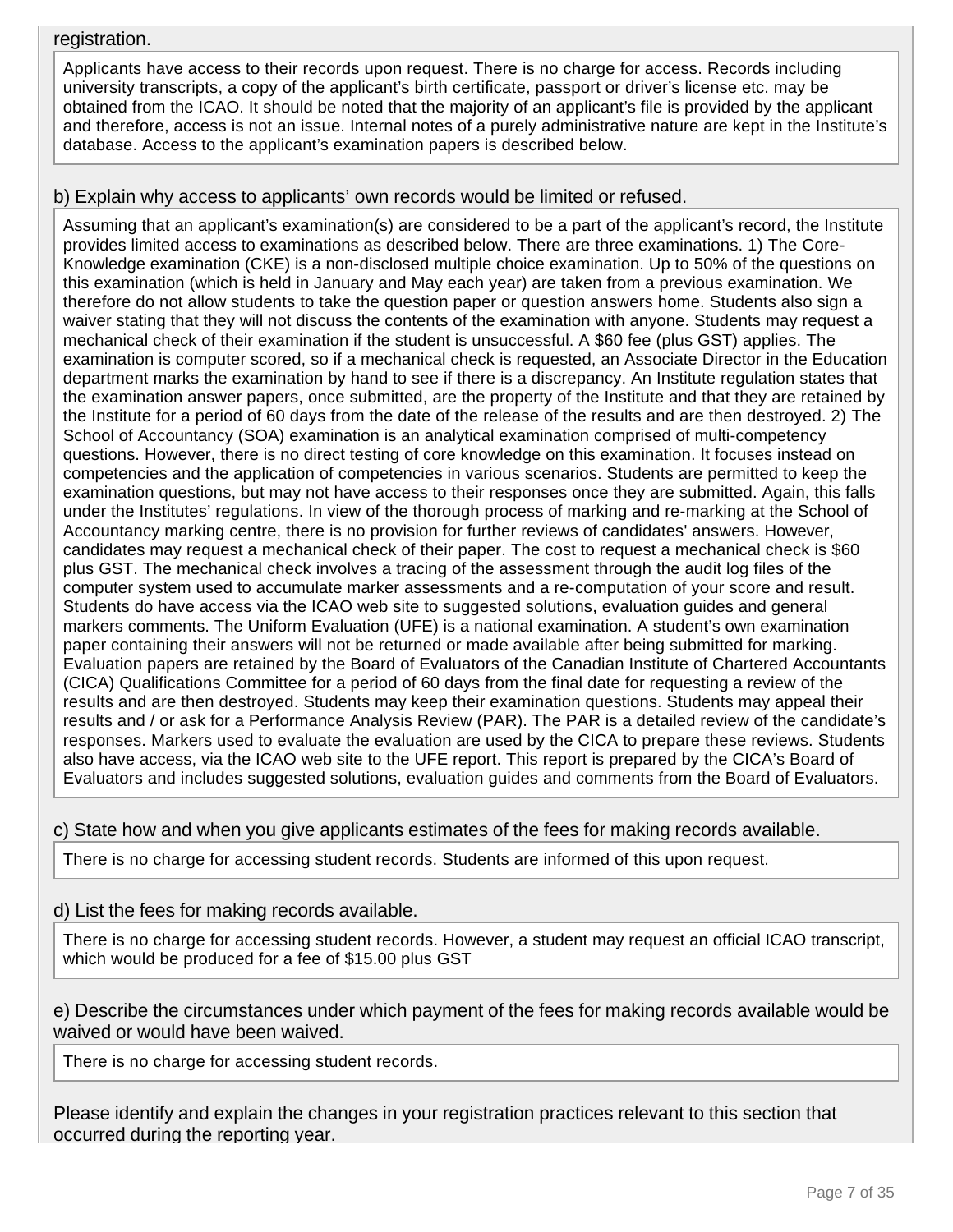## **Resources for Applicants (5 / 13)**

a) List and describe any resources that are available to applicants, such as application guides, exam blueprints or programs for orientation to the profession.

Applicants have access to past SOA and UFE examinations on our web site. The questions and suggested solutions, along with evaluation guides are also available on our web site. SOA exams from 2003 to 2008 and UFE exams from 2002 to 2007 are currently available. The CKE is a non-disclosed examination, so past examinations are not available. Sample questions are however, available on the website. The CA Reciprocity Examination (CARE) is the means by which the provincial and territorial CA institutes measure the professional competence, in a Canadian context, of members of accounting bodies outside Canada assessed by the International Qualifications Appraisal Board as having education, examination and experience requirements substantially equivalent to the Canadian CA qualification program. The CARE examines candidates on their knowledge of Canadian accounting and assurance standards, the rules of professional conduct, Canadian taxation and Canadian business law. Copies of the examination and solutions are available on the Institute's website. The Institute's Career Information department is a liaison with the various universities and high schools to provide information to potential applicants. Information on the profession and requirements is also available on the Institute's website.

b) Describe how your organization provides information to applicants about these resources.

As discussed above, information is provided through our website and Career Information Department. If applicants have specific questions, our Customer Service department helps answer their questions or directs them to the appropriate department and individual.

Please identify and explain the changes in your registration practices relevant to this section that occurred during the reporting year.

**BACK TO INDEX**

#### **Internal Review or Appeal Processes (6 / 13)**

In this section, describe your internal review or appeal process. Some regulatory bodies use these two terms (*internal review* and appeal) for two different processes, some use only one of these terms, and some use them interchangeably. Please use the term that applies to your profession. If you use both terms (for two different processes), please address both.

#### a) List your timelines for completing internal reviews or appeals of registration decisions.

The timeline for completing an internal review or appeal depends upon the nature of the initial decision or issue. Some matters may be processed administratively within a few days or weeks. Other issues require a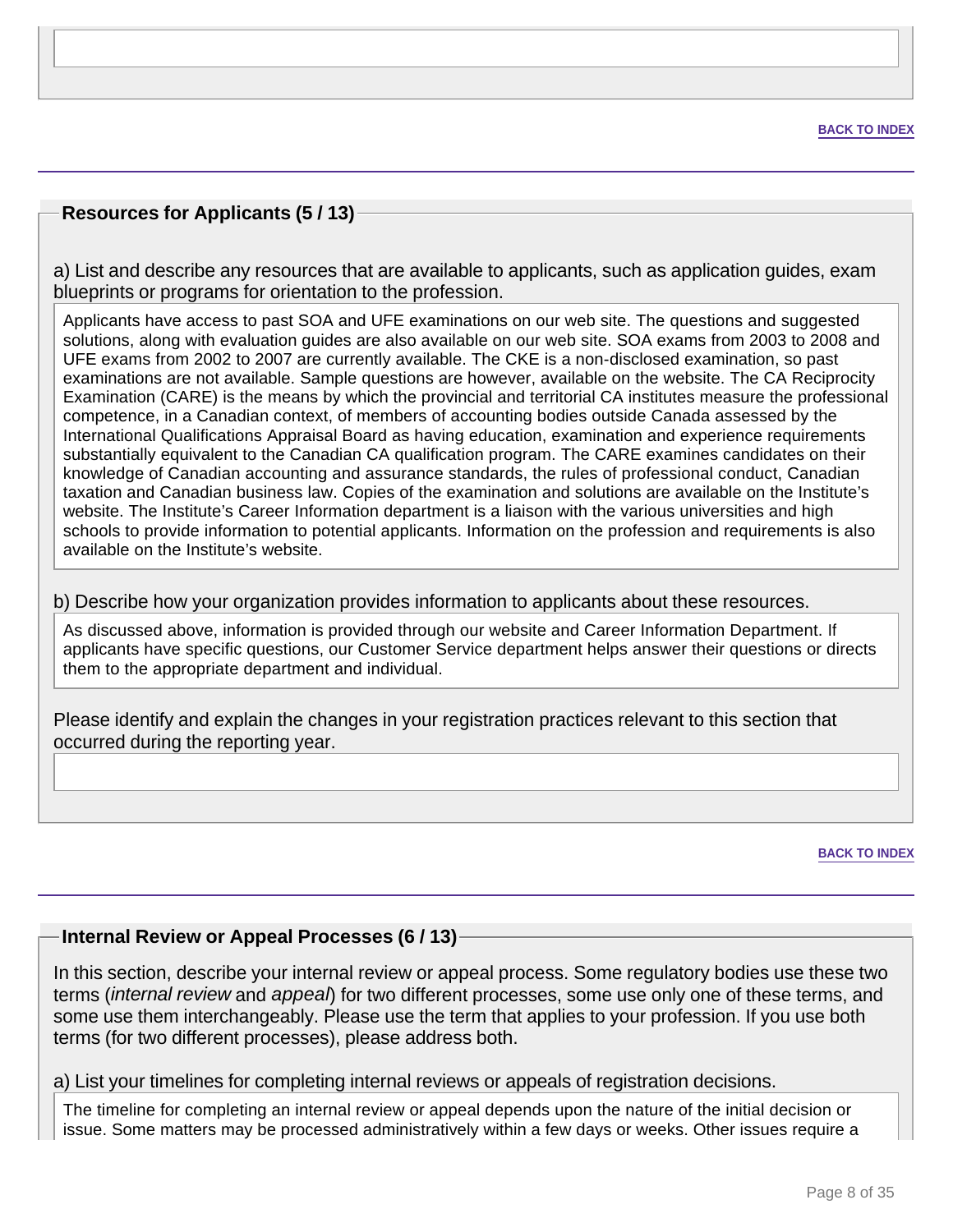hearing or consideration by a committee of the Institute. In such cases, the timing of the consideration is dependant upon the schedule of the committee, the applicant's ability to provide required information prior to any consideration, and other factors relating to the nature of the request. In the case of an appeal from a decision of the Applications Committee for example, the decisions of the Applications Committee may take three or four months or so to write, given the volume of the decisions produced and the need to ensure that there is a complete record should the applicant whish to appeal. Any such appeal may be initiated by the applicant within thirty-days from the receipt of the written reasons for the decision. After the applicant has initiated the appeal, the matter will be scheduled with the Appeal Committee as soon as practical. The hearing usually takes place within three months from the date of the completion of the appeal materials. These appeals are conducted under the Statutory Powers Procedure Act.

i. State the number of internal reviews or appeals of registration decisions that exceeded your timelines.

Given the above-noted explanation, no internal reviews exceeded the timelines in 2008.

ii. Among internal reviews or appeals that exceeded your timelines, state the number that were from internationally trained applicants.

No internal reviews exceeded the timelines in 2008 given the Institute's processes.

b) Specify the opportunities you provide for applicants to make submissions regarding internal reviews or appeals.

The nature of the submissions made by an applicant depends upon the nature of the issue under consideration. Some reviews are purely administrative in nature and are therefore, made by submitting a request in writing. The applicant may submit any documentation that the applicant believes to be relevant. Other reviews or appeals will require the applicant to attend in person to provide submissions. Appeals before the Appeal Committee are usually a combination of written oral submissions because these hearings are held according to the Statutory Powers Procedure Act. Consequently, the making of submissions and the nature of these submissions are governed by this Act and the common law.

c) Explain how you inform applicants about the form in which they must make their submissions (i.e., orally, in writing or by electronic means) for internal reviews or appeals.

Information regarding appeals or reviews is communicated to the applicant in a number of ways. First, information is available from the Institute's website and in the Institute's bylaws and on the Institute's forms. Second, information regarding any review or appeal mechanism is usually communicated to the applicant as part of the decision, depending upon the nature of the decision and the matter considered. Additional information and specific questions that the applicant may have are answered, are provided as applicable, upon request.

d) State how you ensure that no one who acted as a decision-maker in a registration decision acts as a decision-maker in an internal review or appeal of the same registration decision.

The Institute's Appeal Committee does not have overlapping membership with any of the Committee's of first instance. The Institute also has conflict of interest guidelines and policies to ensure that conflicts of interest do not arise. If an applicant is aware of a conflict of interest, he or she may ask that the Institute representative be removed for the purposes of the decision.

#### e) Describe your internal review or appeal process.

The internal review or appeal process depends upon the nature of the decision and the decision maker of first instance. The Institute's bylaws prescribe the process for many types of appeals or reviews. Some decisions of a purely administrative nature or that centre on an interpretation of a bylaw or regulation are commonly dealt with by Institute staff. These requests are usually sent to the Institute's Registrar for a final determination if a review is requested. On occasion, there may be an appeal to the Institute's Council. Where the matter involves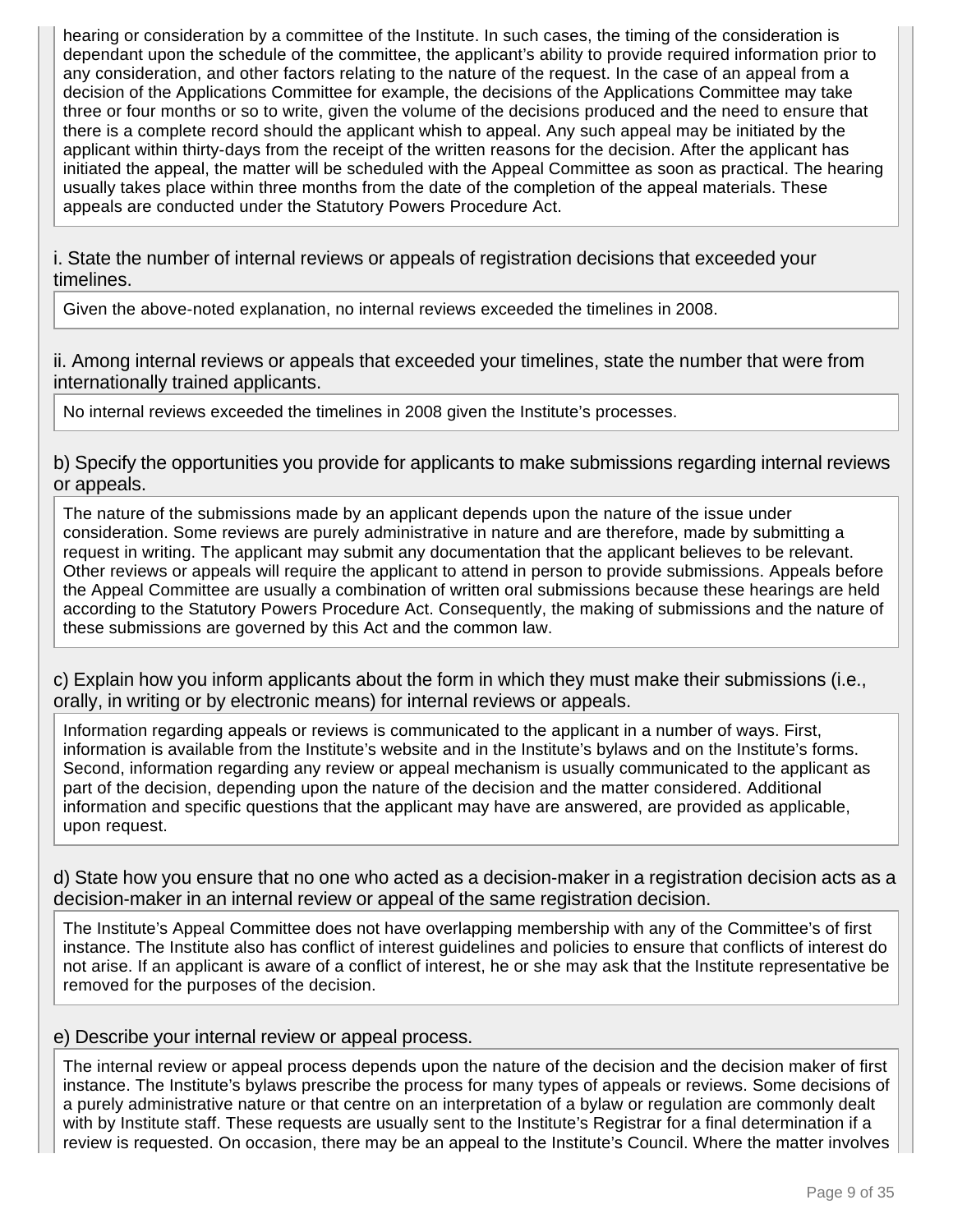a hearing or other consideration by a committee of the Institute, the matter will generally be sent to the Appeal Committee or to Council in rare instances. In the case of the Applications Committee, an applicant who has had a hearing is entitled to appeal in accordance with the Institute's bylaws. This appeal may be initiated within thirty days (30) of receipt of the written reasons for the decision. As previously noted, such appeals are held under the Statutory Powers Procedure Act and are therefore, bound by the requirements of the Act.

f ) State the composition of the committee that makes decisions about registration, which may be called a Registration Committee or Appeals Committee: how many members does the committee have; how many committee members are members of the profession in Ontario; and how many committee members are internationally trained members of the profession in Ontario.

The Appeal Committee is composed of CAs and public representatives who have had no involvement in the initial assessments or decisions. It is made up of seventeen (17) CAs and three public representatives who are not CAs, for a total of 20 members. The membership of the Appeal Committee varies over time as members begin and end their term. The Applications Committee is currently composed of 23 members and 6 public representatives. Currently there are four internationally trained CAs on the Committee. The Applications Committee's terms of reference state that ideally, the Committee will have not fewer than 20 members and not more than 30 members. Two representatives if possible will be from the Chartered Accountants Student Association. Not fewer than 4 and not more than 8 members will be public representatives. There will also be a chair and at least two deputy chairs. In addition, the Institute strives to have the Committee composed of the following: • 30% to 50% of members to be from national firms or professional corporation; • 30% to 50% of members to be from local or regional firms or professional corporations; • 20%-40% of members to from business, industry or government; • 35%-65% of members to be from the Toronto area; and • 35%-65% of members to be from outside of Toronto.

Please identify and explain the changes in your registration practices relevant to this section that occurred during the reporting year.

**BACK TO INDEX**

#### **Information on Appeal Rights (7 / 13)**

This section refers to reviews or appeals that are available after an internal review or appeal. Describe how you inform applicants of any rights they have to request a further review of or appeal from a decision.

Information regarding appeals or reviews is communicated to the applicant in a number of ways. First, information is available from the Institute's website and in the Institute's bylaws. Second, information regarding any review or appeal mechanism may be communicated to the applicant as part of the decision, depending upon the nature of the decision and the matter considered. Letters advising the applicant of the decision normally contain information regarding the appeal process and any timeline for an appeal. Additional information is provided upon request.

Please identify and explain the changes in your registration practices relevant to this section that occurred during the reporting year.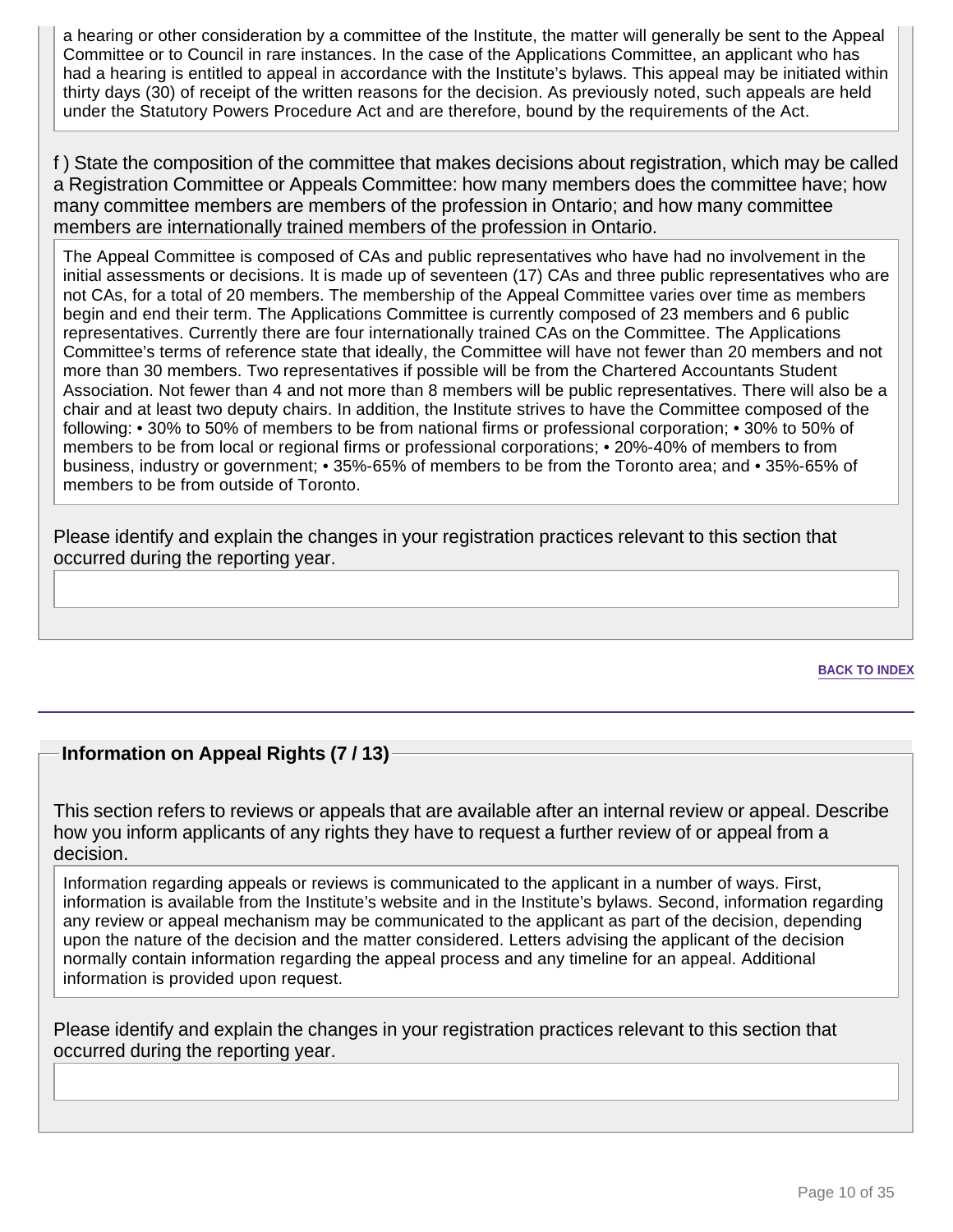## **Assessment of Qualifications (8 / 13)**

This category covers your processes for assessing all qualifications, such as academic credentials, competencies, language ability or practical experience.

a) List the criteria that must be met in order for an applicant's qualifications to satisfy the entry-topractice requirements for your profession.

Becoming a CA in Ontario requires: • a four-year university degree • 17 specified courses (51 credit hours) • three years of practical experience in an approved training office • successful completion of the ICAO's Professional Program, which is composed of the Staff Training Program, the Core Knowledge Examination and the School of Accountancy. • Successful completion of the Uniform Evaluation. For those applying with membership from a recognized accounting body, the process may include a period of prescribed practical experience in an approved training office if the individual's competencies are found not to be equivalent to those of an entry-level CA trained in Ontario. In addition, all such applicants must successfully complete the CA Reciprocity Examination (CARE). An internationally trained individual from a non-recognized accounting body or a non-assessed accounting body must complete if no exemptions are granted: • Three-years practical experience in an approved training office (unless the individual receives a reduction and/or and exemption from this requirement) • Canadian business law, Canadian tax and Advanced Accounting (unless the individual receives a reduction and/or and exemption from this requirement) • The Core Knowledge Examination (unless the individual receives a reduction and/or and exemption from this requirement) • The School of Accountancy (unless the individual receives a reduction and/or and exemption from this requirement) • The Uniform Evaluation. Finally, Regulation I, A regulation in respect of students provides that an applicant who is a member of a specified Canadian accounting body must have fulfilled the Institute's general education requirement for registration, namely a degree from a designated university. Such applicants must also successfully complete the course-credit requirement through successful completion of prescribed university degree-credit courses and the minimum average grade requirement in the courses included in the credit-hour requirement. These applicants may also appear before the Institute's Applications Committee and request an exemption from some or all of the practical experience requirement and those examinations for which an exemption may be permitted. The Applications Committee shall review the previous education, professional qualification(s) and accounting experience of an applicant seeking exemptions to determine whether, taken as a whole, they establish that the applicant has demonstrated, on a substantial equivalency basis, the required breadth and depth of competency development at the levels of proficiency required of an entry-level CA in Ontario, as specified in The UFE Candidates' Competency Map and the CA Practical Experience Requirements.

b) Describe the methodology used to determine whether a program completed outside of Canada satisfies the requirements for registration.

The International Qualifications Appraisal Board (IQAB) carries out reviews of professional accounting bodies outside Canada to determine whether the requirements for admission to membership in a professional accounting body, or for use of the accounting designation granted by an accounting body (education, examination and experience requirements) are substantially equivalent to the comparable requirements of the provincial institutes in Canada. The Institute and the Canadian Institute of Chartered Accountants (CICA) have entered into Mutual Recognition Agreements with professional accounting bodies based on an IQAB assessment that each such body has education, examination and experience requirements that are substantially equivalent to the comparable requirements of the provincial institutes in Canada. When an IQAB review determines the requirements of a professional accounting body outside Canada are not substantially equivalent to comparable requirements of the provincial institutes in Canada, IQAB recommends that the Uniform Evaluation (UFE) be passed before CA qualification in Canada is achieved. Each provincial institute may set any other requirements that must be fulfilled. IQAB has, in some cases, recommended that the members of a particular accounting body also be granted exemption from the pre-UFE education requirements and/or some or all of the prescribed practical experience. The guidelines used by the International Qualifications Appraisal Board (IQAB) for assessing foreign qualifications and reviewing their previous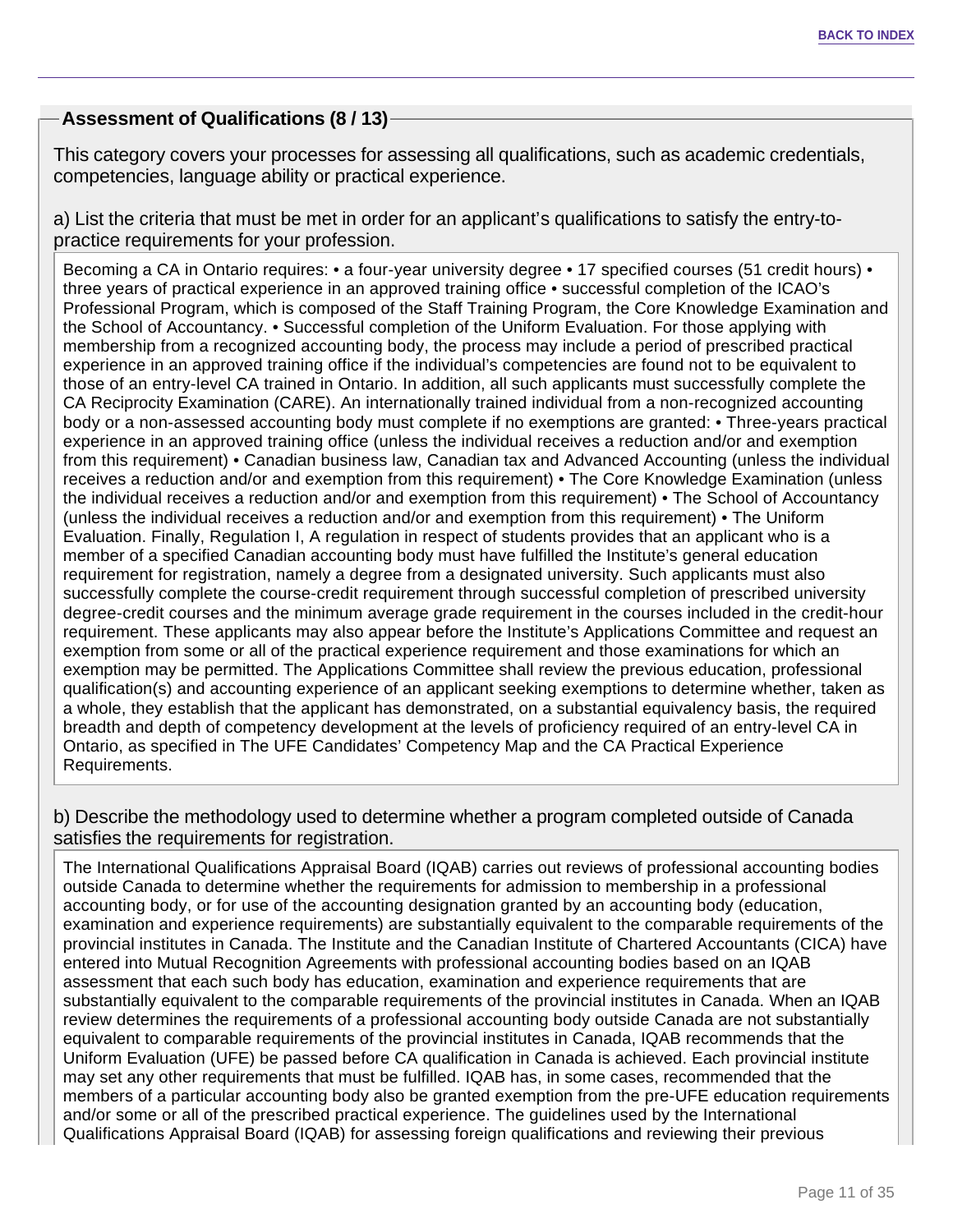recommendations are listed below. GUIDELINE I Since knowledge of the rules of professional conduct, Canadian tax and commercial law and the CICA handbook is fundamental to a chartered accountant practicing in Canada, all foreign candidates who are exempt from the Uniform Evaluation should be required to demonstrate knowledge of these areas. GUIDELINE II In assessing the degree of equivalency of a foreign accounting body's qualification process or in reviewing one of its previous positive recommendations pertaining thereto, IQAB's examination will include an analysis of the following components of that process. In the case of a review, IQAB will assess the nature and impact of any process changes implemented since the assessment was completed. For purposes of determining the degree of equivalency of the process, IQAB will assess the foreign institute's requirements as a whole rather than assess the extent to which each component of its program equates to the respective Canadian component. Whenever feasible, IQAB will utilize other external sources in the conduct of its assessments. These other sources could include, but are not limited to: discussions with persons who have acquired business experience both in Canada and the target country; data bases on the business environment in the target country; and Chambers of Commerce. 1) Cultural, Business and Economic Environment a) perspective on accounting - the structure and administration of the profession; the cultural, business and economic environment b) code/rules of conduct c) ethical guides - fundamental principles and/or disciplinary procedures d) the profession's role in accounting and auditing standard setting e) contemporary issues affecting the profession 2) Education Entrance Requirements a) age b) elementary and secondary education -additional conditions if a university degree is not required. c) polytechnic/community college -additional conditions if a university degree is not required. d) university degree - additional conditions if: • concentration is in accounting; • concentration is in business, but not accounting; and • concentration is in other than accounting or business. e) accreditation of post-secondary educational institutions f) other professional program requirements 3) Method and Scope of Professional Examination(s) a) purpose and objectives b) existence and nature of a syllabus of knowledge and skills c) knowledge requirements - breadth of subject matter coverage; - depth of knowledge, level of difficulty; and - extent of testing of concepts vs. procedures. d) skills tested; types of questions - objective vs. essay; - directive vs. unstructured requirements; - testing of recall vs. application; and - testing of single topic vs. integration. e) method of grading, marking procedures, examination controls f) frequency of the examination(s); uniformity g) passing standards/statistics; and analysis thereof by degree and/or educational background h) number of attempts permitted i) length/duration j) information on extent of pre-screening prior to final examination(s) k) conditional or partial pass standings and the related circumstances l) exemption from writing qualifying exams and the related circumstances and controls 4) Practical Experience a) term of practical experience b) type of practical experience (public accounting and/or industry, etc.) c) minimum hours required in total, accounting, auditing and tax d) monitoring type and quality of practical experience e) training office accreditation/supervision

#### c) Explain how work experience in the profession is assessed.

Work experience is assessed for both the domestically trained and the internationally trained against the UFE Candidate's Competency Map and the CA Practical Experience Requirements document. This document sets out the specific competencies and proficiency levels that CA candidates are expected to demonstrate. CA education is competency-based and it is designed to ensure that the CA has the breadth and depth of knowledge in the required competency areas. It focuses on ensuring that every CA, on qualification, has the necessary level of underlying knowledge and the practical skills and experience to apply that knowledge effectively. It is a process that integrates: • Formal, competency-based academic and professional education, acquired through recognized academic and professional education programs delivered by universities and by the profession's four regional delivery systems; • Ongoing evaluation and simulation to help candidates develop competencies and assess their readiness for entry to the CA profession; • Uniform Evaluation (the UFE) which all candidates must pass in order to enter the profession. The UFE challenges candidates to demonstrate competence by responding to simulations — business cases that are representative of the kinds of challenges faced by the entry-level CA; and • Practical experience, acquired through a term of employment of a minimum of three years, including graduate-level professional education, with a CA Training Office recognized by the profession.

d) Describe how your organization ensures that information used in the assessment about educational systems and credentials of applicants from outside Canada is current and accurate.

IQAB does assessments as needed to ensure that existing mutual recognition agreements are current and meet the required standards. This is done at intervals set by the IQAB and in keeping with its policies and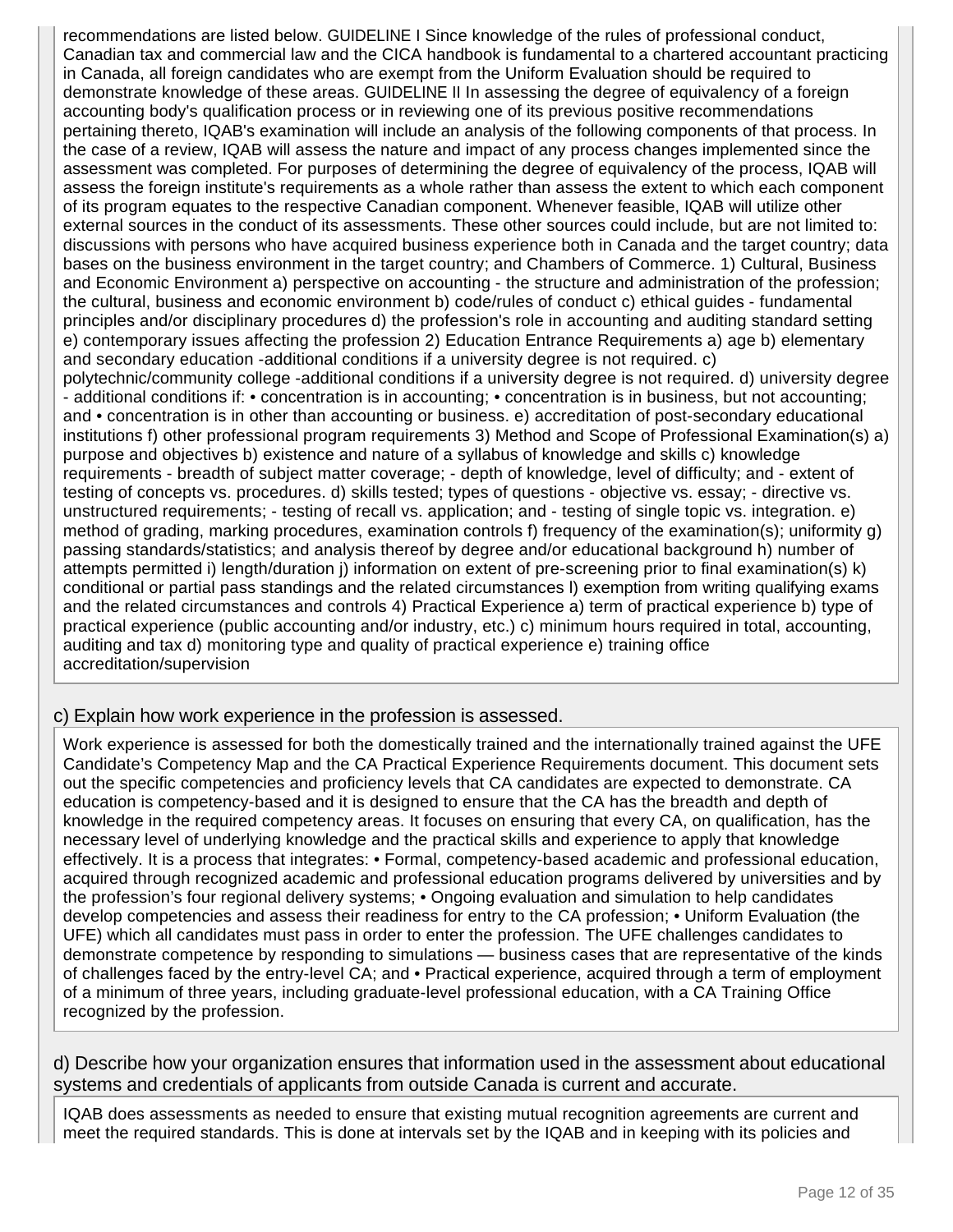procedures. Ongoing reviews of this if needed, are done in keeping with applications received. A fuller description of IQAB and its processes is found elsewhere in this report.

e) Describe how previous assessment decisions are used to assist in maintaining consistency when assessing credentials of applicants from the same jurisdictions or institutions.

Because the assessment is based on the accounting body, the list of recognized, non-recognized and nonassessed bodies remains fairly consistent. The assessment of individuals is undertaken against the UFE Candidates' Competency Map and the CA Practical Experience Requirements document and is an individual assessment based upon the criteria found in the map as compared to the individuals' employment history, demonstrated skills, level of proficiency and other requirements. The criteria for individual assessments is based on the Competency Map which provides a reference point for ensuring that all such decisions are based upon its requirements. Precedent decisions are available to the Committee and the public. In addition, all members of the Applications Committee meet at least once per year to discuss trends and precedents in decision making. Issues that arise during the year are considered by the Committee and updating and training takes place during this meeting.

f ) Explain how the status of an institution in its home country affects recognition of the credentials of applicants by your organization.

This is not entirely applicable to all institutions because the accounting body is assessed against the requirements for domestically trained CAs and this assessment is conducted by IQAB.

g) Describe how your organization accommodates applicants with special needs, such as visual impairment.

A physical or medical disability is not a deciding factor in assessing qualification, academic credentials, competencies, language ability or practical experience. The accommodations that the Institute makes in this regard for applicants and students are described in Part 1 (p) as they relate to examination writing and preparation.

h) State the average length of time required to complete the entire registration process, from when the process is initiated to when a registration decision is issued.

Please see the answer provided in Part 8 (a). Generally speaking, an applicant must complete the educational requirements of the Institute, the Professional Program, and the practical experience requirement. A student registered with the Institute who has completed the educational requirements and is enrolled in the Professional Program will take approximately three years to complete the remaining steps necessary for admission to membership. The length of time however, is dependant upon the student's progression through the necessary steps to membership. A membership candidate who is a member or a former member of a recognized accounting body may take a year or more to complete the process.

#### i. State whether the average time differs for internationally trained individuals.

The average time may differ for internationally trained individuals depending upon whether the individual is or was a member in good standing with either a recognized accounting body or a non-recognized accounting body. Applicants from non-assessed accounting bodies may also require additional time depending upon the accounting body. Three factors influence the length of time for the process. First, the process is largely dependant upon the applicant submitting the information required in order to make an assessment. Second, the examinations that applicants are required to write are held at fixed times during the year. An applicant may have to wait to write an examination depending upon the timing of the application. Finally, the applicant may have to complete any practical experience requirements. The timeliness of this process depends upon the applicants' ability to fulfill the prescribed practical experience. A straightforward application from an internationally trained applicant can take up to six months to process if all of the required materials have been submitted by the applicant. If there is difficulty obtaining documentation, the process may be longer. If there is an appeal of a registration decision or a decision taken during the process, the process will take longer. If a hearing is required the entire process will take up to one year. Again however, the timing is largely dependant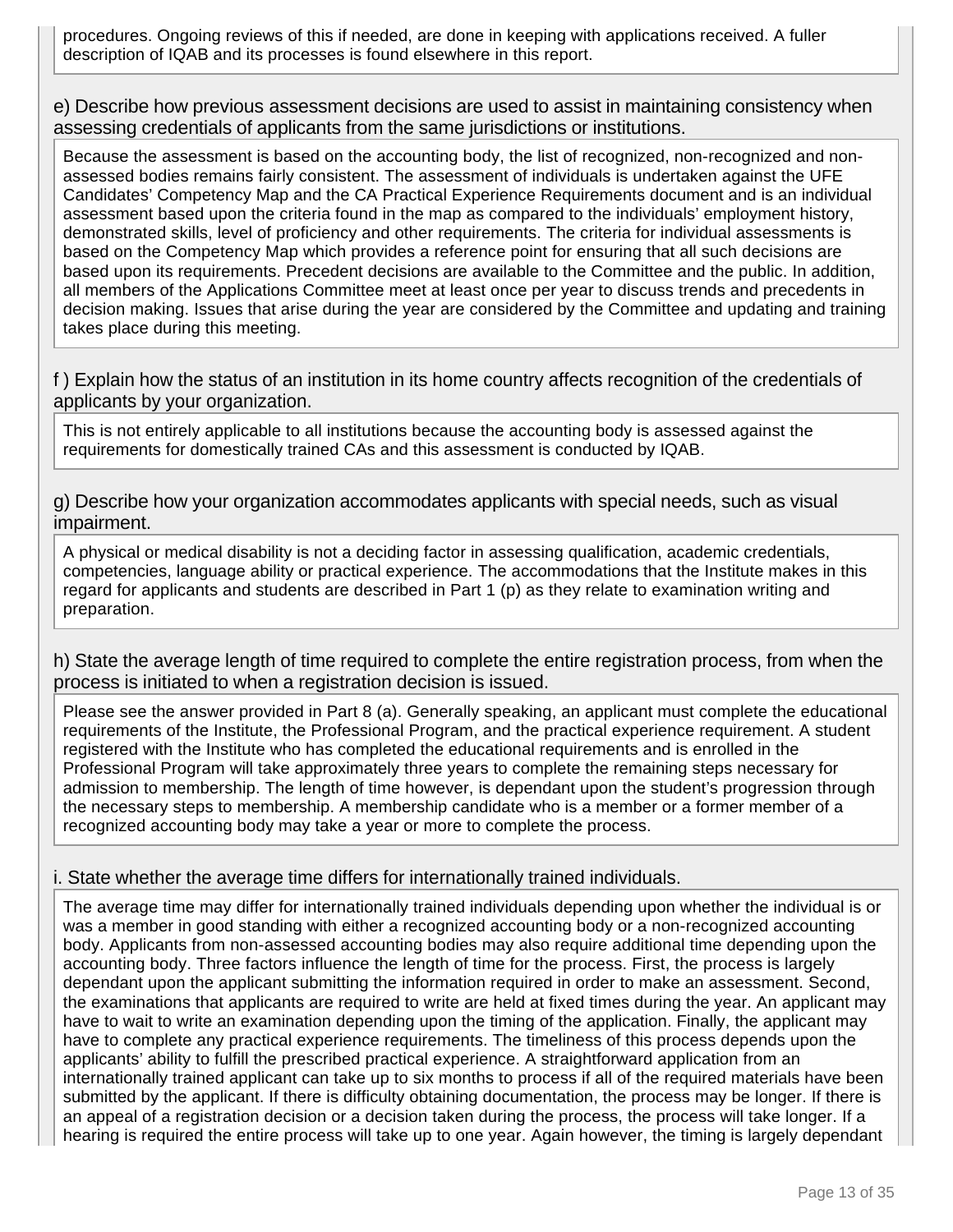upon the applicant's diligence in submitting materials and the Institute's own processes are a less significant factor.

ii. If the average time differs for internationally trained individuals, state whether it is greater or less than the average for all applicants, and the reasons for the difference.

The average time will usually be less for individuals from a recognized accounting body. For some, this may be up to a year. A somewhat longer period of time will likely be necessary for those from non-recognized accounting bodies and for those from non-assessed accounting bodies. Again, the length of time is largely dependant on the applicant's ability to submit the required materials as quickly as possible. The timing of the application decision will and whether any additional practical experience is required will also affect the timing for admission to membership.

i) If your organization conducts credential assessments:

i. Explain how you determine the level (e.g., baccalaureate, master's, Ph.D.) of the credential presented for assessment.

The Institute uses the International Handbook of Universities in conjunction with a review of the official transcript provided by the applicant and a review of the course content.

#### ii. Describe the criteria that are applied to determine equivalency.

As previously described elsewhere in this report.

#### iii. Explain how work experience is taken into account.

Work experience is not a factor in assessing an educational credential. The assessment of work experience is described elsewhere in this report.

j) If your organization conducts competency assessment:

i. Describe the methodology used to evaluate competency.

The competency requirements for CA qualification are grouped into six competency areas: Performance Measurement and Reporting Assurance Taxation Governance, Strategy and Risk Management Management Decision-Making Finance Specific competencies have been identified within each of the six competency areas. Qualifying practical experience is defined in terms of both the duration of the practical experience (i.e. the number of years) and the breadth and depth of competency development during the period(s) of practical experience. The minimum term of accounting experience that an applicant must have completed is three years. To meet the depth of competency development requirement, an applicant must demonstrate all of the specific competencies within one or the other of: Performance Measurement and Reporting, or Assurance. To meet the breadth of competency development requirement, an applicant must demonstrate at least one-half (50 per cent) of the specific competencies in at least two of the five other competencies. Examples of evidence of proficiency in CA competencies The following charts list the key work place competencies in each of the six competency areas, and provide examples of the kind of evidence that would be indicative of proficiency in that area. Performance Measurement and Reporting Competencies Competency Possible evidence of competence in the workplace Analyzes financial reporting needs and establishes the necessary systems (Internal, external financial and non-financial) Performs research, attends meetings with senior personnel and others, completes interviews and observes activities, to assess the needs of the users, and provides a summary of the analysis afterwards. (This can be for internal or external, financial or non-financial reporting.) Develops (or evaluates) reporting processes to support the financial reporting infrastructure Collaborates with others to develop or improve an existing chart of accounts or a database that generates financial information. (For other reporting needs, it could be "data fields"). Develops reliable information Works with others, and reviews processes to help develop (or improve) schedules that leave no unexplained differences. i.e., bank reconciliation, customer or supplier accounts, general ledger activity, etc.; reviews month end reconciliations prepared by others; provides input into systems being developed to generate financial information, ensuring the proper controls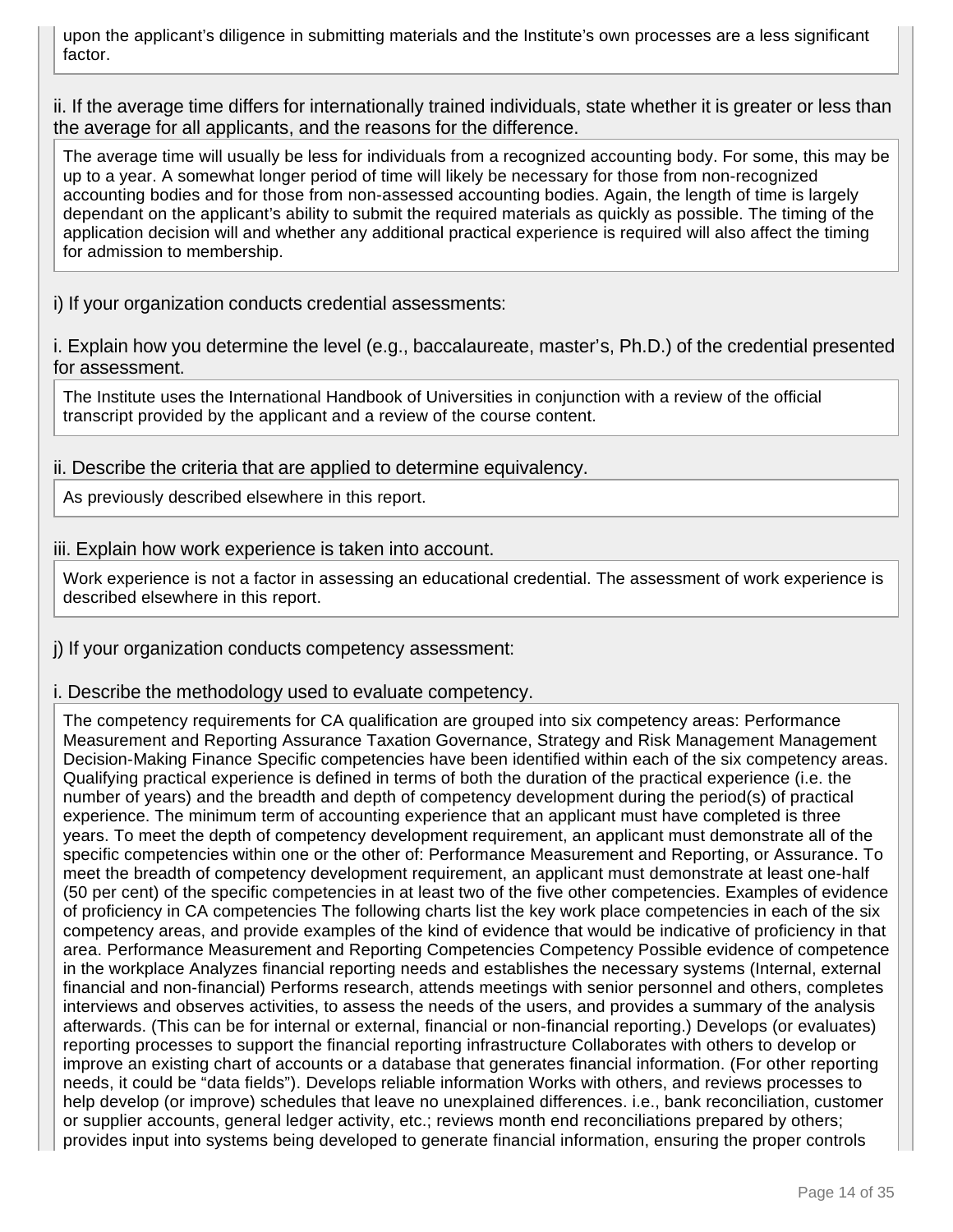are built in. Develop/evaluate accounting policies Completes research and analysis of issues, following GAAP where appropriate (CICA Handbook-Accounting), considering stakeholder needs and alternative approaches; Consults those within the entity with more expertise if necessary. Accounts for all the entity's transactions, including non-routine transactions Prepares or reviews accounting entries, ensuring the reports provide information that complies with GAAP and considers the external and internal information (could be activities for non-financial reporting); For non-routine transactions assists in determining the proper accounting entries to be booked. Prepares or reviews financial statements and accompanying notes Prepares or reviews monthend, interim or year-end financial statements for reasonableness and follows up on any unusual balances; prepares adjusting entries where necessary; drafts accompanying financial statement notes; Ensures filing deadlines are met. Explains financial statement results and balances to stakeholders Gathers material and prepares presentation; Orally presents and clearly explains the financial information at an appropriate level of sophistication. Maintains awareness of emerging financial reporting topics Stays abreast of current financial reporting matters and considers how they apply to the entity's particular circumstances. Assurance Competencies Competency Possible evidence of competence in the workplace Analyzes, evaluates and advises on assurance needs (external or internal) As part of an assurance team, discusses the assurance services options that are available to an entity, given the circumstances, and then presents those options to the client (external or internal); explains to the client how the particular assignment will proceed. Considers issues related to accepting an assignment As part of an assurance team, ensures the assignment is staffed with people that are independent, competent and objective by making appropriate enquiries; contributes to the discussion of whether to accept a particular assignment through the discussion of particular risk factors, clearly explaining rationale; communicates with predecessor who worked on the assignment if appropriate. Evaluates the implications of key risks for the assignment Through observation, discussion and analysis, assesses the entity and identifies the specific risks that could result in material misstatement or fraud/illegal acts; assesses the impact of findings on the work to be performed. Evaluates internal control (IT or other) Through observation, inquiry and analysis, documents the entity's key business process and key controls (including IT controls); as part of a team, evaluates the adequacy of the controls in place and suggests improvements where deficiencies are identified; assesses whether existing internal controls are functioning properly or if additional controls are needed and communicates ideas to supervisor. Designs a work plan and assurance procedures and executes and evaluates the results of the work plan (IT or other) Through discussion with colleagues and the entity, plans the assignment, including documentation of the rules to be followed, the materiality level to be used, the staffing requirements, the timing, etc; presents the plan to the client (external or internal) for confirmation and acceptance; clearly explains steps to team members; designs (or reviews the design) of valid procedures. Draws conclusions and drafts a report Reviews the assignment documentation, critically evaluating the conclusions drawn against the applicable criteria/rules/regulations; analyzes and discusses the impact of errors with senior staff and the need for additional work; drafts an appropriate report. Participates in a meeting with stakeholders Helps prepare and present critical assignment findings in meeting(s) with the stakeholder(s). Taxation Competencies Competency Possible evidence of proficiency in the workplace: Identifies and advises on compliance and filing requirements Be aware of and meet all tax deadlines foreseeing the need for internal controls processes to be put in place, and allowing for the time required for the various revisions, etc. Informs or counsels the employer or colleagues on the breach of specific tax rules and regulations (ethical and professional requirement). Prepares and files personal and/or corporate tax returns Independently prepares basic tax returns for individuals and/or corporations, using the appropriate software; makes enquiries to obtain information where necessary to identify the tax treatments that apply to the situation; stays abreast of changes in the tax legislation and thinks about situations in the entity where the changes might apply. Prepares information to file personal and/or corporate tax returns, responds to assessments, file objections or appeals Collaborate with others in researching and in documenting relevant information, identifying valid sources of reference material, taking into account that others may be a valid source of information. Demonstrate a strong understanding of GAAP and apply it, so that the required journal entries and adjustments required for future income taxes and taxes payables can be reconciled Since tax topics can be complex, communicate one's ideas clearly and precisely, with clients, colleagues or CRA representatives Consider additional tax services that could be offered to existing or potential clients (internal or external to the entity) Governance, Strategy and Risk Management Competencies Competency Possible evidence of competence in the workplace Evaluates leadership processes of the board or other governing body Discusses the structure of the board with colleagues/the client to obtain an understanding of how the entity governs itself; help identify where processes can be improved. Identifies and evaluates the audit committee's role in governance Observes how the entity's audit committee fulfils its role and discusses it with colleagues/client to assess where improvements can be made. Understands the entity's strategic plan and planning processes and the mission, vision and strategies set out Based on a good understanding of the high level structure of the entity, discusses with colleagues/ client whether the entity's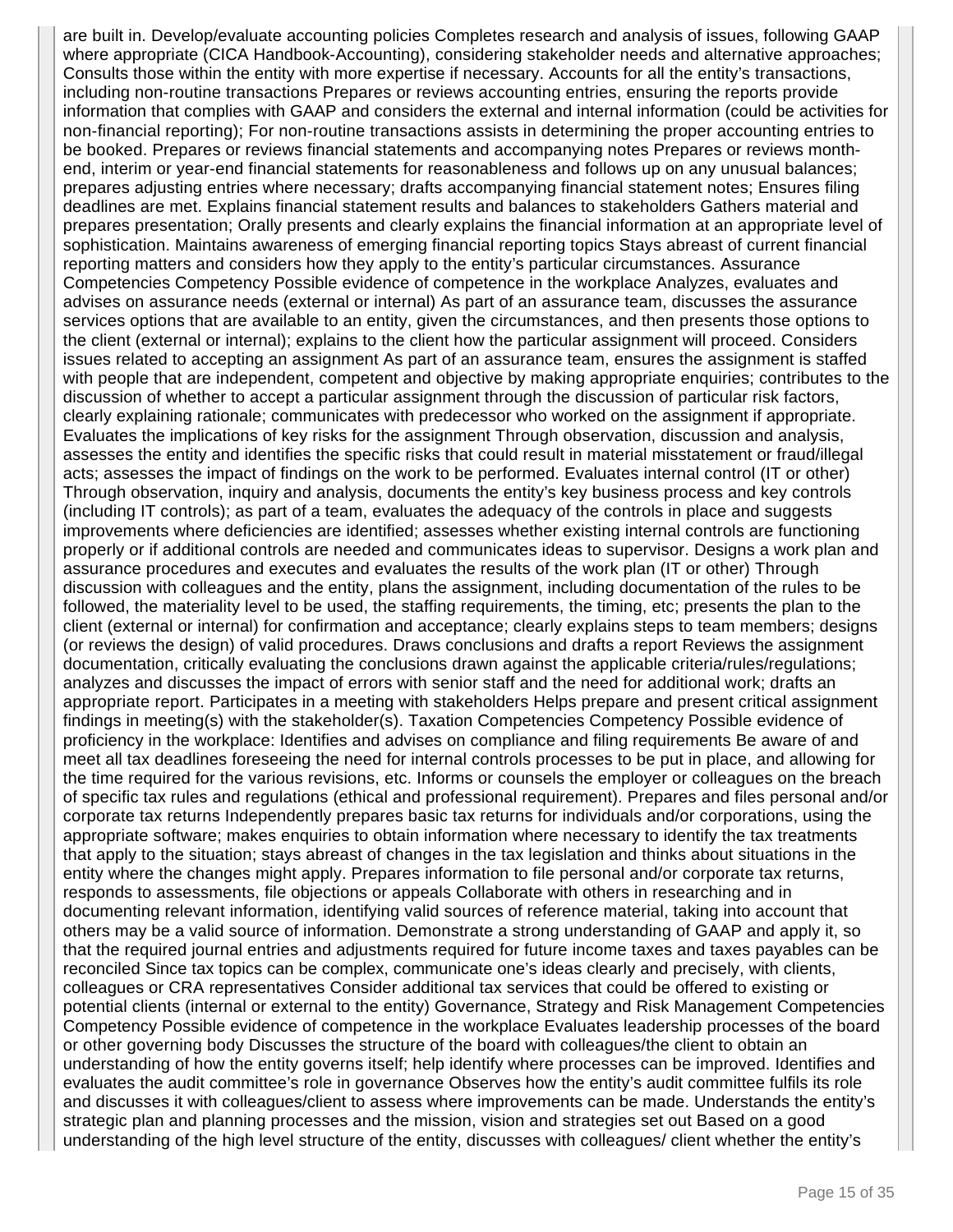strategic plan is missing any critical elements; helps identify inconsistencies between the stated mission, vision and strategies and the entity's actual operating environment and processes. Identifies and evaluates opportunities and risks within an entity Researches and gathers internal and external information to help identify the risks and opportunities that exist within the entity's operating environment and helps assess whether a certain courses of action should be pursued (e.g. evaluate a proposed deal); discusses potential risks and opportunities with colleagues/ client; presents findings. Identifies the factors that impact the entity's financial strategies Researches and identifies the factors that affect the entity's strategy; discusses findings with colleagues/ client and assists in a making a presentation on the factors identified. Evaluates the entity's performance measurement strategy As part of a team, observes and enquires to evaluate the approaches used by the entity/client to monitor performance; participates in meetings where the performance measurement strategy is discussed. Helps evaluate an entity's plans for risk management Works with colleagues/client to identify the impact of changes in the entity's operating environment on risk management policy; contributes to the development of new policies and procedures that help manage risk levels. Helps develop or manage courses of action to manage risks As part of a team, presents suggested methods to manage risk; watches for information suggesting that risk level should be reviewed and reports unexpected findings from ongoing monitoring of information to someone more senior; collaborates with colleagues in the management of specific risks. Helps ensure the timely but safe access to information Collaborates with colleagues to assess who currently has access to what information; as part of team, communicates to the appropriate level of management possible ways the entity can improve its access to information. Management Decision-Making Competencies Competency Possible evidence of proficiency in the workplace Participates in the identification of the key information needs of an entity Reviews internal and external sources of information to assess needs, takes needs into account in developing an organizational chart/process chart. Participates in the identification of the entity's key performance indicators Working alone or with others, performs external and internal research, interview, data collection to identify the key indicators or review existing indicators to ensure still appropriate. Identifies and/ or evaluates acquisition or sourcing decision factors (IT or other) Participates in the preparation of a "business case" for an acquisition or sourcing of inputs, considering needs, cost/ benefit analysis quantitative and qualitative factors. Participates in the presentation for approval (oral or written), including the change process, if necessary, and the follow-up evaluation. Monitors and evaluates product pricing and costing systems Participates in the analysis and discussion of data gathered to determine the cost of a product – including the allocation of costs. Evaluates make-or-buy decision factors Collects data, assesses its reliability, prepares analysis, considering quantitative and qualitative factors – presents recommendation in report or orally. Evaluates transfer-pricing options Assists others in evaluating the transfer pricing options within divisions or across separate entities by preparing relevant reports or discussing the implications of various approaches. Analyzes variances within costing systems/budget Analyzes, interprets the findings from the analysis of variances in a complete and understandable form (oral and written). Seeks information from others to explain variances. Prepares and presents a report that documents the analysis. Assists in developing a plan to address unfavourable variances that can be improved or eliminated. Prepares an entity's budget Participates in the development and prepares a budget for a "unit" of the entity. Assists in presenting/defending the budget. Prepares a cash flow projection Helps gather data and assists in the preparation of a cash flow projection using the appropriate technological aids. Improves the information gathering infrastructure Taking into account current trends in managerial accounting, identifies possible improvements to the information gathering infrastructure that exists or assists in the development of a new system. Finance Competencies Competency Possible evidence of competence in the workplace Establishes or evaluates financial objectives Obtains a clear understanding of the entity's strategic direction (obtained through discussion and research); ensures, as part of discussion with colleagues/client that the financial goals align with the strategic direction; monitors the financial situation and cash flow forecasts to see if they reflect what senior management is expecting, and communicating clearly when they don't. Analyzes the entity's financial situation Provides insight into how the entity is operating and helps explain why the entity is in the position it is; participates in a presentation of the analysis. Monitors cash flow Gathers necessary data and prepares a cash flow analysis to ensure sufficient liquidity; discusses when there may be a cash shortfall or excess funds and discusses possible action plans with others. Analyzes the entity's working capital Analyzes and monitors the entity's current working capital position or components of it (accounts receivable or payable management); provides advice on optimizing the level of working capital. Identifies and evaluates sources of funds, including financial instruments As part of a team, discusses possible sources of liquidity based on the needs of the entity, identified through the cash flow analysis; assesses the role, if any, of futures or forwards; participates in discussions with outside investors or lenders. Develops or analyzes business plans or financial proposals Participates in the development and presentation of a business plan (could be a capital project or smaller decision) which includes strategic fit/financial benefits and cost/ alternative analysis/high-level risk analysis/ and a recommendation; critically reviews a business plan to ensure the assumptions are correct, that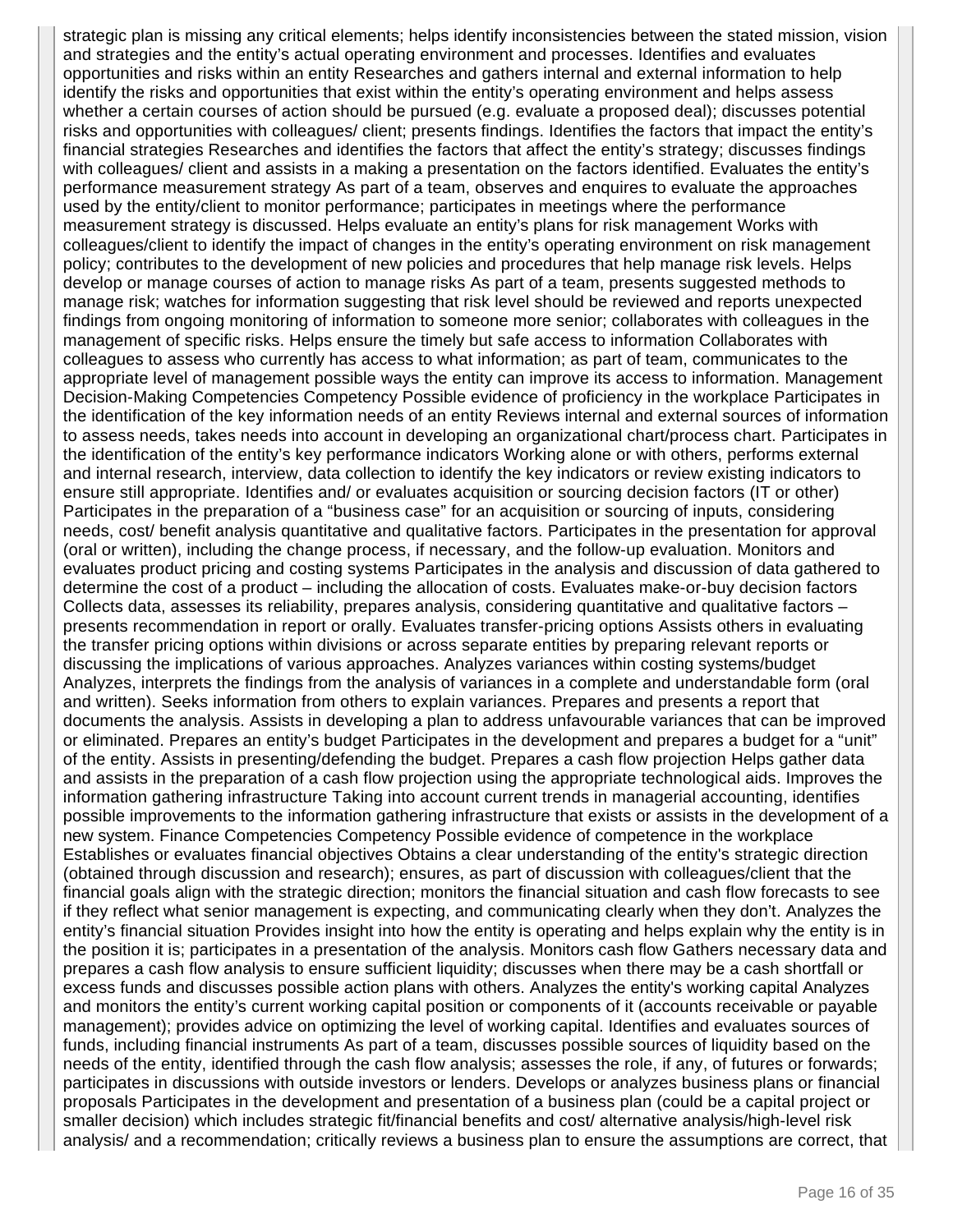the information is complete and provide a recommendation on whether to accept or reject the plan. Analyzes the purchase, expansion, or sale of a business As part of a team, helps assess the risks and implications to the entity of a proposed acquisition, divestiture, etc. Participates in the presentation of the findings to senior management.

#### ii. Explain how the methodology used to evaluate competency is validated, and how often it is validated.

The Canadian Institute of Chartered Accountants (CICA) prepares the UFE Candidates' Competency Map and the CA Practical Experience Requirements document. At regular intervals the documents are reviewed and updated. Much of this work is done on an annual basis. These documents outline the competency expectations of an entry-level CA. The CICA has a Competency Map Committee comprised of CA members working in academia, in accounting firms and in industry that are responsible for the Competency Map.

#### iii. Explain how work experience is used in the assessment of competency.

The CA profession's approach to Qualification is competency-based, i.e. it focuses not just on what the CA Student knows, but also on what he or she can do with that knowledge. Thus the expectations of CA Students are expressed as "CA competencies" — the knowledge, skills and attitudes which are fully defined in The UFE Candidates' Competency Map. The emphasis in practical experience, as in all components of the Qualification process, is on ensuring the CA Student develops the competencies expected of an entry-level CA. During their terms of practical experience, CA Students are expected to acquire a wide range and significant depth of experience in the CA competencies. The articulation of competencies creates an effective tool to help: Promote all elements of desired professional behaviour, extending beyond knowledge to include skills and professional attitude; Promote high performance standards; Measure performance; Incorporate emerging trends and changing needs; Respond to the work environment; Promote positive expectations; and Foster lifelong and individual-centred learning. For internationally trained individuals, the determination of how an applicant qualifies and whether an applicant qualifies to receive additional exemption(s) is to be competencybased, meaning the professional education and previous accounting experience of an applicant are to be considered both quantitatively and qualitatively when assessed (measured) against the competencies and the respective proficiency levels for an entry level CA in Ontario, as specified in The UFE Candidates' Competency Map and the CA Practical Experience Requirements. Again, however, the assessment process is different for those applicants who are or were members of recognized accounting bodies and non-recognized accounting bodies. Nevertheless, the competency requirements in both The UFE Candidates' Competency Map and the CA Practical Experience Requirements are grouped into six competency areas: Performance Measurement and Reporting Assurance Taxation Governance, Strategy and Risk Management Management Decision-Making Finance The substantial equivalency basis for determining whether an applicant qualifies for additional exemptions recognizes that the specific competencies required for membership in the particular accounting body outside Canada and acquired by the applicant as a result of post-qualification accounting experience may not match precisely with the competencies set out in The UFE Candidates' Competency Map and the CA Practical Experience Requirements. The determination to be made by the Applications Committee, therefore, is whether or not the Committee is satisfied that the applicant, through his or her professional education and qualification and previous accounting experience, when considered both quantitatively and qualitatively, has demonstrated breadth and depth of competency development that is substantially equivalent to that required of an entry-level CA in Ontario.

#### k) If your organization conducts prior learning assessment:

#### i. Describe the methodology used to evaluate prior learning.

ONTARIO STUDENTS: For students beginning the process in Ontario, the core academic requirement for qualification consists of a 4-year, 120-credit-hour university degree; one that either includes or has been augmented by 51 credit hours of prescribed university degree-credit courses, or by an Institute accredited university program/stream. Students are required to successfully complete university degree-credit courses so that they have covered all the topics in The UFE Candidate's' Competency Map of the profession's Uniform Evaluation (UFE). Business degree programs at most Ontario universities offer all or most of the prescribed courses. Students are encouraged to fulfill the credit-hour requirement as part of an integrated university 4 year, 120-credit-hour degree program. The CA program is designed to enable potential CA students to obtain comprehensive coverage of the Competency Map for entry to the Chartered Accountancy Profession through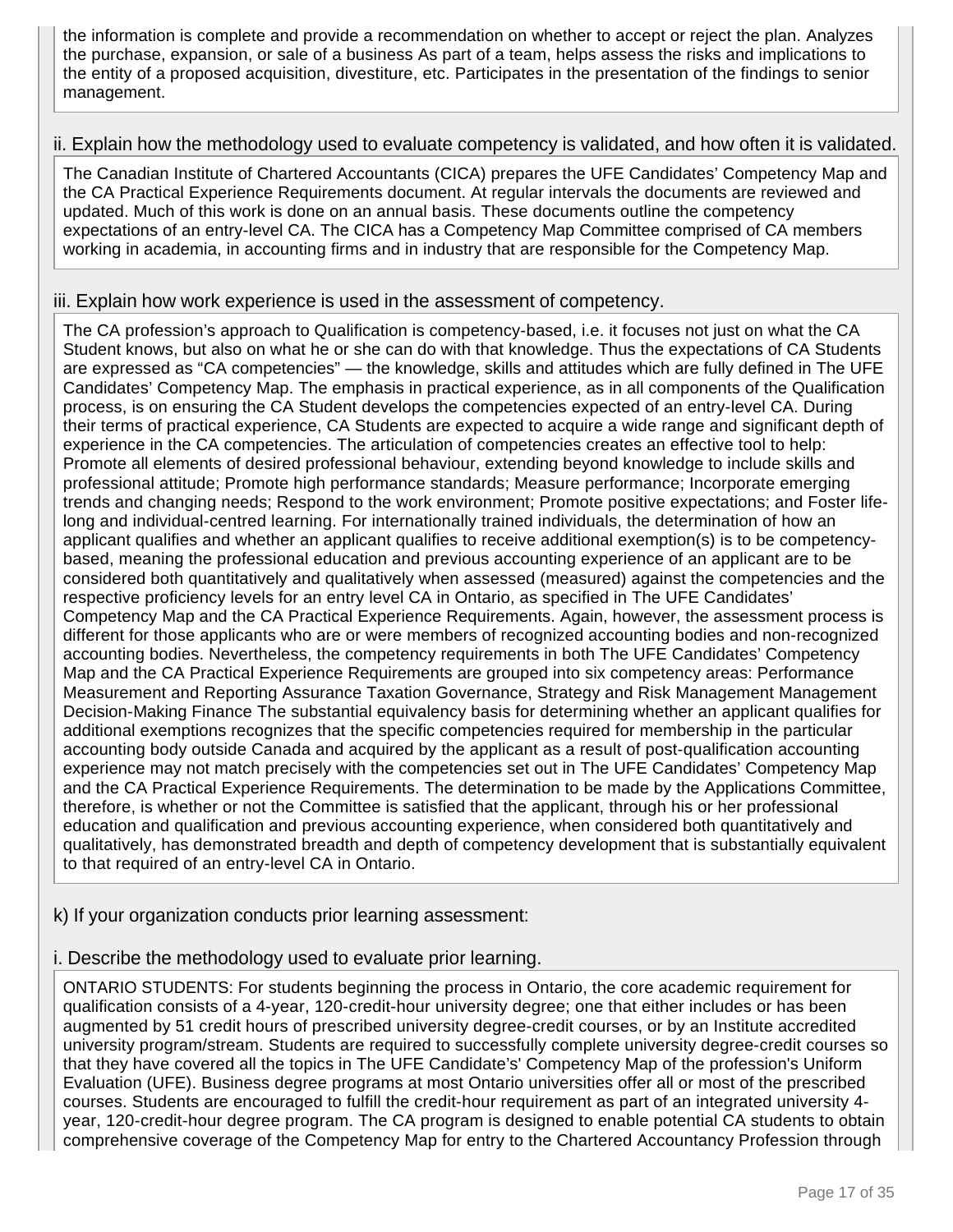university courses. This 51 credit-hour requirement consists of a series of degree-credit courses approved by the ICAO. The specific areas of coverage are: Subject area Credit-hours required Financial accounting (introductory, intermediate and advanced) 15 Cost and management accounting 6 Advanced accounting elective 3 Auditing 9 Taxation 6 Business information systems 3 Finance/financial management 3 Economics 3 Law 3 Total 51 The ICAO updates, on an annual basis, the courses it recognizes from Ontario universities as well as Canadian universities with various contacts from each university. Specific topic coverage, length of the course and other items are included in the assessment. If a course has not been accepted in the past and an applicant asks that it be recognized for credit, the ICAO assesses the course based on the course outline provided by the university. INTERNATIONALLY TRAINED: For those internationally trained, the determination to be made by the Applications Committee is whether an applicant has acquired as a result of his or her previous education, professional qualification(s) and previously acquired experience in accounting, the depth and breadth of competency development and the levels of proficiency for the competencies that a candidate must demonstrate at the time of writing the Uniform Evaluation (UFE). In the case of applicants how hold or held membership in a non-recognized or non-assessed accounting body, and taking into account that the accounting body is not a body that has been determined to have requirements for qualification for admission to membership that are substantially equivalent to the requirements of the Institute, an applicant who seeks additional exemptions from education and/or examination requirements should ordinarily have completed in total more than three years of accounting experience, including experience obtained subsequent to admission to membership in the accounting body outside Canada. In addition, the applicant should have obtained such accounting experience in positions that enabled the applicant to progress to successively more senior positions and in respect of which the applicant demonstrated progressively higher levels of proficiency as well as greater breadth and depth of competency development. The levels of proficiency – the degree or expertise an individual is expected to exhibit in a competency -- as specified in The UFE Candidates' Competency Map and the CA Practical Experience Requirements document that candidates must demonstrate at the time of writing the UFE are as follows: Level C: The individual describes accurately the task or role constituting the competency, the possible evidence of performance, the significance of the competency, and the types of circumstances in which it would arise or be applied in normal circumstances. Proficiency at Level C is demonstrated when the individual explains, summarizes, gives examples, depicts, interprets, and paraphrases, among other things, the professional skills and underlying knowledge required by the competency. Level B: The individual demonstrates without prompting from others an understanding of the task and the required professional skills including basic quantitative and qualitative analysis, but not necessarily the ability to successfully complete the task without adequate support or supervision in normal circumstances. Proficiency at Level B is demonstrated when the nature of the problem is identified. The issues related to the problem are often evaluated, analyzed, etc. on a preliminary basis. That is, the work requires the review of more senior personnel to ensure its completeness and accuracy. Any requirement for the involvement of personnel with special expertise necessary to complete all aspects of the task is identified. A preliminary recommendation is often made. This level of proficiency includes Level C proficiency. Level A: The individual completes all elements of a specified task successfully in normal circumstances. Proficiency at Level A is demonstrated when the problem is clearly identified and thoroughly analyzed or when a situation is evaluated and useful recommendations are made and/or implemented. The individual is responsible for the work whether it is completed solely by an individual (a CA) or by a team of individuals (team of CAs). This level of proficiency includes Level B and Level C proficiencies. Using substantial equivalency as the criterion, it is not required that an applicant must have demonstrated the levels of proficiency for each of the specific competencies within each competency area in order to be granted the exemptions sought. Accordingly, the assessment of whether an applicant has attained the proficiency level(s) in any one or more of the competency areas should be made with reference to the overall proficiency level for the competency area, rather than proficiency levels for each specific competency within the competency area. The overall proficiency level for each competency area that should be attained to demonstrate readiness to write the UFE is as follows: Performance Measurement and Reporting Level A Assurance Level A Taxation Level B Governance, Strategy and Risk Management Level B Management Decision-Making Level B Finance Level B OTHER DOMESTICALLY TRAINED APPLICANTS: The Applications Committee shall review the previous education, professional qualification(s) and accounting experience of an applicant seeking exemptions to determine whether, taken as a whole, they establish that the applicant has demonstrated, on a substantial equivalency basis, the required breadth and depth of competency development at the levels of proficiency required of an entry-level CA in Ontario, as specified in The UFE Candidates' Competency Map and the CA Practical Experience Requirements. The determination of whether an applicant qualifies to receive additional exemption(s) is to be competency-based, meaning the professional education and previous accounting experience of an applicant are to be considered both quantitatively and qualitatively when assessed (measured) against the competencies and the respective proficiency levels for an entry level CA in Ontario, as specified in The UFE Candidates' Competency Map and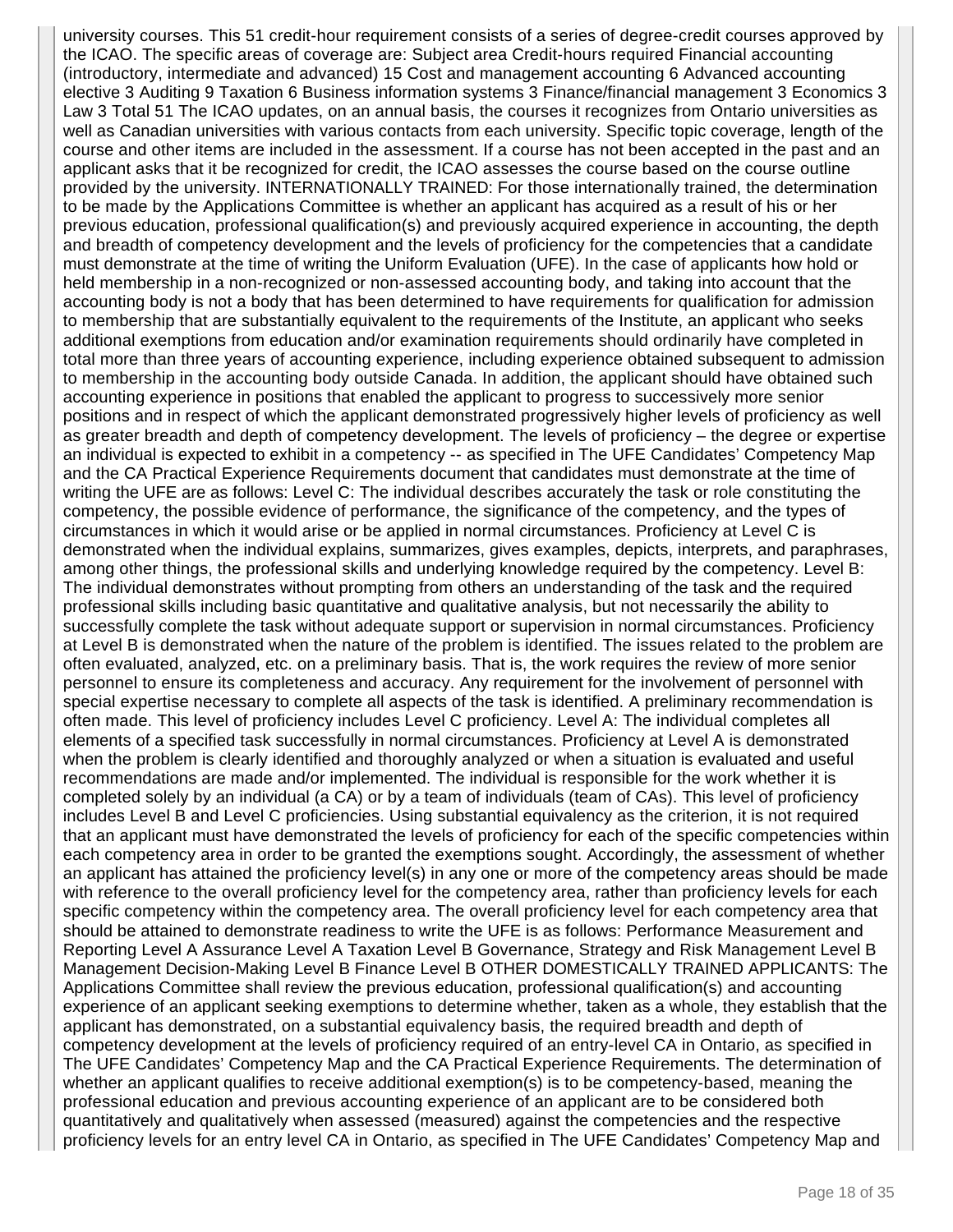the CA Practical Experience Requirements. The substantial equivalency basis for determining whether an applicant qualifies for exemptions recognizes that the specific competencies required for membership in the particular accounting body and acquired by the applicant as a result of post-qualification accounting experience may not match precisely with the competencies set out in The UFE Candidates' Competency Map and the CA Practical Experience Requirements. The determination to be made by the Applications Committee, therefore, is whether or not the Committee is satisfied that the applicant, through his or her professional education and qualification and previous accounting experience, when considered both quantitatively and qualitatively, has demonstrated breadth and depth of competency development that is substantially equivalent to that required of an entry-level CA in Ontario. The competency requirements in both The UFE Candidates' Competency Map and the CA Practical Experience Requirements are grouped into six competency areas: • Performance Measurement and Reporting • Assurance • Taxation • Governance, Strategy and Risk Management • Management Decision-Making • Finance

#### ii. Explain how the methodology used to evaluate prior learning is validated, and how often it is validated.

There is no formal process for validation of the methodology.

#### iii. Explain how work experience is used in the assessment of prior learning.

ONTARIO STUDENTS: For students being trained in Ontario, The CA profession's approach to Qualification is competency-based, i.e. it focuses not just on what the CA Student knows, but also on what he or she can do with that knowledge. Thus the expectations of CA Students are expressed as "CA competencies" — the knowledge, skills and attitudes which are fully defined in The UFE Candidates' Competency Map. The emphasis in practical experience, as in all components of the Qualification process, is on ensuring the CA student develops the competencies expected of an entry-level CA. During their terms of practical experience, CA Students are expected to acquire a wide range and significant depth of experience in the CA competencies. The articulation of competencies creates an effective tool to help: Promote all elements of desired professional behaviour, extending beyond knowledge to include skills and professional attitude; Promote high performance standards; Measure performance; Incorporate emerging trends and changing needs; Respond to the work environment; Promote positive expectations; and Foster life-long and individualcentred learning. This competency-based approach to CA Qualification is a proven approach which: References prescribed practical experience to a defined set of competencies; Underscores the importance of professional practical experience; Enhances the connection between work and study; and Enhances the professional practical experience beyond fulfilling time requirements. The competency requirements in both The UFE Candidates' Competency Map and the CA Practical Experience Requirements are grouped into six competency areas: • Performance Measurement and Reporting • Assurance • Taxation • Governance, Strategy and Risk Management • Management Decision-Making • Finance The practical experience component of CA Qualification is a partnership between the CA profession and CA Training Offices. It is a significant strength of the CA program, and a critical component in the CA Qualification process. By applying formal learning in real work situations, in approved workplaces, under the supervision of experienced CAs, CA Students are expected to develop and enhance their professional abilities and judgment, demonstrate CA values and ethics, and gain a sense of "belonging" to the CA profession. Practical experience at a CA Training Office provides CA Students with opportunities to: Apply theoretical knowledge and reinforce technical knowledge; Develop and exercise judgment, initiative, and executive and administrative abilities; Develop an appreciation of and commitment to standards of integrity, ethics and independence; Respond to client and/or business needs and identify critical issues and solve problems in real situations; Develop an entrepreneurial spirit; and Enhance professional communication and interpersonal skills. Further, practical experience emphasizes CA qualities and competencies, including: Professionalism; Independence and objectivity; Membership in a profession (standards, code of conduct, life-long learning); Intellectual, logically oriented, and strong analytical skills; Skills and processes for making judgments; Professional skepticism; Evidence gathering and evaluation skills; Understanding of business and financial processes; Dealing with different subject matter and professions; Rigorous documentation practices; and Subject matter competence. Practical experience provides assurance that CA Students are exposed to a broad spectrum of issues faced by professionals in the process of qualifying to become Chartered Accountants. INTERNATIONALLY TRAINED: The Applications Committee shall review the previous education, professional qualification(s) and accounting experience of an applicant seeking additional exemptions to determine whether, taken as a whole, they establish that the applicant has demonstrated, on a substantial equivalency basis, the required breadth and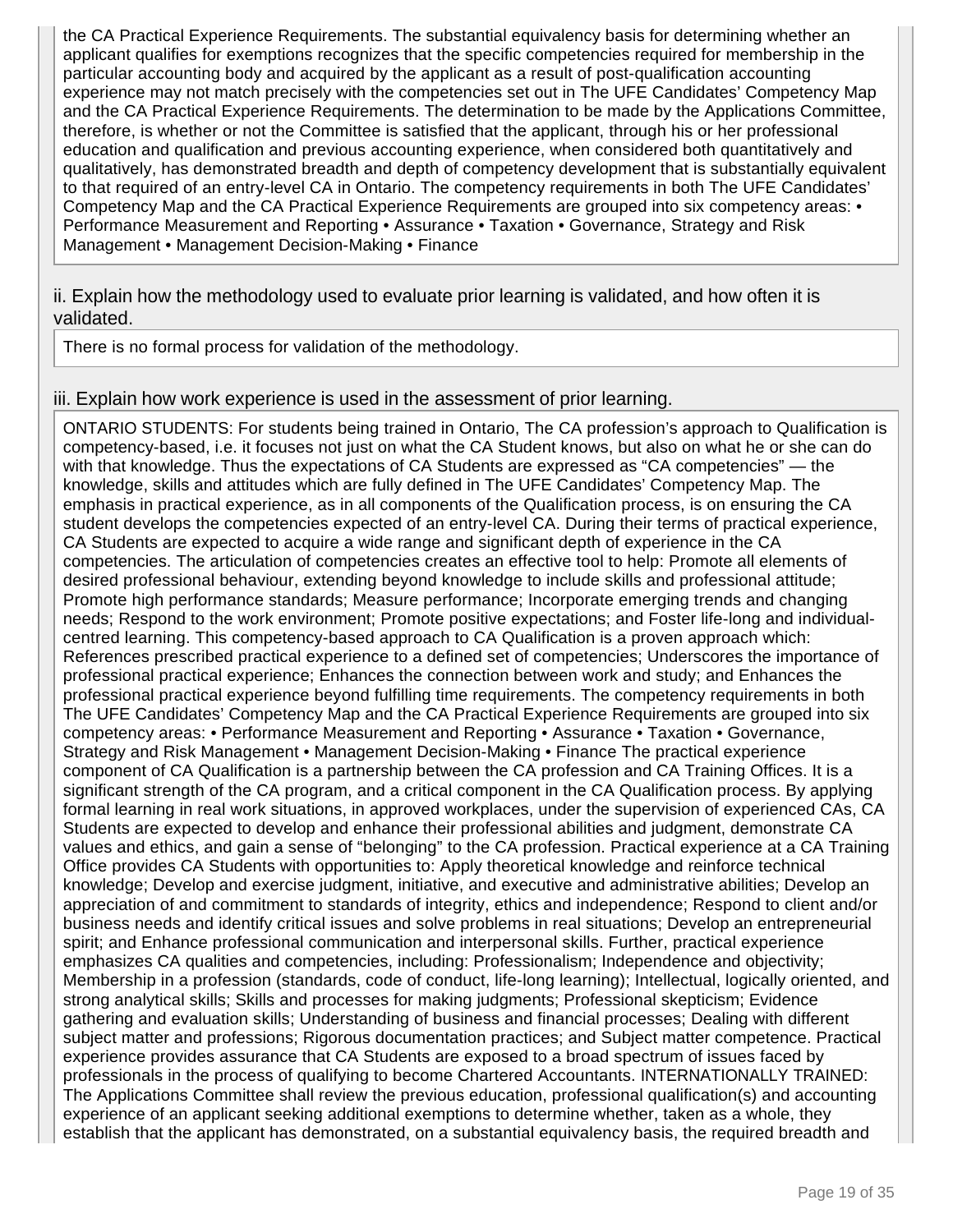depth of competency development at the levels of proficiency required of an entry-level CA in Ontario, as specified in The UFE Candidates' Competency Map and the CA Practical Experience Requirements. The determination of whether an applicant qualifies to receive additional exemption(s) is to be competency-based, meaning the professional education and previous accounting experience of an applicant are to be considered both quantitatively and qualitatively when assessed (measured) against the competencies and the respective proficiency levels for an entry level CA in Ontario, as specified in The UFE Candidates' Competency Map and the CA Practical Experience Requirements. The substantial equivalency basis for determining whether an applicant qualifies for additional exemptions recognizes that the specific competencies required for membership in the particular accounting body outside Canada and acquired by the applicant as a result of post-qualification accounting experience may not match precisely with the competencies set out in The UFE Candidates' Competency Map and the CA Practical Experience Requirements. The determination to be made by the Applications Committee, therefore, is whether or not the Committee is satisfied that the applicant, through his or her professional education and qualification and previous accounting experience, when considered both quantitatively and qualitatively, has demonstrated breadth and depth of competency development that is substantially equivalent to that required of an entry-level CA in Ontario. The competency requirements in both The UFE Candidates' Competency Map and the CA Practical Experience Requirements are grouped into six competency areas: • Performance Measurement and Reporting • Assurance • Taxation • Governance, Strategy and Risk Management • Management Decision-Making • Finance OTHER DOMESTICALLY TRAINED APPLICANTS: The Applications Committee shall review the previous education, professional qualification(s) and accounting experience of an applicant seeking exemptions to determine whether, taken as a whole, they establish that the applicant has demonstrated, on a substantial equivalency basis, the required breadth and depth of competency development at the levels of proficiency required of an entry-level CA in Ontario, as specified in The UFE Candidates' Competency Map and the CA Practical Experience Requirements. The determination of whether an applicant qualifies to receive additional exemption (s) is to be competency-based, meaning the professional education and previous accounting experience of an applicant are to be considered both quantitatively and qualitatively when assessed (measured) against the competencies and the respective proficiency levels for an entry level CA in Ontario, as specified in The UFE Candidates' Competency Map and the CA Practical Experience Requirements. The substantial equivalency basis for determining whether an applicant qualifies for exemptions recognizes that the specific competencies required for membership in the particular accounting body and acquired by the applicant as a result of postqualification accounting experience may not match precisely with the competencies set out in The UFE Candidates' Competency Map and the CA Practical Experience Requirements. The determination to be made by the Applications Committee, therefore, is whether or not the Committee is satisfied that the applicant, through his or her professional education and qualification and previous accounting experience, when considered both quantitatively and qualitatively, has demonstrated breadth and depth of competency development that is substantially equivalent to that required of an entry-level CA in Ontario. The competency requirements in both The UFE Candidates' Competency Map and the CA Practical Experience Requirements are grouped into six competency areas: • Performance Measurement and Reporting • Assurance • Taxation • Governance, Strategy and Risk Management • Management Decision-Making • Finance OTHERS: An applicant who is at least 25 years of age, does not have a university degree and seeks to be registered as a student may request to be registered as a mature student (and the university degree requirement will be waived if) he/ she provides evidence that he or she: (i) is enrolled in a designated university in courses that qualify for, or lead to fulfilment of, the credit-hour requirement prescribed in Section 301; and (ii) has obtained accounting, business or other relevant work experience of three or more years or equivalent work experience acceptable to the ICAO.

l) If your organization administers examinations:

i. Describe the exam format, scoring method and number of rewrites permitted.

The examinations are as follows: CA Reciprocity Examination - CARE The CARE consists of two three-hour papers written over two consecutive days. Day 1 of the CARE tests knowledge of accounting (approximately 50 marks) and assurance standards (approximately 50 marks). Day 2 of the CARE tests knowledge of Canadian taxation (approximately 50 marks), rules of professional conduct/ethics (approximately 30 marks) and Canadian business law (approximately 20 marks). The 2008 CARE covered the following material to the extent that it is integral to the demonstration of knowledge of Canadian accounting and assurance standards, the rules of professional conduct, Canadian taxation and Canadian business law: CICA Pronouncements to March 31, 2008 CICA Handbook - Accounting (including Accounting Guidelines, Emerging Issues Committee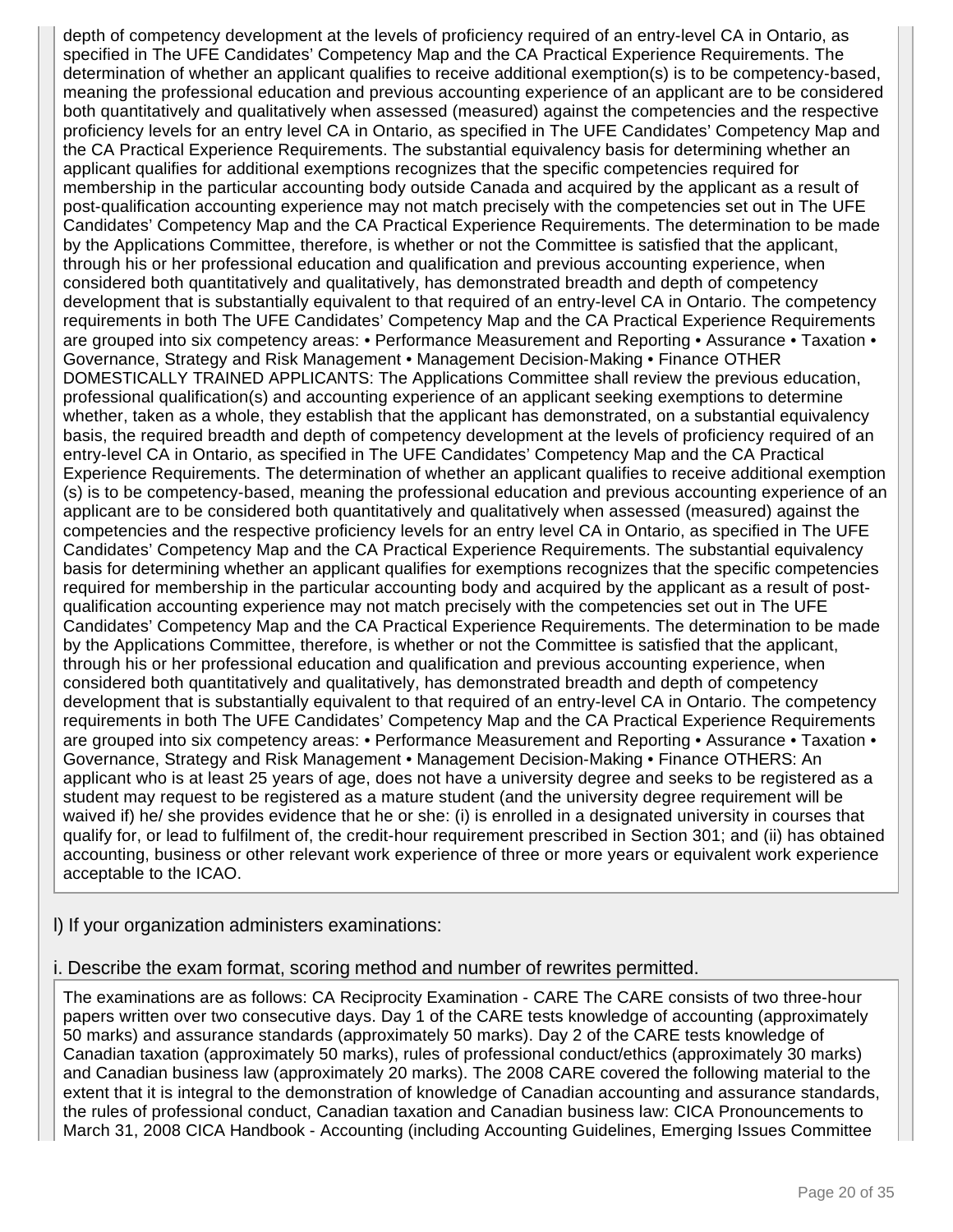Abstracts and Exposure Drafts of proposed revisions); CICA Handbook - Assurance (including Assurance Guidelines, EDP Guidelines and Exposure Drafts of proposed revisions); Public Sector Accounting Handbook (including Guidelines and Exposure Drafts of proposed revisions); and Guidance of the Risk Management and Governance Board (formerly known as the Criteria of Control Board) (Guidance on Control, November 1995 and Guidance on Assessing Controls, April 1999) Federal Taxation Legislation enacted as of March 31, 2008 Those writing the CARE in 2008 were responsible for federal taxation legislation enacted as of March 31, 2008. If, as of that date, there is proposed federal taxation legislation that, if enacted, would change certain provisions for which you those sitting the examination were responsible. Those writing the examination were not responsible for: Provincial tax legislation; or Accounting and auditing terminology, pronouncements and practices or tax law applicable only to specific industries; Changes relevant to CICA pronouncements published, in printed or electronic media, after March 31, 2008. The Examinations Committee (EC) is responsible for the selection of examination topics (validity and relevance), the review and approval of the examination questions (difficulty and comparability with prior CARE), the review and approval of the marking process (evaluation guide development, independent double marking and arbitration), and the review and approval of the examination results (passing standard and fairness). CARE questions, evaluation guides and suggested solutions are prepared by external authors on topics recommended by the EC; the authors are CA specializing in the area of the questions commissioned to them; CA-Lawyer are preparing business law and rules of professional conduct questions. The EC reviews the questions, evaluation guides and suggested solutions and ensure that the questions are relevant and the CARE is a valid test of the CARE's objectives. Any deficiencies in the design of the questions are resolved by the Associate Director of Education, in consultation with the authors of the questions. Revised questions and related materials are submitted to the EC for review and approval. Markers are assigned to a team in their area of competency. A team is at least composed on two markers. Photocopies of sample papers are provided to markers to perform test marking prior to live marking. Markers in a team debrief their marking results to reach a consensus on the application of the evaluation guides. Any deficiencies in the evaluation guide are resolved by the Associate Director of Education, and revised guides retested. All answer papers are marked and earned marks are circled on the evaluation guides. Checkers ensure that each page of answers has been considered for marking and that marks have been properly added and entered. Results are analyzed and papers falling within a range are selected for second marking; usually 40% to 50% of all papers are selected for second marking, each paper being assigned to a different marker in the team. The same checks as in the first marking are performed to ensure completeness, accuracy and reliability of the results' data. The results of the second marking are analyzed and compared to the first marking results. When discrepancies of more than one mark exist between first and second marking, the two markers meet to arbitrate the paper and reach a consensus on the final mark. When discrepancies of one mark or less exist, the final mark is determined by averaging the first and second marking results. The EC also determines the passing standard for the CARE, in consultation with the Director of Education and the Associate Director in charge of the CARE marking centre. In determining the passing standard, papers around an estimated pass mark are selected, read and ranked by the Director and one or two Associate Director(s) of Education. The ranking is based on an overall assessment of the strengths and weaknesses of a given paper. Core Knowledge Examination – CKE The CKE is a four-hour, computerscored, multiple-choice examination. It is a non-disclosed examination (no solutions are published and the question papers are to be collected at the writing centres). Students are not permitted to bring any reference sources to the CKE. The CKE is comprised of approximately 100 multiple-choice questions (MCQs). The MCQs are arranged by competency area in the same order as the UFE Candidates' Competency Map (the Competency Map). The marks allocated to each competency area are as follows: Governance, Strategy and Risk Management 5% Performance Measurement and Reporting 25% Assurance 30% Finance 10% Management Decision-Making 15% Taxation 15% Marks are not deducted for wrong answers. Students are required to achieve a minimum level of performance on the CKE not more than three years prior to the commencement of the School of Accountancy (SOA) in order to proceed to the SOA and/or attempt the related SOA examination. Generally, it is expected that about seventy-five to eighty per cent of those who attempt the examination will meet or exceed this standard. A student may write the examination twice a year in January and May. The student has seven years from his/ her registration date with the ICAO to successfully complete the CKE. If there are medical or compassionate reasons supporting the student's inability to successfully complete the CKE within these seven years, he/ she may petition the ICAO Applications Committee to be given permission to attempt the CKE again. 1) School of Accountancy (SOA) Examination The SOA Examination is an analytical examination comprised of multi-competency questions, however there is no direct testing of core knowledge on this examination. It focuses instead on competencies and the application of competencies in various scenarios. The primary objectives of the Professional Program examinations (CKE and SOA) are to assess students' readiness to attempt the UFE and to provide those permitted to write the UFE with an assessment of the core knowledge and core competencies demonstrated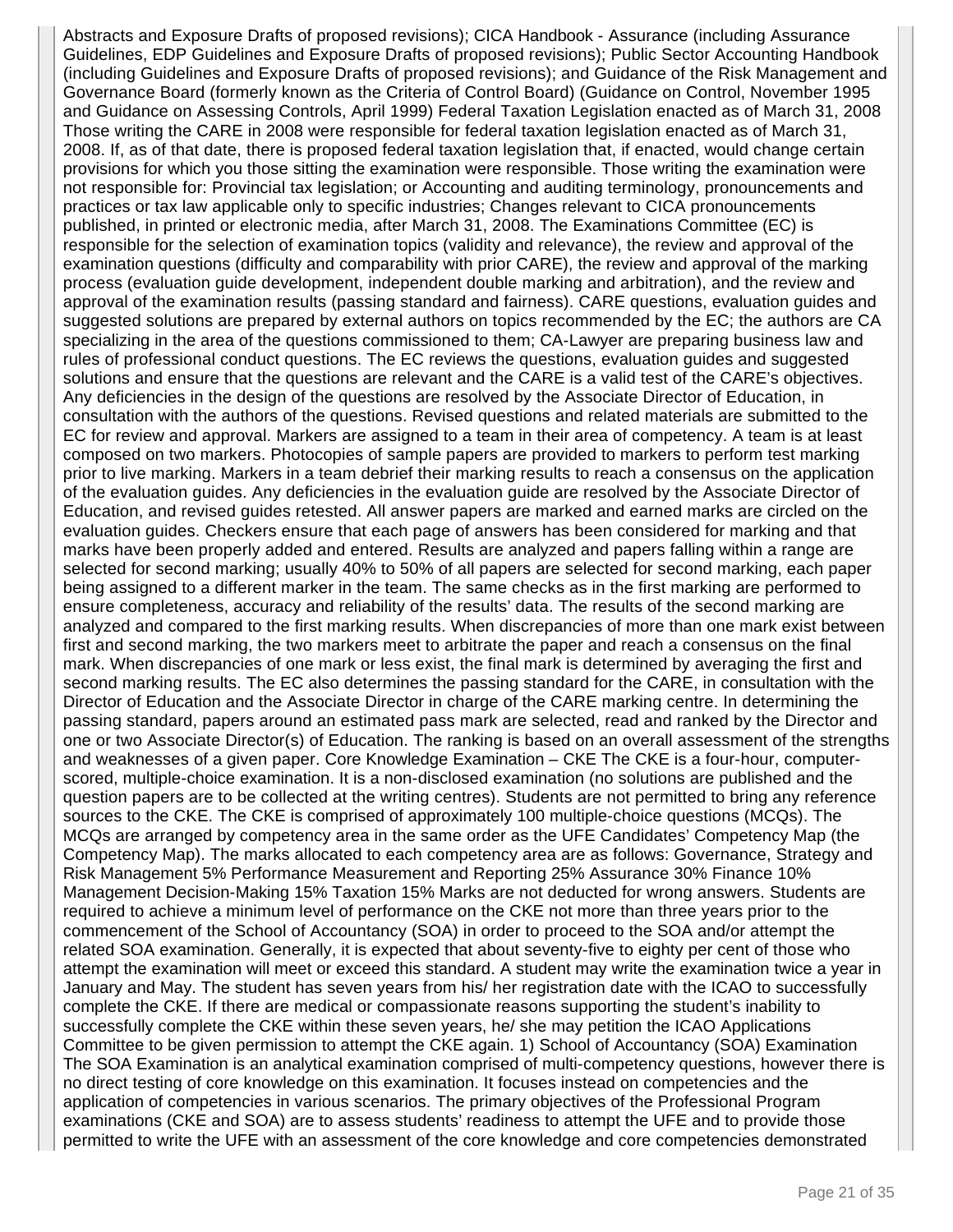on the examinations. The Competency Map describes the objectives, knowledge and skill expectations of the UFE and is used by the examinations committee in setting the scope of the examinations and the standards required to proceed to the UFE. Those students who, through their CKE and SOA results, demonstrate a reasonable level of readiness to attempt the UFE, will be permitted to proceed. The passing standard is determined for each Professional Program examination by the examinations committee in consultation with the director of the SOA and the supervisor of the examination marking centre. A student has seven years from the date of registration with the ICAO to successfully complete the SOA examination. The SOA examination can be written once a year in June. If there are medical or compassionate reasons supporting the student's inability to successfully complete the SOA examination within these seven years, he/ she may petition the ICAO Applications Committee to be given permission to attempt the SOA examination again. Uniform Evaluation - UFE The UFE is a three day national examination normally held in September. The purpose of the UFE is to assess whether candidates have acquired the competencies required of an entry-level CA through a uniform written evaluation that all CAs must pass in order to qualify for entry to the profession. The CICA is responsible for the UFE through the Board of Evaluators. The Board of Evaluators (BOE or board) comprises a chair and nine members. The chair and one bilingual member are appointed by the Education & Qualifications Committee (EQC); the other eight are appointed by the provincial institutes. Board members are appointed for a three-year term and the chair for a two year term. The BOE's responsibilities, as set out in its terms of reference, include: - Setting the UFE in accordance with the CA Candidates' Competency Map (the Map) and other directions from the EQC. - Submitting the UFE and the evaluation guides to the provincial institutes for review. - Marking the candidates' responses and recommending to the provincial institutes the pass or fail standing that should be given to each candidate. - Reporting annually on the UFE to the provincial institutes, in such form and detail and at such time as is satisfactory to the EQC. Each board member is actively involved in the preparation of the UFE simulations, the setting of the passing profile, the preparation of evaluation guides, and the supervision of the evaluation process. Board members are jointly responsible for determining the passing standard. The Decision Model The pass/fail decision model used by the board has three key decision points, or levels, are applied in reaching the pass/fail decision, as follows: 1. The response must be sufficient, i.e., the candidate must demonstrate competence on the primary indicators (Level 1). In assessing sufficiency, the board considered the number of times that a candidate achieved "Competent" and/or "Reaching Competence" across all primary indicators (both specific competencies and pervasive qualities). 2. The response must demonstrate depth in the areas of Performance Measurement and Assurance (Level 2). In assessing depth the board considered the number of times that a candidate achieved "Competent" in each of the Assurance and Performance Measurement primary indicators. 3. The response must demonstrate breadth across all areas of the Map. In assessing breadth the board considered the number of times that a candidate achieved "Reaching Competence" across primary indicators in each of the specific competency areas. If a candidate failed to demonstrate breadth on the basis of the primary indicators, the board considered the information provided by the secondary indicators for the deficient competency area. Evaluation guides The board applies evaluation procedures that enable it to decide which candidates demonstrate readiness to practise public accounting. An evaluation guide was prepared for each simulation included in the Uniform Evaluation. Besides identifying the primary and secondary indicators of competence, each evaluation guide includes carefully defined performance levels to assist markers in evaluating a candidate's competence relative to the indicators. Five categories of performance are given for each primary indicator. The candidate's performance must be ranked in one of the five categories, namely: • Not addressed • Nominal competence • Reaching competence • Competent • Highly competent For each secondary indicator, the candidate's performance is ranked in one of three categories: • Not addressed • Nominal competence • Competent Preparation and structure of the UFE The CA Qualification staff of the Education Services department of the CICA maintains a pool of simulations sufficiently large and broad in scope to provide a variety of alternative simulations embracing all sections of the Map. The board provides guidance as to the content and nature of simulations to be included in the pool. The board staff work in conjunction with authors to ensure that simulations achieve the overall intent and design objectives while adhering to the competencies and the proficiency levels specified in the Map. The board selects simulations from the pool maintained by the staff, and reviews and refines these simulations to make up the annual threepaper evaluation. Setting the passing standard In determining which candidates pass the UFE, the BOE uses a passing profile. A candidate is judged in relation to the board's pre-established expectations of an entrylevel chartered accountant. To meet the passing profile, a candidate's response must meet the three levels defined earlier. In setting the passing profile, the board considers the following: - The competency area requirements. - The level of difficulty of each simulation. - The level of difficulty of each competency indicator. - The design and application of the evaluation guides. - Comments from leaders and assistant leaders regarding any marking difficulties encountered or any time constraints noted. - Possible ambiguity of wording or of translation of a simulation. Determining which candidates pass Near the completion of the marking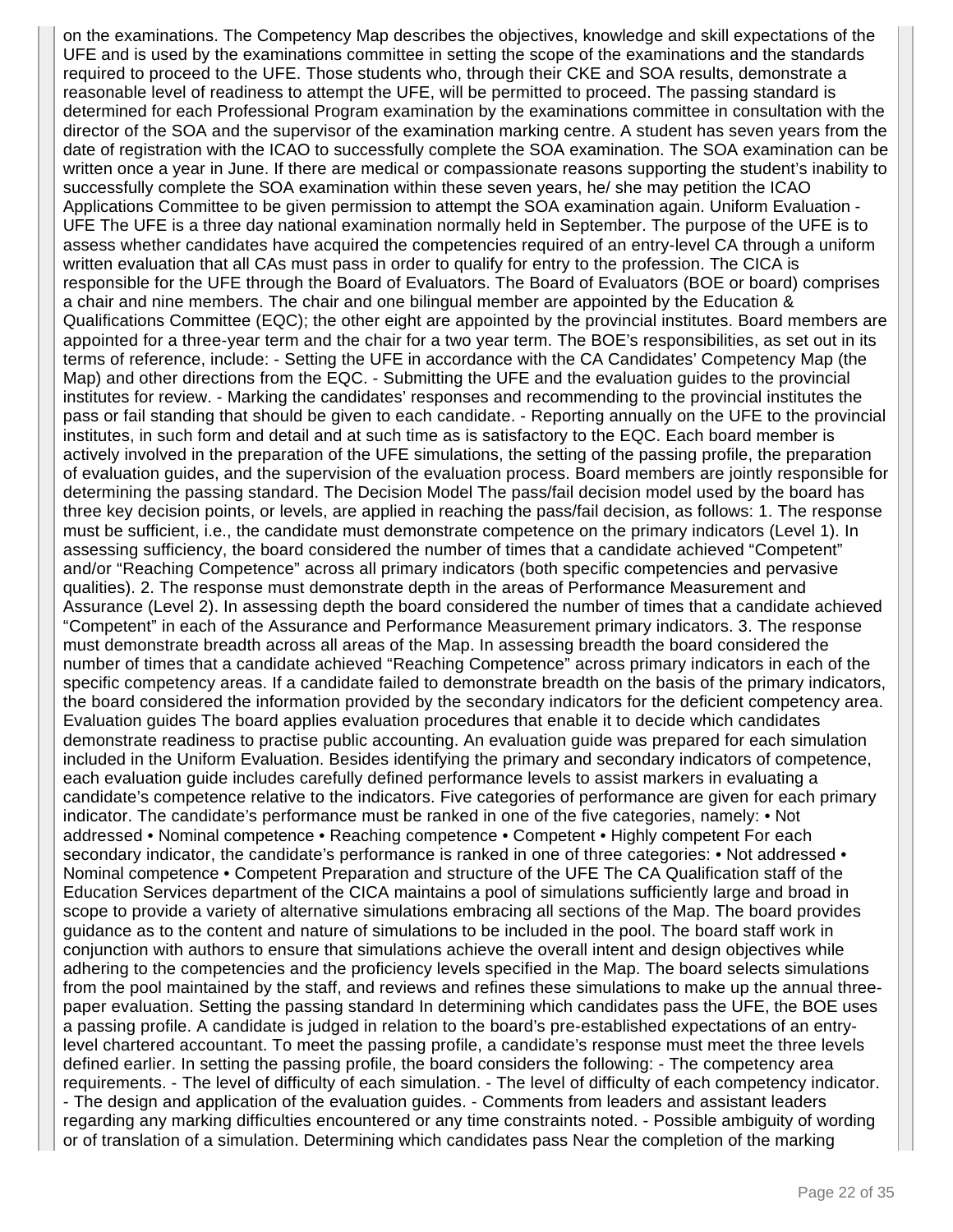process, board members each read a sample of candidate responses for their assigned simulation to satisfy themselves that the markers had applied the judgments as intended. Based principally on these readings, and on the evaluation of each candidate made by the markers, the board reviewed its pre-established passing profile and set preliminary requirements for Level 2-depth in the areas of Performance Measurement and Assurance and for Level 3-breadth across all competency areas. Prior to the fair pass meeting, board members each read a sample of candidate responses for their assigned competency area to satisfy themselves as to the requirements they had set for Levels 2 and 3. They finalized those Level 2 and 3 requirements at their fair pass meeting, taking into account the number of valid opportunities available to candidates to demonstrate their competence in each of the competency areas. The board then established the Level 1 requirement for the three-paper set. In establishing the Level 1 requirement, the board considered whether the results could be wholly or partially explained by any inconsistency in the evaluation or in the board's process. In reaching its decision, the board determines which candidates pass on a national basis only, without regard to provincial origin or language. Similarly, the detailed comments are based on analyses of the performance of all candidates. The board leaves the interpretation of provincial results to the provincial institutes. EXAMINATION ATTEMPTS: In Ontario, students have four attempts at the UFE. A student must attempt the UFE within seven years of his/ her registration with the ICAO and successfully complete the UFE within ten years of his/ her registration with the ICAO. If there are medical or compassionate reasons supporting the student's inability to successfully complete the UFE within these ten years, he/ she may petition the ICAO Applications Committee to be given permission to attempt the UFE again. Provisions also exist with our regulations to allow a student to continue to the School of Accountancy or to the UFE without achieving a successful result on the CKE or SOA exam respectively, in the event that there are medical, compassionate or other circumstances that occurred during or in close proximity to the examination. There is no limit on the number of times the CARE may be written.

ii. Describe how the exam is tested for validity and reliability. If results are below desired levels, describe how you correct the deficiencies.

CARE The Examinations Committee (EC) is responsible for the selection of examination topics (validity and relevance), the review and approval of the examination questions (difficulty and comparability with prior CARE), the review and approval of the marking process (evaluation guide development, independent double marking and arbitration), and the review and approval of the examination results (passing standard and fairness). CARE questions, evaluation guides and suggested solutions are prepared by external authors on topics recommended by the EC; the authors are CAs specializing in the area of the questions commissioned to them; a CA-Lawyer prepares business law and rules of professional conduct questions. The EC reviews the questions, evaluation guides and suggested solutions and ensure that the questions are relevant and the CARE is a valid test of the CARE's objectives. Any deficiencies in the design of the questions are resolved by the Associate Director of Education, in consultation with the authors of the questions. Revised questions and related materials are submitted to the EC for review and approval. CARE results are analyzed and papers falling within a range are selected for second marking; usually 40% to 50% of all papers are selected for second marking, each paper being assigned to a different marker in the team. The same checks as in the first marking are performed to ensure completeness, accuracy and reliability of the results' data. The results of the second marking are analyzed and compared to the first marking results. When discrepancies of more than one mark exist between first and second marking, the two markers meet to arbitrate the paper and reach a consensus on the final mark. When discrepancies of one mark or less exist, the final mark is determined by averaging the first and second marking results. The EC also determines the passing standard for the CARE, in consultation with the Director of Education and the Associate Director in charge of the CARE marking centre. In determining the passing standard, papers around an estimated pass mark are selected, read and ranked by the Director and one or two Associate Director(s) of Education. The ranking is based on an overall assessment of the strengths and weaknesses of a given paper. CKE The Education department ensures that the following indicators are at acceptable levels for each CKE. : the Spearman-Brown index, the Kuder-Richardson 20 formula and the Kuder-Richardson 21 formula. In addition, to ensure the answer key is valid, all questions with a negative bi-serial and questions where less than half of the students selected the correct answer are reviewed. If there is a problem with a question, all students are awarded that question as correct. In order to determine the appropriate passing score, three steps are taken which are described below. A. Equate the performance on the repeat questions B. Reassess the level of difficulty based on actual results The level of difficulty established for each question is set by the Examination Committee. Where actual results differ from the assessed value by >0.3 or <-0.2 the level of difficulty is revised where appropriate. As a result of the adjustments to the level of difficulty, the expected initial passing score is adjusted. C. Changes by area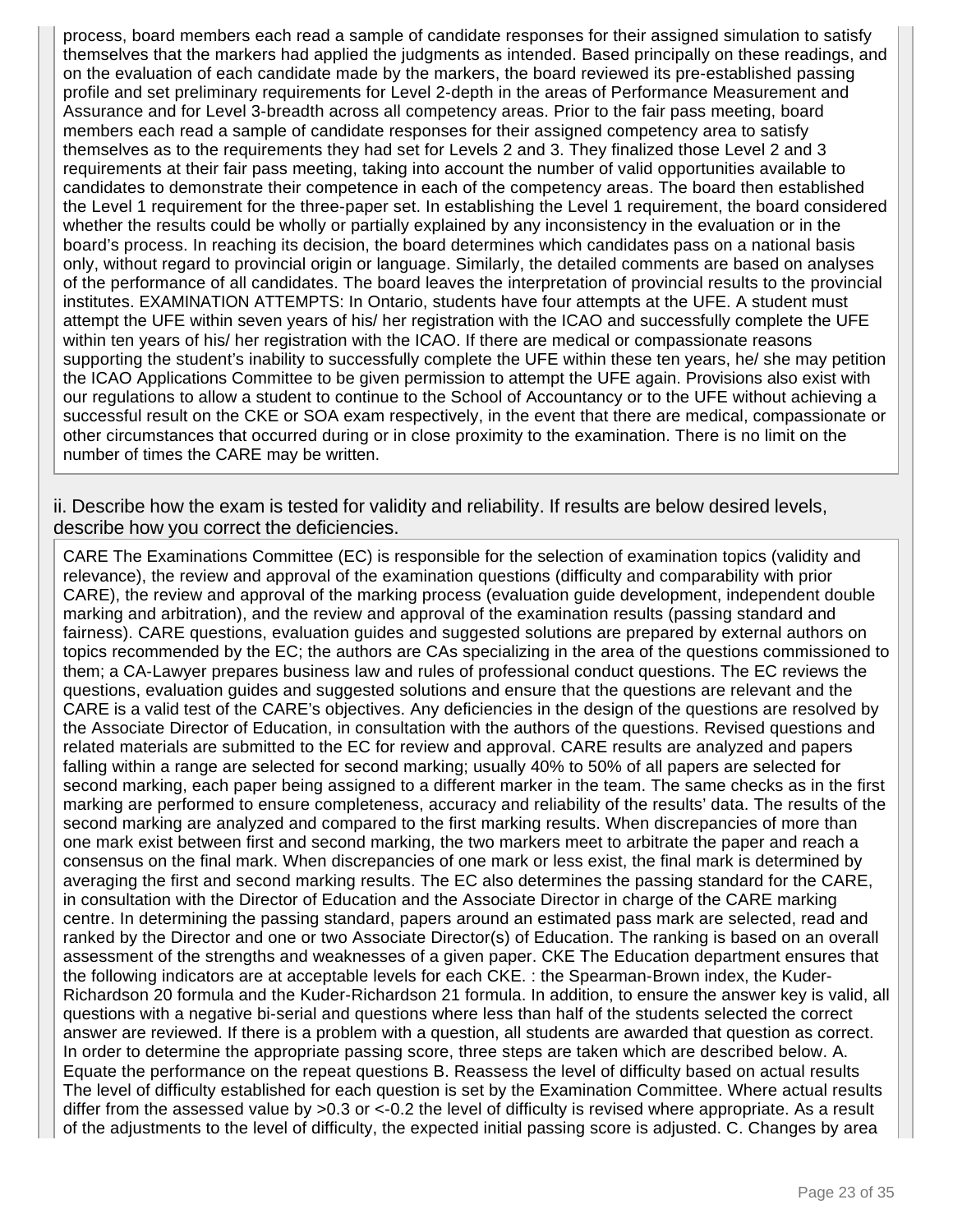for normative adjustments Each competency area is assessed to see if an adjustment is required. The competency areas are as outlined by the UFE Candidates' Competency Map and are as follows: Governance, Strategy and Risk management Performance Measurement and reporting Assurance Finance Management Decision-Making Taxation The actual assessment mark should be higher than the assessed mark value. If the difference is greater than 0.10, an adjustment is made to the assessed mark. SOA Validity and reliability of how the exam is tested is the responsibility of the ICAO Education staff, the marking centre supervisor, the markers at the SOA marking centre and the Exam Committee. ICAO Education staff develops an evaluation guide for each question on the examination. The Exam committee approves the evaluation guides. Once the examination is written, the evaluation guides are tested by the markers to ensure they are valid and reliable. Each question has a team of markers to test the evaluation guide before the students' responses are marked. The candidate's performance must be ranked in one of the five categories, namely: • Not addressed • Nominal competence • Reaching competence • Competent • Highly competent The marking process is as follows: Consistency Marking: Each team marks and discusses a minimum of seven common papers (i.e., photocopies of the same response). The objective of this phase is to apply the preliminary evaluation Guide interpretations (as set by the Education staff and marking centre supervisor) to actual papers and to ensure that each indicator is being interpreted and applied similarly by each marker. Markers make comments on their master Guides to ensure that each indicator would be consistently applied during the live marking phase. Movement up the Guide "ladder" for each indicator on each paper is tracked to ensure that consistency among the markers could be confirmed. During discussions, care is taken to ensure that indicator levels are awarded consistently for the level of competency demonstrated by the student. The objective of this procedure is enhance consistency and to ensure that the application of the Guide would be consistent throughout the various phases of the centre. Test Marking: Once the Team Leaders, of the ICAO Education staff, the marking centre supervisor are satisfied that general consistency had been attained, each team then marks a cumulative sample of between 170 and 200 papers. The marking system charts the number of times each level of competency is awarded for each indicator in total and by marker. The objectives of this phase are to: • Identify valid considerations and alternative solutions not included in the solution; • Assess whether the upper range of the available marks for each question is likely to be awarded; • Ensure that a full range of marks is being awarded by each marker and to obtain a preliminary idea of the anticipated mean on each question: • Identify areas where markers are not consistent in applying the Guides; and • Obtain a number of test marks under simulated live marking conditions. After the marking of the test papers, expectations are adjusted accordingly and amendments to the application of the Guides are made as necessary to ensure an appropriate range of marks. The team reviews the results with the ICAO Education staff and the marking centre supervisor. Each team then reviews the number of times each marker awards each level of competence for each indicator. Where significant disparities are noted between markers on individual indicators, interpretation is clarified. At this stage, an assessment is made as to whether the full range of the levels of competence (i.e. Not addressed to Highly Competent) is being used. The evaluation guide is then set and each team then marks additional common papers to apply the adjusted Guides to further enhance consistency. Being satisfied that all objectives had been met, live marking then commences. Live Marking: The following control procedures are in place during the live marking phase: Both Team Leaders on each team remark papers of each other team member throughout the centre on a test basis. Differences in the application of the Guide by individual markers are identified and discussed with the marker. Each team member is asked to discuss unusual responses or judgment issues with the Team Leader and the team if beneficial. As a result, the consistency of markers is monitored throughout the centre. The frequency of competency levels awarded for each indicator comparing each marker to the team results are monitored periodically throughout the live phase to identify any marker who appears to be deviating from the group norm or shifting in his or her application of the Guide. Re-Marking: Approximately 50% of the papers are selected for re-marks. During the initial marking, all papers are marked in the marking system. The markers entered notes in the marking system for each indicator to provide a trail of the page numbers relevant to each indicator. No marks are made on the paper other than a marker's initial to indicate that each page has been read. The second marking is completely objective. The initials are checked 100% for completeness by ICAO contract staff after both the marking and re-marking phases. Internal Consistency Checks and Arbitration: The system compares the first and second marking and highlights any indicators where different assessments are made with the objective of ensuring internal consistency and to ensure that the candidates are assessed appropriately. On all questions, every difference noted on the indicators is reviewed by a third marker. The marker arbitrating the differences arrives at an arbitrated final assessment for each indicator. Comments are also arbitrated. UFE Evaluation guides The board applies evaluation procedures that enable it to decide which candidates demonstrate readiness to practise public accounting. An evaluation guide was prepared for each simulation included in the Uniform Evaluation. Besides identifying the primary and secondary indicators of competence, each evaluation guide includes carefully defined performance levels to assist markers in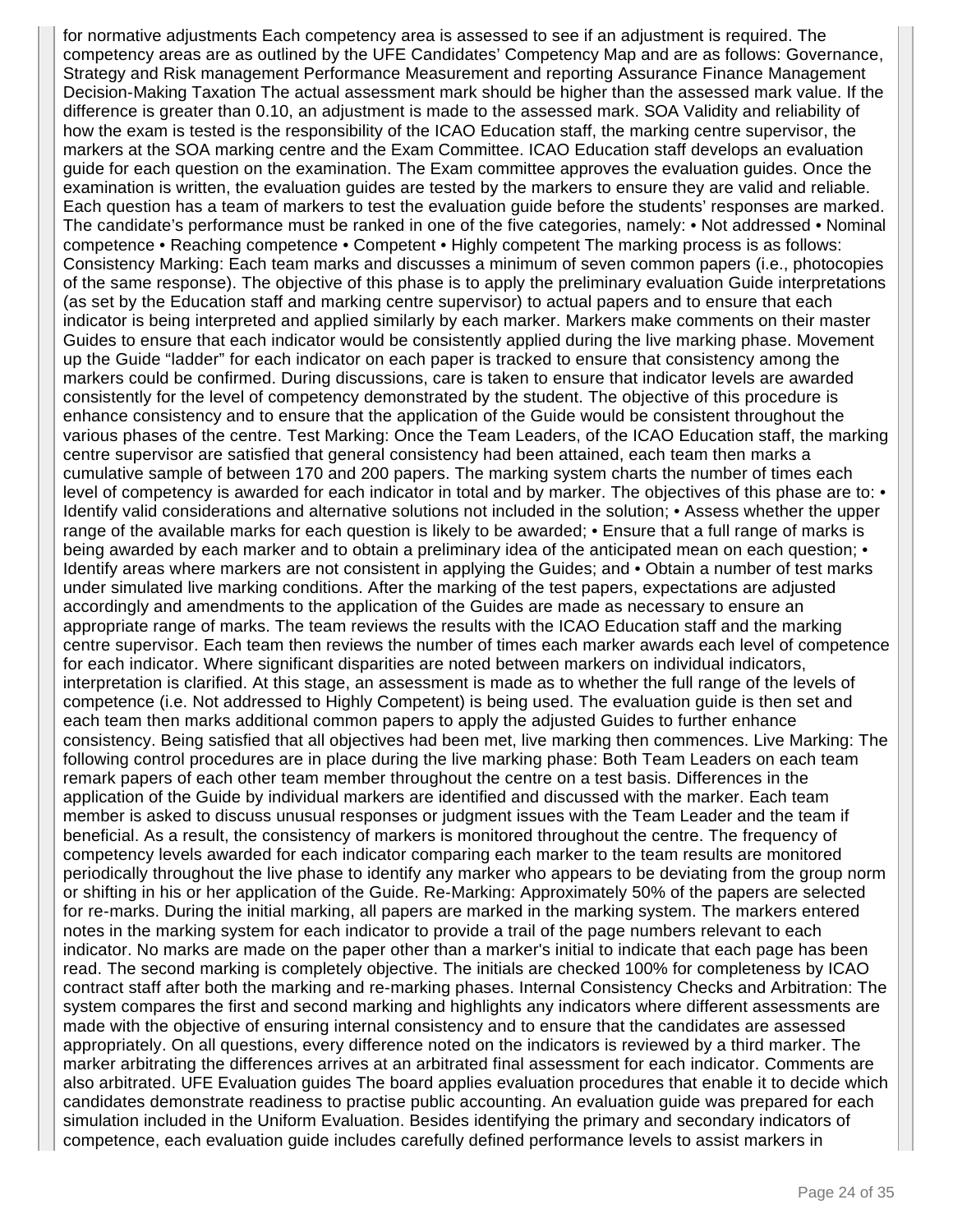evaluating a candidate's competence relative to the indicators. Five categories of performance are given for each primary indicator. The candidate's performance must be ranked in one of the five categories, namely: • Not addressed • Nominal competence • Reaching competence • Competent • Highly competent For each secondary indicator, the candidate's performance is ranked in one of three categories: • Not addressed • Nominal competence • Competent Setting the passing standard In determining which candidates pass the UFE, the BOE uses a passing profile. A candidate is judged in relation to the board's pre-established expectations of an entry-level chartered accountant. To meet the passing profile, a candidate's response must meet the three levels. In setting the passing profile, the board considers the following: - The competency area requirements. - The level of difficulty of each simulation. - The level of difficulty of each competency indicator. - The design and application of the evaluation guides. - Comments from leaders and assistant leaders regarding any marking difficulties encountered or any time constraints noted. - Possible ambiguity of wording or of translation of a simulation. Determining which candidates pass Near the completion of the marking process, board members each read a sample of candidate responses for their assigned simulation to satisfy themselves that the markers had applied the judgments as intended. Based principally on these readings, and on the evaluation of each candidate made by the markers, the board reviewed its pre-established passing profile and set preliminary requirements for Level 2-depth in the areas of Performance Measurement and Assurance and for Level 3-breadth across all competency areas. Prior to the fair pass meeting, board members each read a sample of candidate responses for their assigned competency area to satisfy themselves as to the requirements they had set for Levels 2 and 3. They finalized those Level 2 and 3 requirements at their fair pass meeting, taking into account the number of valid opportunities available to candidates to demonstrate their competence in each of the competency areas. The board then established the Level 1 requirement for the three-paper set. In establishing the Level 1 requirement, the board considered whether the results could be wholly or partially explained by any inconsistency in the evaluation or in the board's process. In reaching its decision, the board determines which candidates pass on a national basis only, without regard to provincial origin or language. Similarly, the detailed comments are based on analyses of the performance of all candidates. The board leaves the interpretation of provincial results to the provincial institutes. (we need to add something about UFE consistency checks – maybe "Consistency in maintained in a manner similar to the SOA process described above, except that all papers are marked twice and arbitrated for the UFE.

#### iii. State how often exam questions are updated and the process for doing so.

CARE The questions used in the CARE are updated annually. The Examinations Committee (EC) is responsible for the selection of examination topics (validity and relevance), the review and approval of the examination questions (difficulty and comparability with prior CARE), the review and approval of the marking process (evaluation guide development, independent double marking and arbitration), and the review and approval of the examination results (passing standard and fairness). CARE questions, evaluation guides and suggested solutions are prepared by external authors on topics recommended by the EC; the authors are CA specializing in the area of the questions commissioned to them; CA-Lawyer are preparing business law and rules of professional conduct questions. The EC reviews the questions, evaluation guides and suggested solutions and ensure that the questions are relevant and the CARE is a valid test of the CARE's objectives. Any deficiencies in the design of the questions are resolved by the Associate Director of Education, in consultation with the authors of the questions. Revised questions and related materials are submitted to the EC for review and approval. CKE Questions are updated at each offering. Repeat Questions are updated and new questions are reviewed by an ICAO Education Associate Director and then reviewed by the exam committee, another Associate Director and the Director to ensure they are technically correct at the time of the exam. SOA All questions are new for each offering and are reviewed by 2 Associate Directors, the Director, a sub-committee of the exam committee and 1 or 2 outside consultants to ensure they are technically correct. UFE All questions are new for each offering and are written in writing workshops far in advance of the examination date. The questions are reviewed by the Board of Evaluators (a ten person team) as well as CICA staff, provincial reviewers and outside technical reviewers. Questions are professionally edited for correct grammar and are translated into French by the CICA translation department.

Please identify and explain the changes in your registration practices relevant to this section that occurred during the reporting year.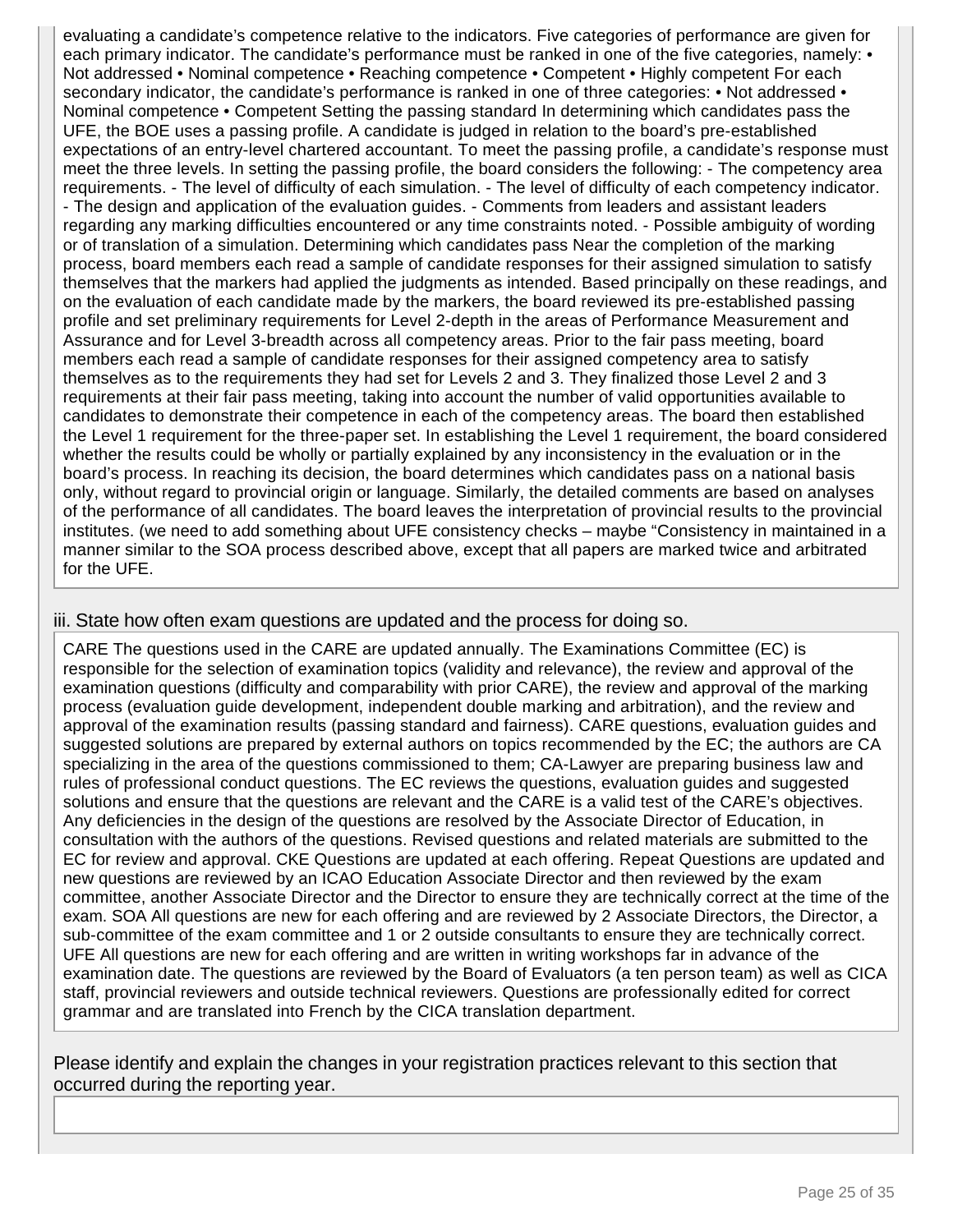#### **Third-Party Organizations (9 / 13)**

a) List any third-party organizations (such as language testers, credential assessors or examiners) relied upon by your organization to make assessment decisions.

With the exception of IQAB, which is a CA profession national body, the Institute does not use outside assessment organizations. Internal education assessments may be done if needed. The IQAB process has been discussed elsewhere in this report.

b) Explain what measures your organization takes to ensure that any third-party organization that it relies upon to make an assessment:

i. provides information about assessment practices to applicants

Not applicable. IQAB does not deal directly with applicants.

ii. utilizes current and accurate information about qualifications from outside Canada

Not applicable.

iii. provides timely decisions, responses and reasons to applicants

Not applicable

iv. provides training to individuals assessing qualifications

Not applicable

v. provides access to records related to the assessment to applicants

Not applicable

vi. accommodates applicants with special needs, such as visual impairment

Not applicable

c) If your organization relies on a third party to conduct credential assessments:

i. Explain how the third party determines the level (e.g., baccalaureate, master's, Ph.D.) of the credential presented for assessment.

Not applicable

ii. Describe the criteria that are applied to determine equivalency.

Not applicable

iii. Explain how work experience is taken into account.

Not applicable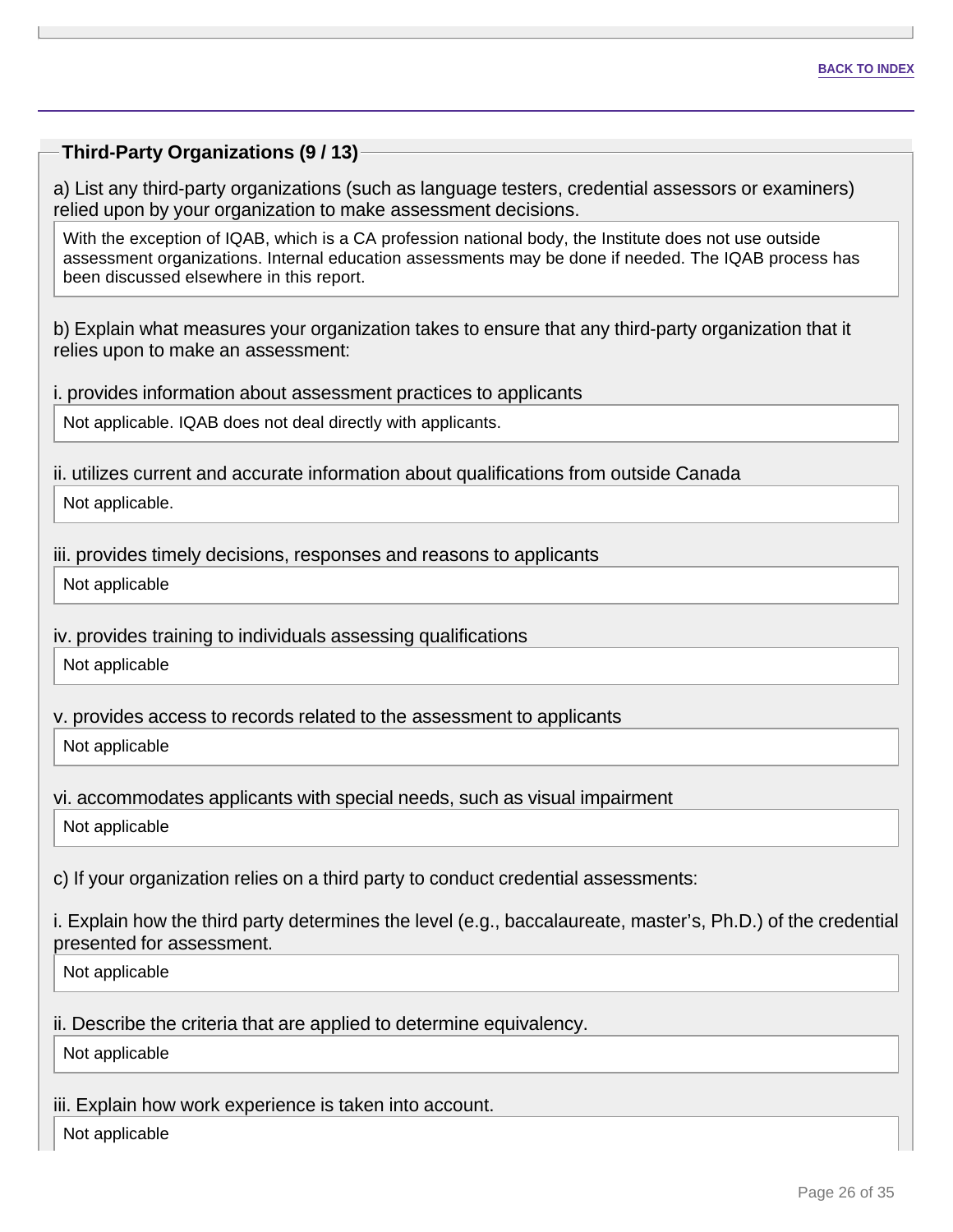d) If your organization relies on a third party to conduct competency assessments:

i. Describe the methodology used to evaluate competency.

Not applicable

ii. Explain how the methodology used to evaluate competency is validated, and how often it is validated. Not applicable

iii. Explain how work experience is used in the assessment of competency.

Not applicable

e) If your organization relies on a third party to conduct prior learning assessments:

i. Describe the methodology used to evaluate prior learning.

Not applicable

ii. Explain how the methodology used to evaluate prior learning is validated, and how often it is validated.

Not applicable

iii. Explain how work experience is used in the assessment of prior learning.

Not applicable

f ) If your organization relies on a third party to administer examinations:

i. Describe the exam format, scoring method and number of rewrites permitted.

Not applicable

ii. Describe how the exam is tested for validity and reliability. If results are below desired levels, describe how you correct the deficiencies.

Not applicable

iii. State how often exam questions are updated and the process for doing so.

Not applicable

Please identify and explain the changes in your registration practices relevant to this section that occurred during the reporting year.

#### **BACK TO INDEX**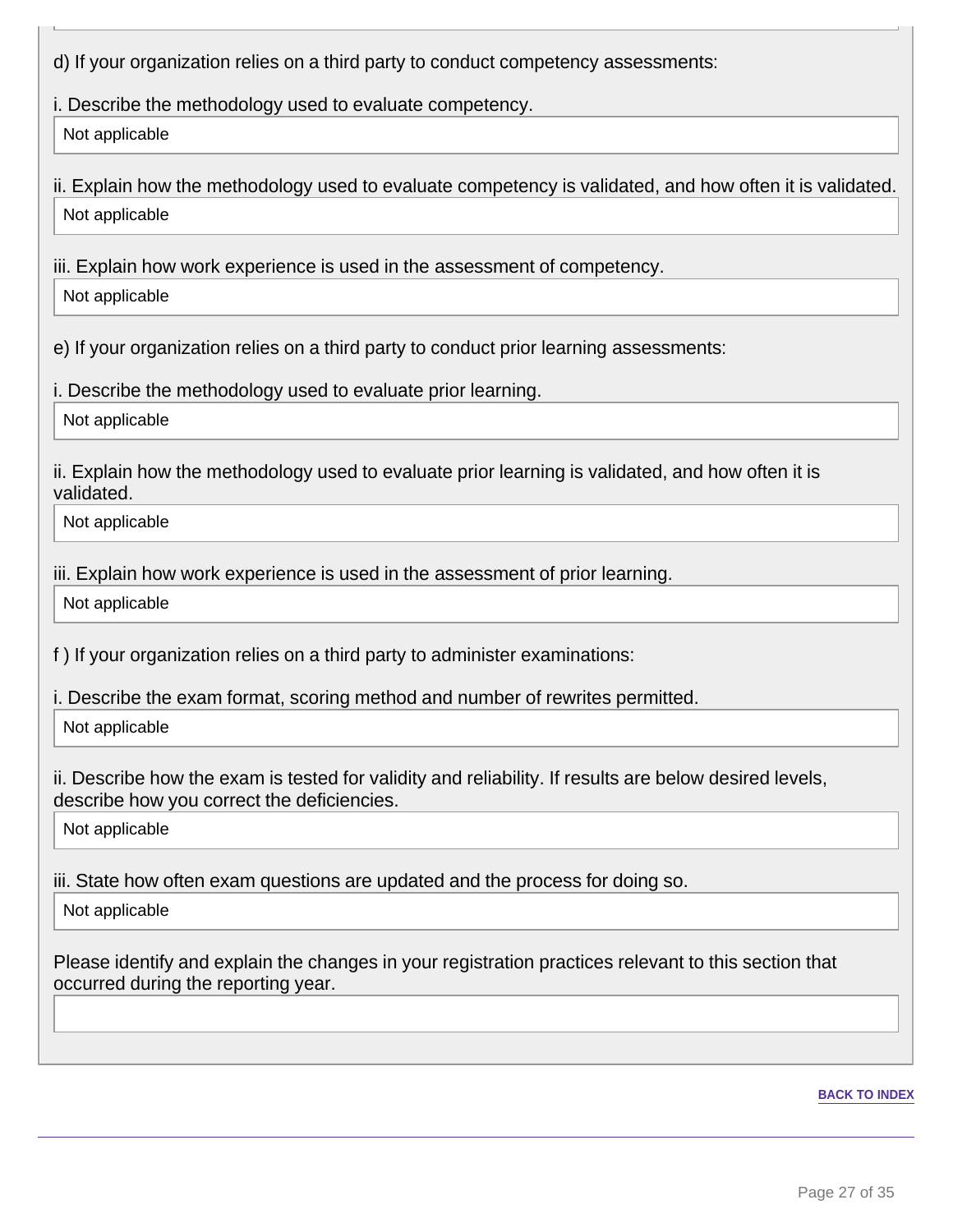## **Training (10 / 13)**

a) Describe the training that your organization provides to:

#### i. individuals who assess qualifications

Members of the Applications Committee are provided with an orientation session at the commencement of their term on the Committee. They receive additional training when available on cultural differences. Ongoing updates are provided to the Committee on changes to the Institute's bylaws or regulations as they may affect applicant assessment. Because most members of the Committee are CAs they are familiar with the training process the competencies required. Staff members are trained in the application of the Institute's bylaws, policies and procedures by more senior staff such as Associate Directors or the Director. Qualifications for certain positions within the Institute require that the incumbent have specialized knowledge of the assessment process. In addition, staff members also attended training on cultural diversity as may be required as part of their ongoing training.

#### ii. individuals who make registration decisions

Staff is involved in the process of creating policies, procedures and bylaws that may affect the registration process and decisions. They are therefore, very familiar with the policy and the objectives of the policy. Ongoing updating of the Institute's bylaws, etc. are part of the day-to-day operations of the Institute and information is circulated within the Institute on any changes as they occur. When available, staff will cultural diversity training.

#### iii. individuals who make internal review or appeal decisions

Staff is involved in the process of creating policies, procedures and bylaws that may affect the registration process and are therefore familiar with the policy and the objectives of the policy. Ongoing updating of the Institute's bylaws, etc. are part of the day-to-day operations of the Institute. When available, staff attend cultural diversity training. Members of the Applications Committee and the Appeal Committee receive an orientation regarding their duties, responsibilities and how to interpret and apply the Institutes' bylaws and policies. Ongoing training and updating of information takes place as needed. Committee members also attend cultural diversity training and any other training specific to the function of the committee.

Please identify and explain the changes in your registration practices relevant to this section that occurred during the reporting year.

**BACK TO INDEX**

## **Agreements on the Recognition of Qualifications (11 / 13)**

Examples of agreements on the recognition of professional qualifications include mutual recognition, reciprocity and labour mobility agreements. Such agreements may be national or international, between regulatory bodies, associations or jurisdictions.

a) List any agreements on the recognition of qualifications that were in place during the reporting period.

Agreements have been in place for a number of years for recognized foreign accounting bodies. These have not changed with the exception of the state boards of accountancy from the United States which have over time, modified their education requirements. Those that meet the Institute's requirements and offer mutual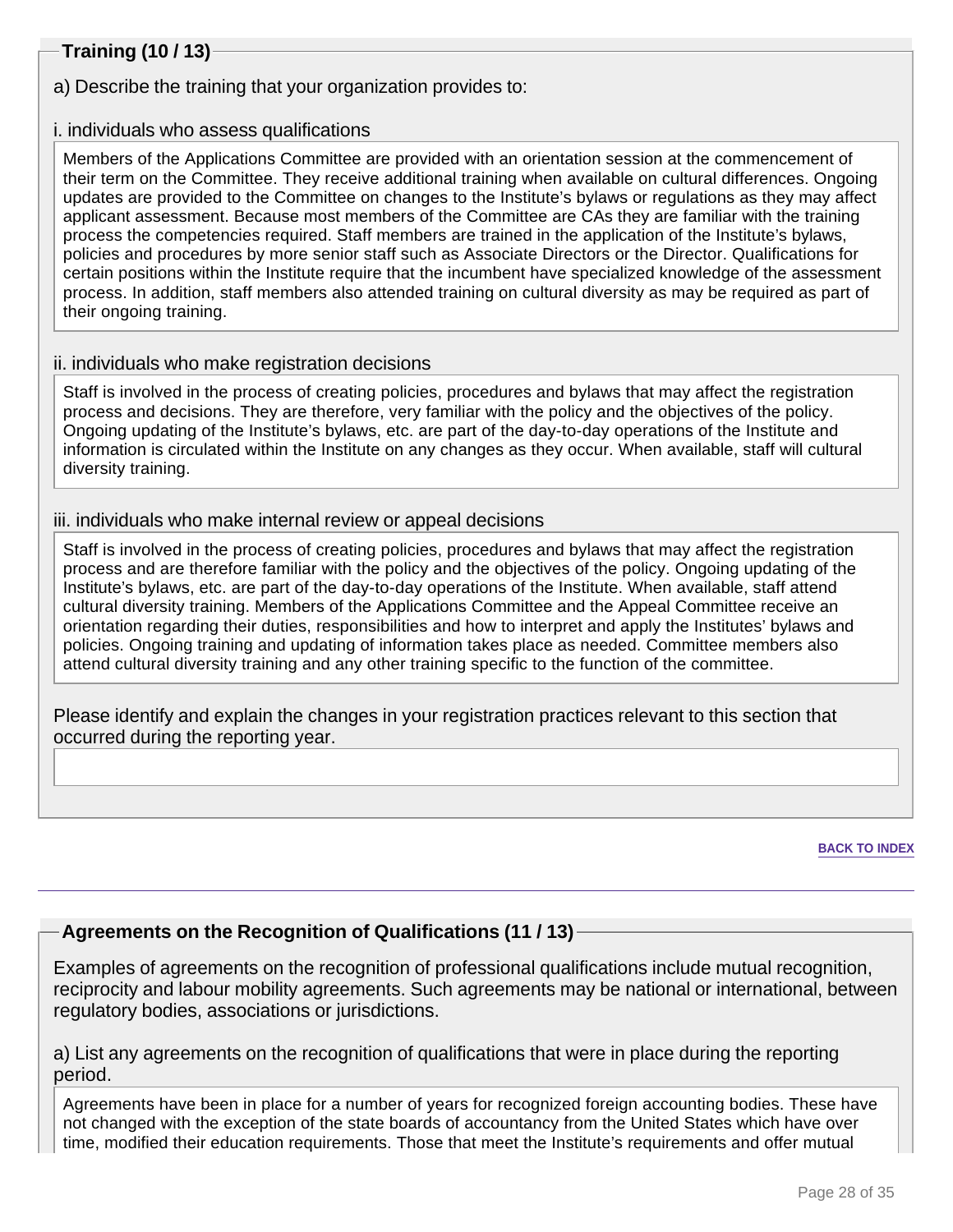recognition of CAs remain on the list of recognized state boards. The Recognized Accounting Bodies are: • The Institutes of Chartered Accountants of Australia • The Institutes of Chartered Accountants of England and Wales • The Institutes of Chartered Accountants of Ireland • The Institutes of Chartered Accountants of New Zealand • The Institutes of Chartered Accountants of Scotland • The Institutes of Chartered Accountants of South Africa • Ordre des experts comptables et des comptables agréés, France • The Hong Kong Institute of Certified Public Accountants having completed the Qualifying Program (Professional Program and Final Professional Examination) • The Institute des Reviseurs d'Enterprises de Belgique • The Instituto Mexicano de Contadores Publicos • The Japanese Institute of Certified Public Accountants • The Netherlands Institute of Register Accountants • Any State Boards of Accountancy in the United States of America which have adopted the 150 hour education requirement for the CPA designation or for the CPA designation and licensure and which exempt Ontario CAs from the requirement to pass the uniform CPA examination.

#### b) Explain the impact of these agreements on the registration process or on applicants for registration.

An applicant that is a member or a former member of a recognized accounting body will be required to proceed in the registration process as previously described elsewhere in this survey. If the applicant does not come from a recognized state board of accountancy then he or she is encourage to seek membership in a state board that meets the Institute's requirements. For those applicants who are not a member or a former member of an accounting body with mutual recognition, the process described elsewhere in this survey applies.

Please identify and explain the changes in your registration practices relevant to this section that occurred during the reporting year.

#### **BACK TO INDEX**

#### **Data Collection (12 / 13)**

#### **Languages in which application information materials are available**

a) Indicate the languages in which application information materials were available in the reporting year.

| Language               | Yes/No |
|------------------------|--------|
| <b>English</b>         | Yes    |
| <b>French</b>          | No     |
| Other (please specify) |        |

#### **Paid staff employed by your organization**

b) In the table below, enter the number of paid staff employed by your organization in the categories shown, on December 31 of the reporting year.

When providing information for each of the categories in this section, you may want to use decimals if you count your staff using half units. For example, 1 full-time employee and 1 part-time employee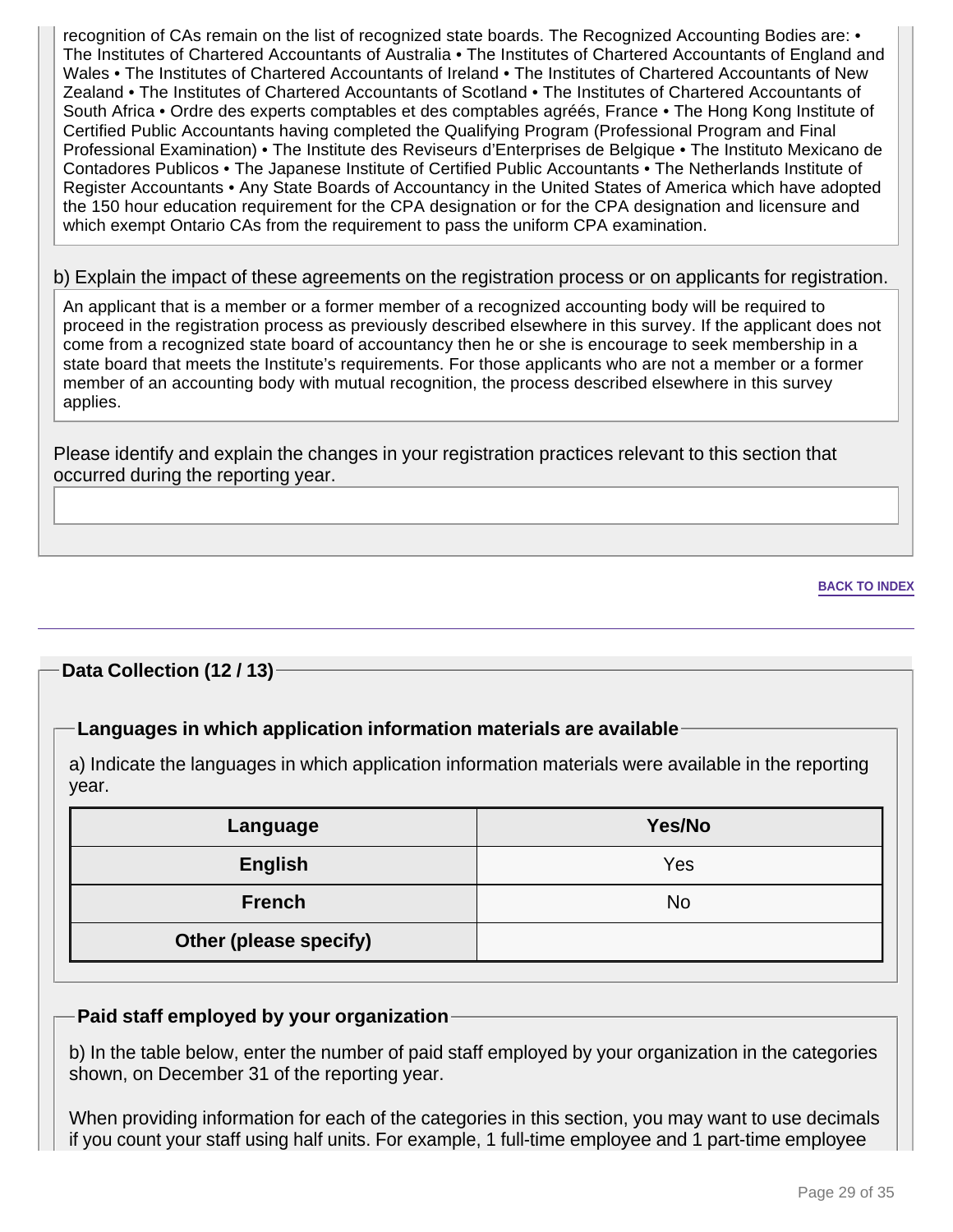might be equivalent to 1.5 employees.

You can enter decimals to the tenths position only. For example, you can enter 1.5 or 7.5 but not 1.55 or 7.52.

| Category                                       | <b>Staff</b> |
|------------------------------------------------|--------------|
| Total staff employed by the regulatory<br>body | 120          |
| <b>Staff involved in appeals process</b>       |              |
| Staff involved in registration process         |              |

## **Countries where internationally educated applicants were initially trained**

c) In the following table, enter the top source countries where your applicants<sup>1</sup> were originally trained in the profession (**excluding** Canada), along with the number of applicants from each of these source countries.

Enter the country names in descending order. (That is, enter the source country for the greatest number of your applicants in the top row, the source country for the second greatest number in the second row, etc.)

Use the dropdown menu provided in each row to select the country.

Note that only one country can be reported in each row. If two or more countries are tied, enter the information for these tied countries in separate rows.

| <b>Country of training (Canada excluded)</b> | Number of applicants in the reporting year |
|----------------------------------------------|--------------------------------------------|
| U.S.                                         | 42                                         |
| U.K.                                         | 16                                         |
| S. Africa                                    | 10                                         |
| India                                        | $\overline{4}$                             |
| Mexico                                       | 1                                          |
|                                              |                                            |
|                                              |                                            |
|                                              |                                            |
|                                              |                                            |
|                                              |                                            |

<sup>1</sup> Persons who have applied to start the process for entry to the profession.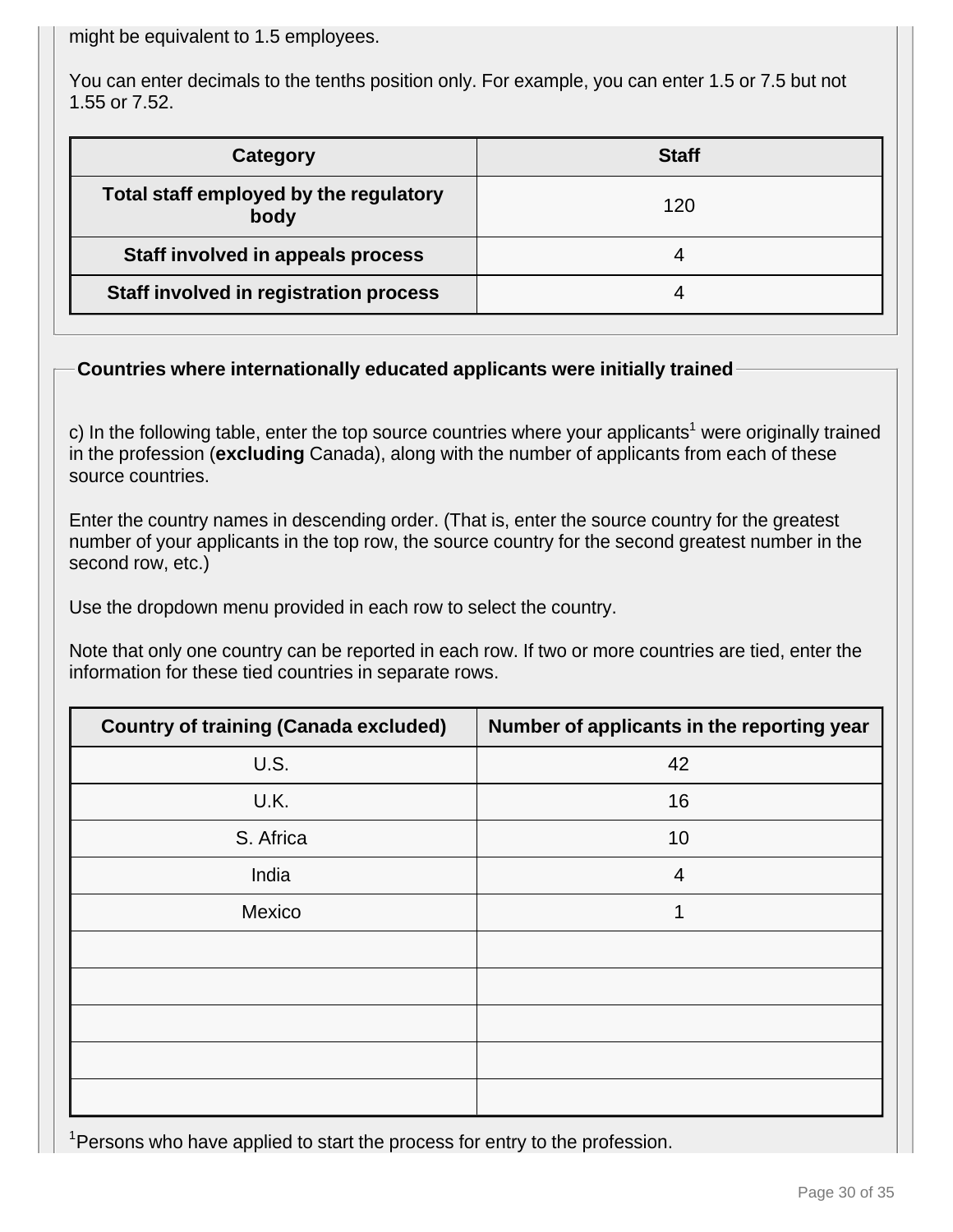Select "n/a" from the drop-down list if you do not track this information. Enter "0" in a "Number of applicants" field if you track the information, but the correct value is zero.

## **Jurisdiction where members were initially trained**

d) Indicate where your members<sup>2</sup> were initially trained in the profession (use only whole numbers; do not enter commas or decimals).

The numbers to be reported in the **Members** row are the numbers on December 31<sup>st</sup> of the reporting year. For example, if you are reporting registration practices for the calendar year 2009, you should report the numbers of members in the different categories on December 31<sup>st</sup> of 2009.

|                                                                      | Jurisdiction where members were initially trained in the<br>profession (before they were granted use of the protected<br>title or professional designation in Ontario) |                                                     |            |                                      |                |              |
|----------------------------------------------------------------------|------------------------------------------------------------------------------------------------------------------------------------------------------------------------|-----------------------------------------------------|------------|--------------------------------------|----------------|--------------|
|                                                                      | <b>Ontario</b>                                                                                                                                                         | <b>Other</b><br><b>Canadian</b><br><b>Provinces</b> | <b>USA</b> | <b>Other</b><br><b>International</b> | <b>Unknown</b> | <b>Total</b> |
| <b>Members on December</b><br>31 <sup>st</sup> of the reporting year | 30651                                                                                                                                                                  | 1697                                                | 262        | 535                                  |                | 33145        |

 $2$  Persons who are currently able to use the protected title or professional designation of the profession.

Enter "n/a" if you do not track this information. Enter "0" if you track the information, but the correct value is zero.

#### Additional comments:

The Institute does not have a "non-practising" class of membership.

#### **Applications your organization processed in the past year**

e) State the number of applications your organization processed in the reporting year (use only whole numbers; do not enter commas or decimals).

|                                                                                       | Jurisdiction where applicants were initially trained in the<br>profession (before they were granted use of the protected<br>title or professional designation in Ontario) |                                                     |            |                                      |                |              |
|---------------------------------------------------------------------------------------|---------------------------------------------------------------------------------------------------------------------------------------------------------------------------|-----------------------------------------------------|------------|--------------------------------------|----------------|--------------|
| from January 1 <sup>st</sup> to<br>December 31 <sup>st</sup> of the<br>reporting year | <b>Ontario</b>                                                                                                                                                            | <b>Other</b><br><b>Canadian</b><br><b>Provinces</b> | <b>USA</b> | <b>Other</b><br><b>International</b> | <b>Unknown</b> | <b>Total</b> |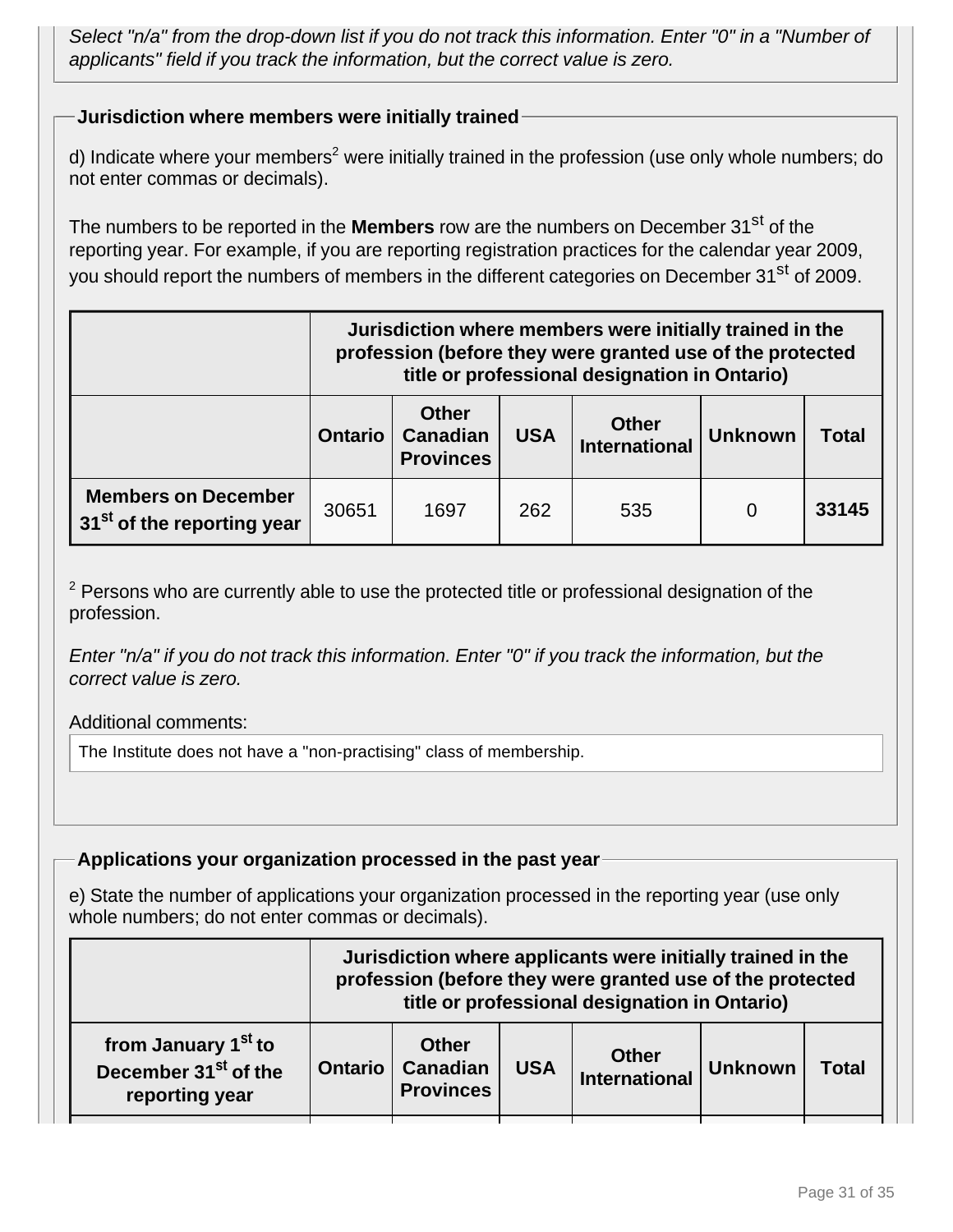| <b>New applications</b><br>received                                                                                                         | 1293           | 70             | 48             | 37             | N/A            | 1448             |
|---------------------------------------------------------------------------------------------------------------------------------------------|----------------|----------------|----------------|----------------|----------------|------------------|
| <b>Applicants actively</b><br>pursuing licensing<br>(applicants who had<br>some contact with your<br>organization in the<br>reporting year) | 1281           | $\overline{0}$ | 30             | 35             | N/A            | 1346             |
| <b>Inactive applicants</b><br>(applicants who had no<br>contact with your<br>organization in the<br>reporting year)                         | $\overline{0}$ | $\overline{0}$ | $\overline{0}$ | $\overline{0}$ | $\overline{0}$ | $\bf{0}$         |
| <b>Applicants who met all</b><br>requirements and were<br>authorized to become<br>members but did not<br>become members                     | $\overline{0}$ | $\overline{0}$ | $\overline{0}$ | $\Omega$       | $\overline{0}$ | $\bf{0}$         |
| <b>Applicants who became</b><br><b>FULLY registered</b><br>members                                                                          | 863            | 70             | 27             | 34             | N/A            | 994              |
| <b>Applicants who were</b><br>authorized to receive an<br>alternative class of<br>licence <sup>3</sup> but were not<br>issued a licence     | N/A            | N/A            | N/A            | N/A            | N/A            | $\boldsymbol{0}$ |
| <b>Applicants who were</b><br>issued an alternative<br>class of licence <sup>3</sup>                                                        | N/A            | N/A            | N/A            | N/A            | N/A            | $\bf{0}$         |

 $3$  An alternative class of licence enables its holder to practise with limitations, but additional registration requirements must be met in order for the member to be fully licenced. Please list and describe below the alternative classes of licence that your organization grants, such as student, intern, associate, provisional or temporary.

Enter "n/a" if you do not track this information. Enter "0" if you track the information, but the correct value is zero.

#### Additional comments:

The Institute contacts all applicants at least once per yeear. The Institute does not have an alternate class of licence.

| <b>Class of licence</b> | <b>Description</b> |
|-------------------------|--------------------|
|-------------------------|--------------------|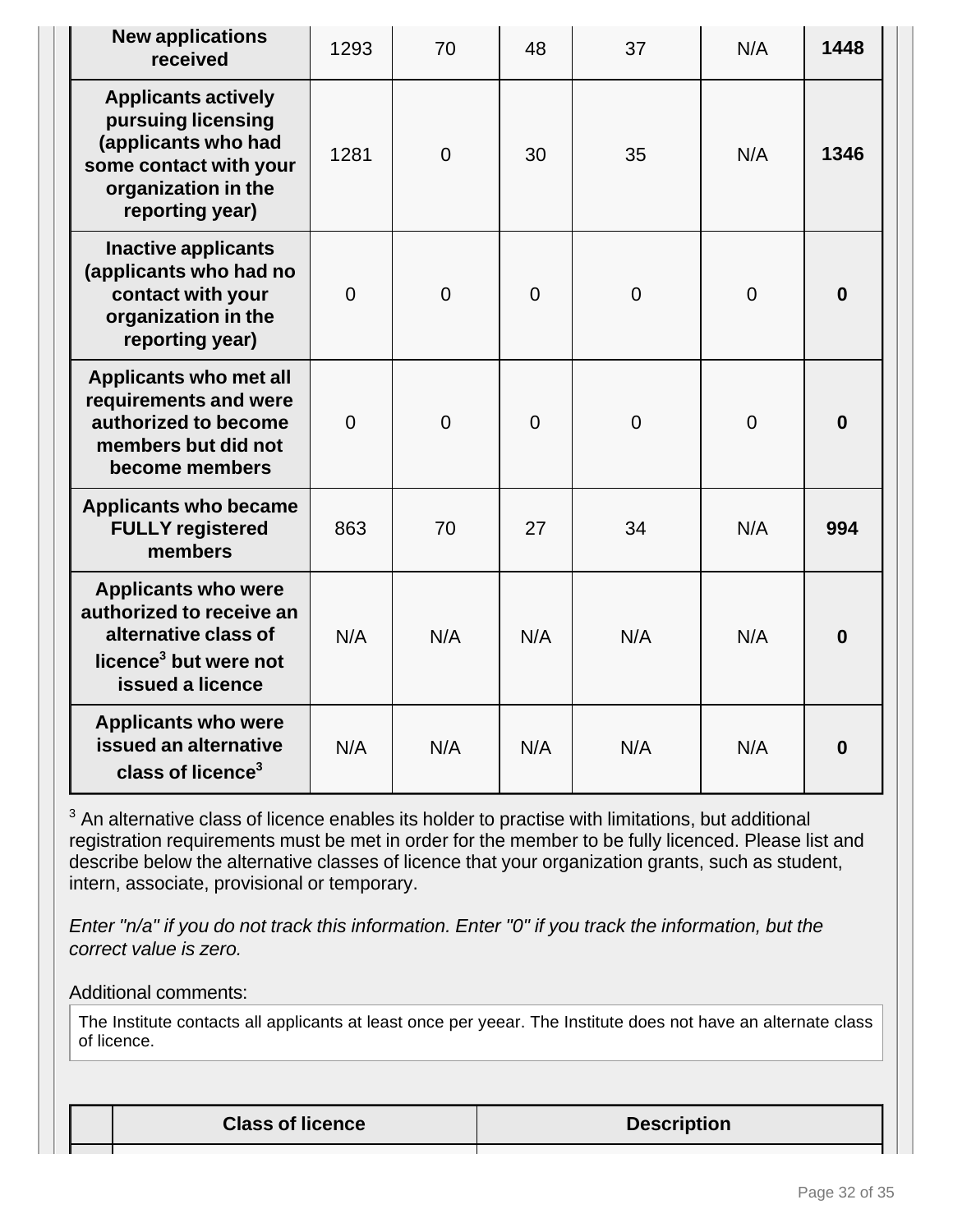| a)           | $\mathsf{N}/\mathsf{A}$ | $\mathsf{N}/\mathsf{A}$ |
|--------------|-------------------------|-------------------------|
| b)           | $\mathsf{N}/\mathsf{A}$ | $\mathsf{N}/\mathsf{A}$ |
| c)           | $\mathsf{N}/\mathsf{A}$ | N/A                     |
| $\mathsf{d}$ |                         |                         |
| e)           |                         |                         |
| f            |                         |                         |
| g)           |                         |                         |
| h)           |                         |                         |
| i)           |                         |                         |
| j)           |                         |                         |

# **Reviews and appeals your organization processed in the past year**

f) State the number of reviews and appeals your organization processed in the reporting year (use only whole numbers; do not enter commas or decimals).

| Jurisdiction where applicants were initially trained in the |
|-------------------------------------------------------------|
|-------------------------------------------------------------|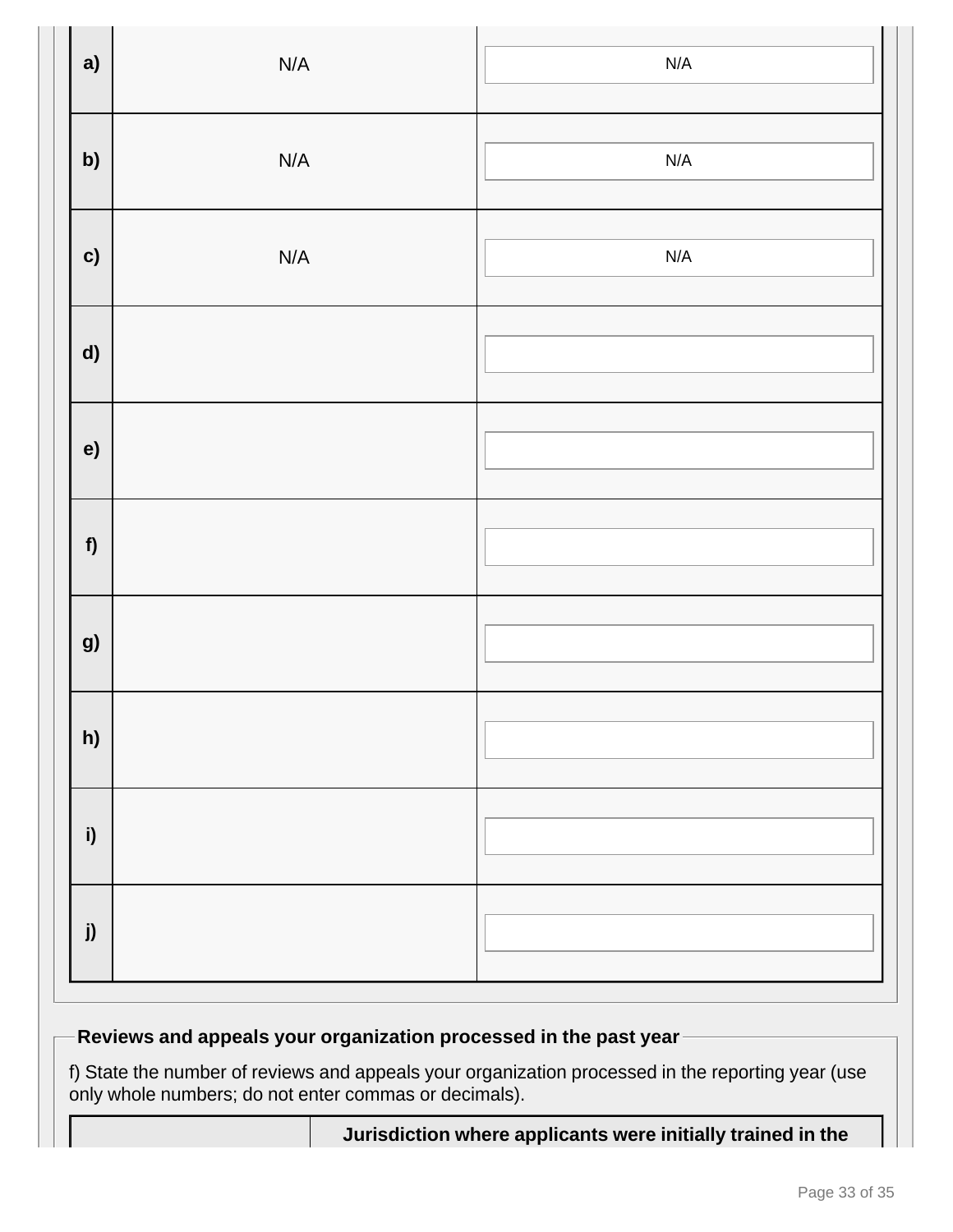|                                                                                                                                                                                                    | profession (before they were granted use of the protected<br>title or professional designation in Ontario) |                                                     |            |                                      |                |              |
|----------------------------------------------------------------------------------------------------------------------------------------------------------------------------------------------------|------------------------------------------------------------------------------------------------------------|-----------------------------------------------------|------------|--------------------------------------|----------------|--------------|
| from January 1 <sup>st</sup> to<br>December 31 <sup>st</sup> of the<br>reporting year                                                                                                              | <b>Ontario</b>                                                                                             | <b>Other</b><br><b>Canadian</b><br><b>Provinces</b> | <b>USA</b> | <b>Other</b><br><b>International</b> | <b>Unknown</b> | <b>Total</b> |
| <b>Applications that were</b><br>subject to an internal<br>review or that were<br>referred to a statutory<br>committee of your<br>governing council, such<br>as a Registration<br><b>Committee</b> | $\Omega$                                                                                                   | $\overline{0}$                                      | $\Omega$   | $\Omega$                             | $\overline{0}$ | $\bf{0}$     |
| <b>Applicants who initiated</b><br>an appeal of a<br>registration decision                                                                                                                         | $\Omega$                                                                                                   | $\overline{0}$                                      | $\Omega$   | $\Omega$                             | $\overline{0}$ | $\bf{0}$     |
| <b>Appeals heard</b>                                                                                                                                                                               | $\overline{0}$                                                                                             | $\Omega$                                            | $\Omega$   | $\Omega$                             | $\overline{0}$ | $\bf{0}$     |
| <b>Registration decisions</b><br>changed following an<br>appeal                                                                                                                                    | $\Omega$                                                                                                   | $\overline{0}$                                      | $\Omega$   | 0                                    | 0              | $\bf{0}$     |

Enter "n/a" if you do not track this information. Enter "0" if you track the information, but the correct value is zero.

Additional comments:

Please identify and explain the changes in your registration practices relevant to this section that occurred during the reporting year.

**BACK TO INDEX**

#### **Certification (13 / 13)**

I hereby certify that:

- i. I have reviewed the information submitted in this Fair Registration Practices Report (the"Report").
- ii. To the best of my knowledge:
	- all information required to be provided in the Report is included; and
	- the information contained in the Report is accurate.